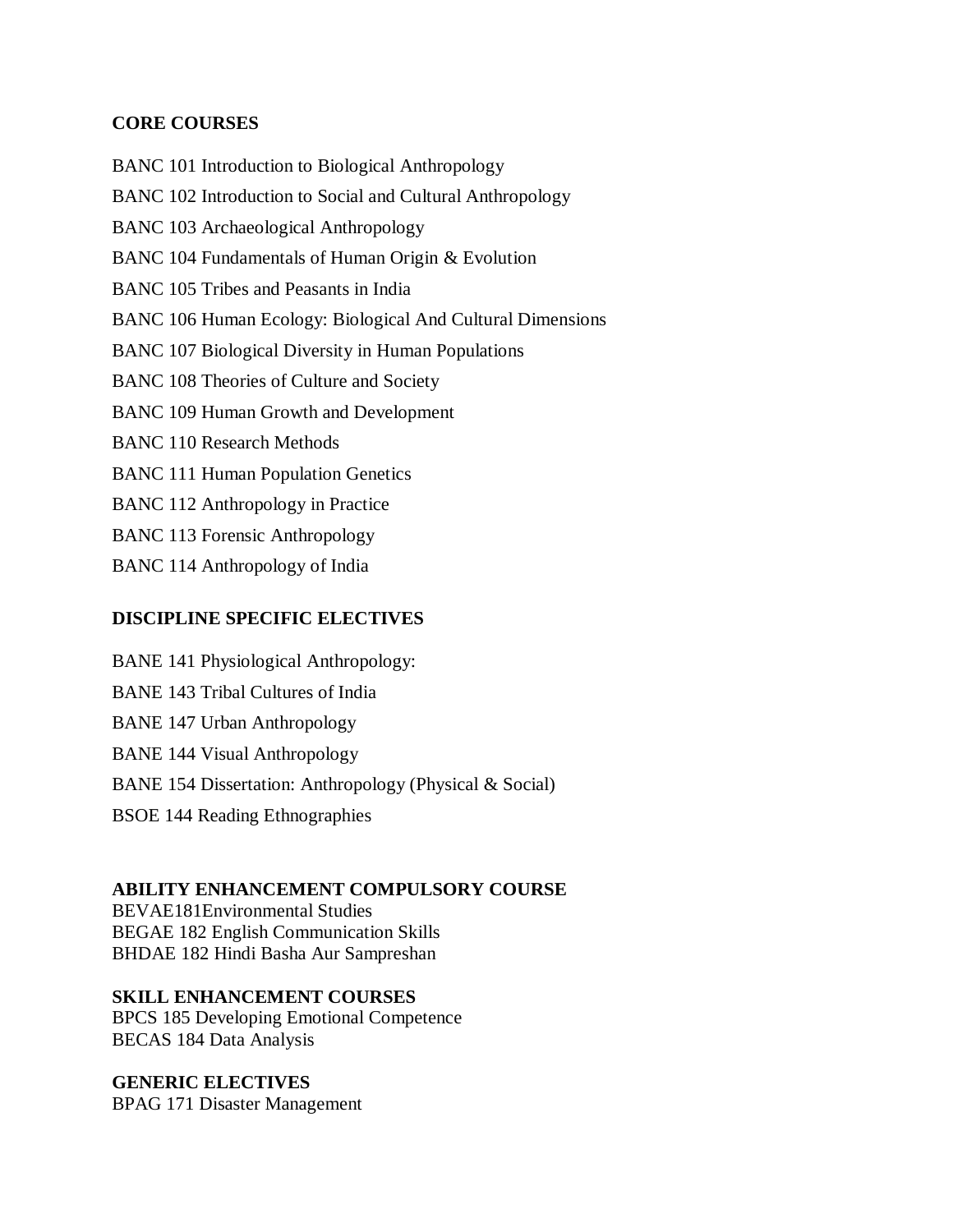BGDG172 Gender Sensitization: Society and Culture BPCG 173 Psychology For Health and Well-Being BPAG 174 Sustainable Development.

## **COURSE DETAILS (SEMESTER WISE)**

## **SEMESTER- I CORE COURSE**

## **BANC 101 INTRODUCTION TO BIOLOGICAL ANTHROPOLOGY**

Biological Anthropology, an important branch of Anthropology, is the study of biological aspects of humankind. This branch of anthropology traces the origin and evolution of humans through fossil records and explains the contemporary biological variations among human populations. It is also concerned with non-human primates and investigates the biological basis of primate behaviour. Biological anthropology, also known as physical anthropology, is an extremely diverse field that involves a wide range of biologically oriented topics such as genetics, evolutionary biology, nutrition, physiological adaptation, growth and development.

**Course details:** The present course on Introduction to Biological Anthropology is designed to acquaint learners with the fundamentals, sub-fields, approaches, relationship and applications of biological anthropology. This is a six credit course with four credits for theory and two credits for practical. In this course, learners are introduced to the basic concepts and theories of organic evolution to develop an understanding of human evolutionary process. This course also offers a broad survey of living primates and provides a comparative account of human and non-human primates. In the last section of the course, major racial divisions of mankind are presented with an emphasis on the concept of racism.

This course will help the learners to develop an overall understanding of biological anthropology and its sub-fields. Throughout the course, they will be able to evaluate and analyse the concept of human evolution and variation and will also gain a comparative perspective on human and nonhuman primates. Furthermore, this course will assist the students to learn about major racial groups of the world and the basis of racial classification. Evaluation process will include marking of assignments and term end examination.

## **Learning Outcome**

After reading the course you should be able to: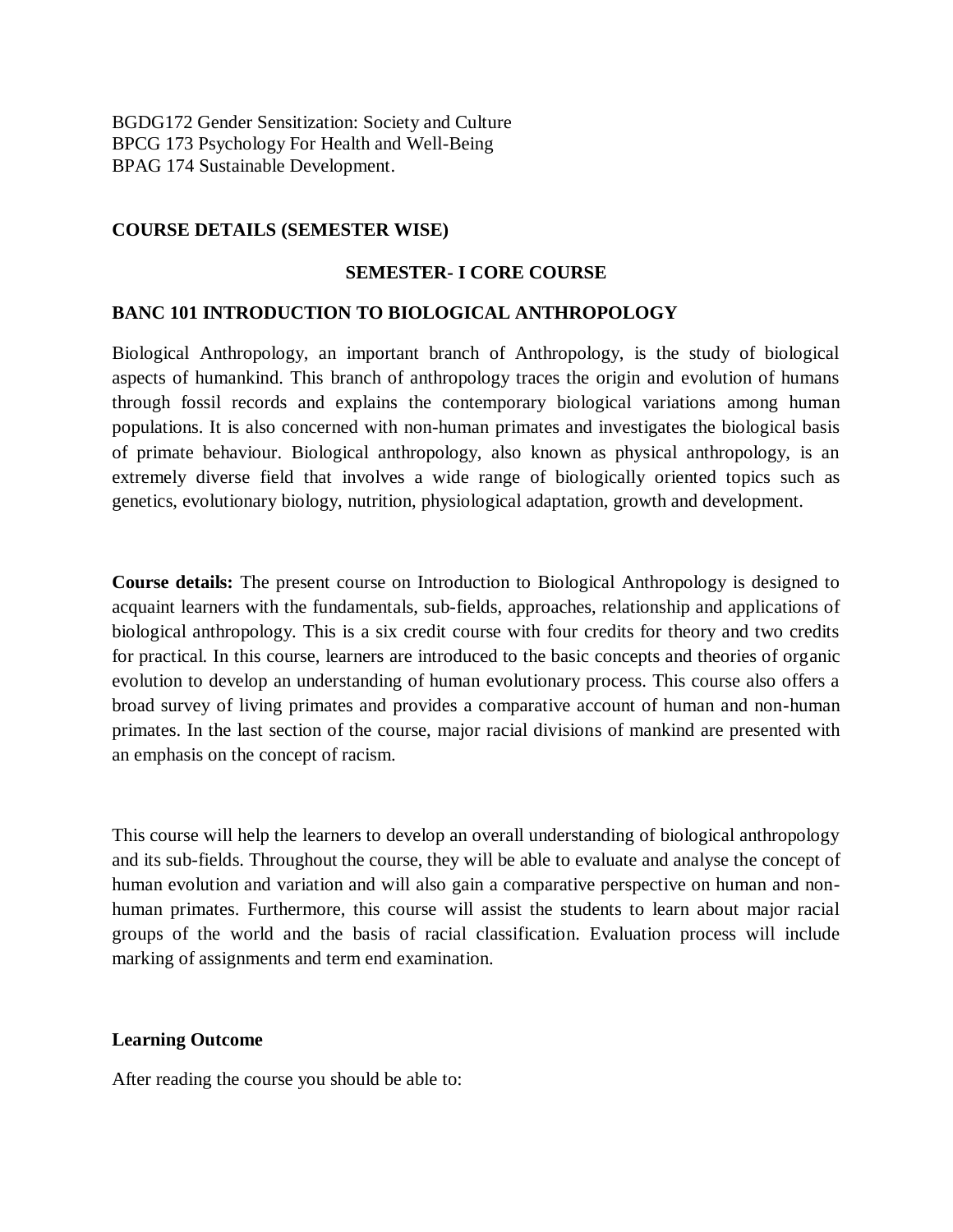- (i) develop an overall understanding of biological anthropology and its sub-fields;
- (ii) evaluate and analyse the concept of human evolution and variation;
- (iii) gain a comparative perspective on human and non-human primates; and

(iv) learn about major racial groups of the world and the basis of racial classification.

## **Course Structure**

**THEORY Credits -4** 

## **BLOCK I - Understanding Biological Anthropology**

Unit 1 Introducing Anthropology;

Unit 2 Relationship and applications of /Biological Anthropology;

Unit 3 Fundamentals and subfields of biological anthropology;

Unit 4 approaches of traditional and modern Biological Anthropology

# **BLOCK II – Understanding Human Variation and Theories of Evolution**

Unit 5 Human variation and evolution;

Unit 6 Theories of Organic Evolution;

Unit 7 Basic Concepts of Evolution

# **BLOCK III – Living Primates: Human and non human**

Unit 8 Classification and characteristics of living primates;

Unit 9 Behaviour of non-human primates;

Unit 10 Comparative anatomy of human and non- human primates

## **BLOCK IV - Great Divisions of Humanity**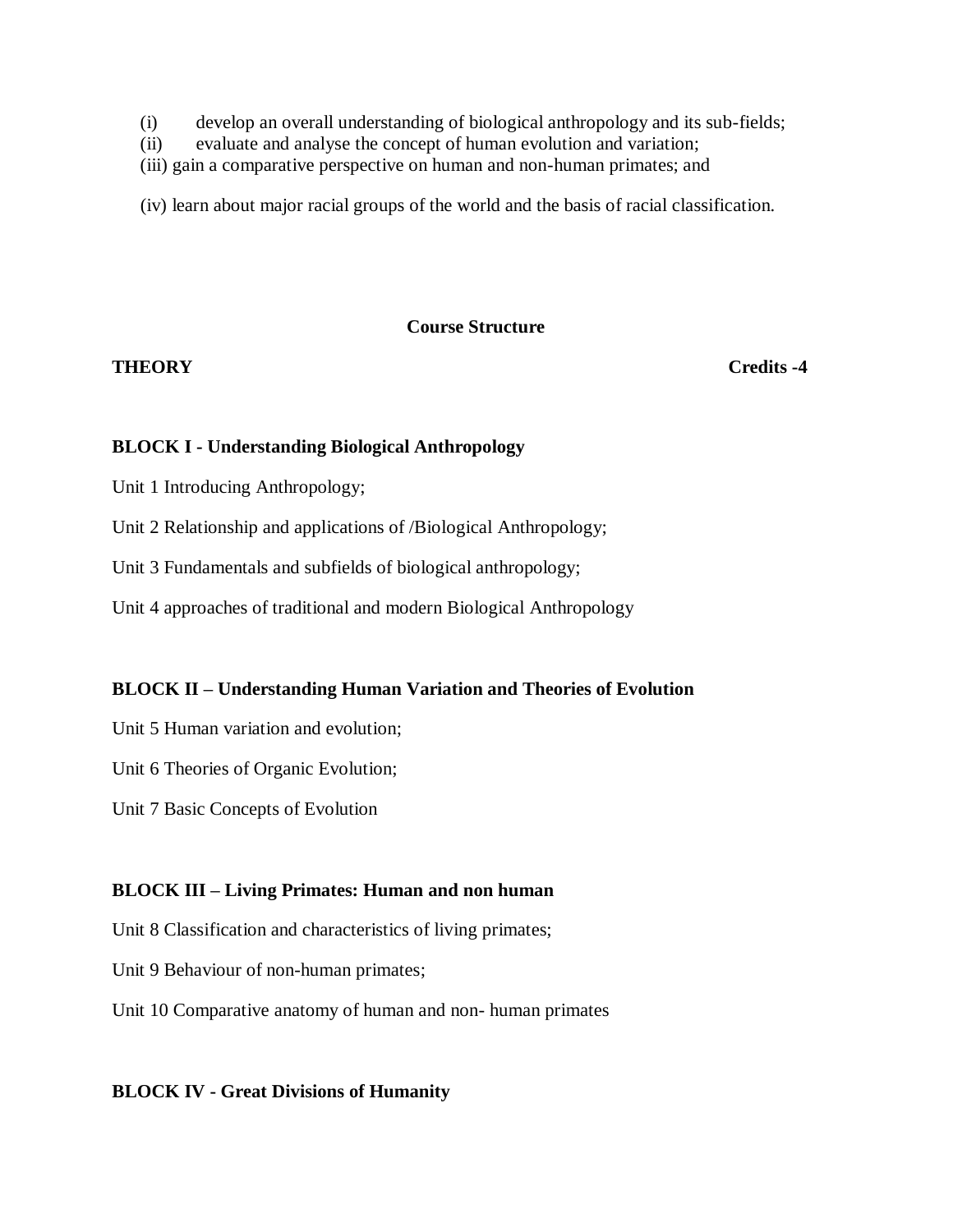Unit 11 Major Races of the world; Unit 12 Racial classification; Unit 13 Race and Racism

# **PRACTICAL** Credits-2

Manual will be provided to the learners on the following topics.

## **Somatometry**

Body weight; Stature; Sitting height; Bigonial breadth; Head circumference; Maximum bizygomatic breadth; Maximum head breadth; Maximum head length; Minimum frontal breadth

Morphological facial height; Morphological upper facial height; Nasal breadth; Nasal height

Nasal length; Physiognomic facial height; Physiognomic upper facial height

## **Somatoscopy**

Head form; Hair form; Facial form; Eye form; Nose form; Hair colour; Eye colour; Skin colour

No practical sessions would be organised. Audio-Video would facilitate the learner in understanding the practical component of the course. Questions would be based from the practical manual in the Assignment and Term End Examinations.

# **SEMESTER-1, CORE COURSE -2**

# **BANC- 102 INTRODUCTION TO SOCIAL AND CULTURAL ANTHROPOLOGY**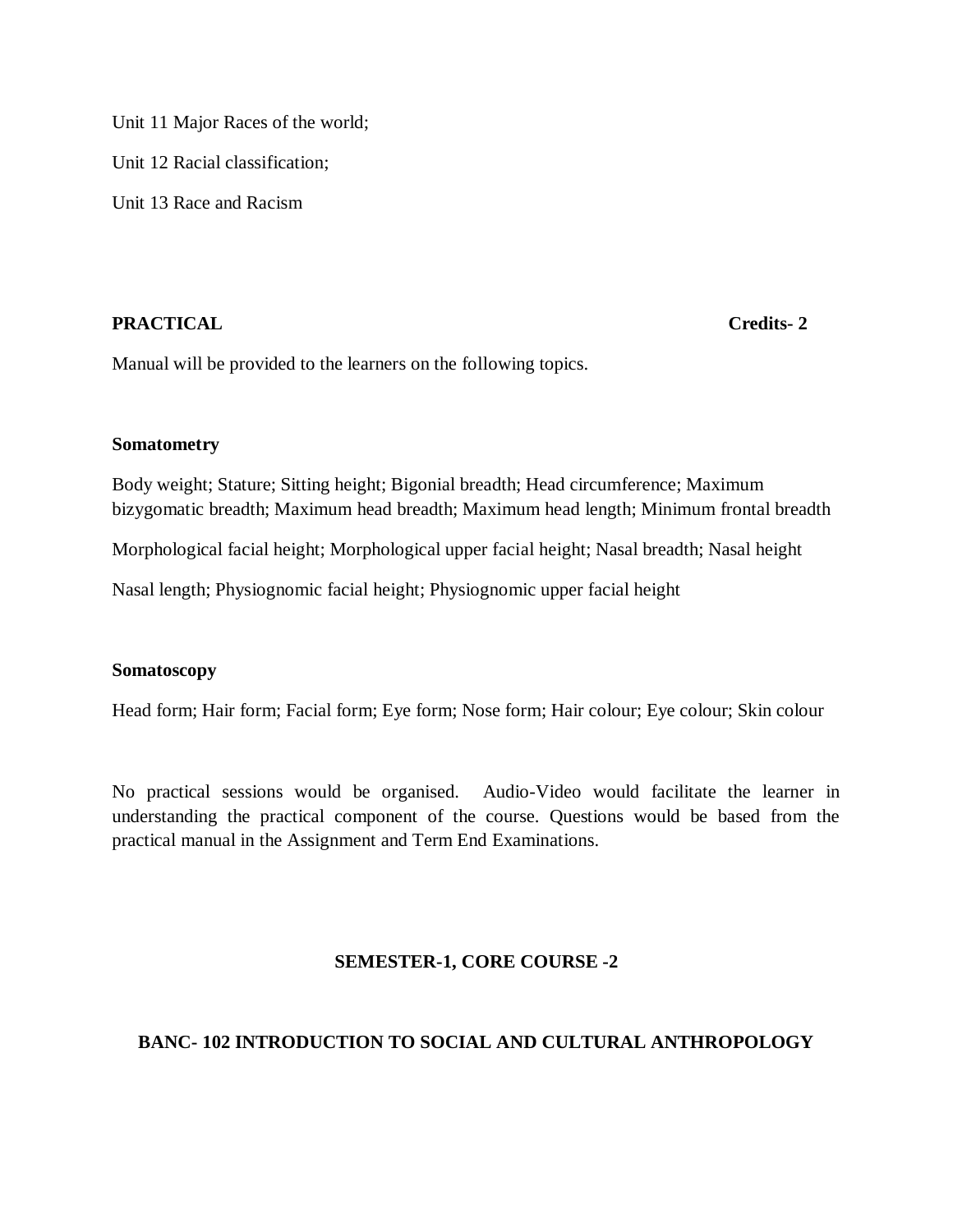The course objective is to have a basic understanding of the foundation and the emergence of social and cultural anthropology. This course would help one understand how the subject was conceived and the developments in the field till date. Study of the forms and processes in the conceptualisation of society and culture, social groups, social institutions and organisations, concepts of kinship, family and marriage; religious ideas, ritual practices and rites of passage; cosmological ideas about space, time, the relation between human, animal, and spiritual existence; the production, consumption and exchange of necessities would be taken up in detail.

**Course Requirement:** Learners opting for B.Sc. in Anthropology (Honours) programme will have to complete this core course Introduction to Social and Cultural Anthropology in the first semester which comprises of four credit theory and two credit of practical. Evaluation process will include marking of assignments and term end examination based on the theory and practical component.

## **Learning Outcome**

After reading the course the learner should be able to:

i) explain the origin, historical background and foundation of social and cultural anthropology;

ii) identify the various institutions in a society and relate to the cultural aspects present in societies;

iii) discuss the theories and approaches to the study of social and cultural anthropology; and

iv) describe how fieldwork is to be conducted in the field of social and cultural anthropology.

## **THEORY Credit-4**

## **BLOCK I: NATURE AND SCOPE**

Unit 1: Social and Cultural Anthropology: Meaning, scope and relevance

Unit 2: History and Development

Unit 3: Relationship of Social and Cultural Anthropology: other branches of Anthropology and other disciplines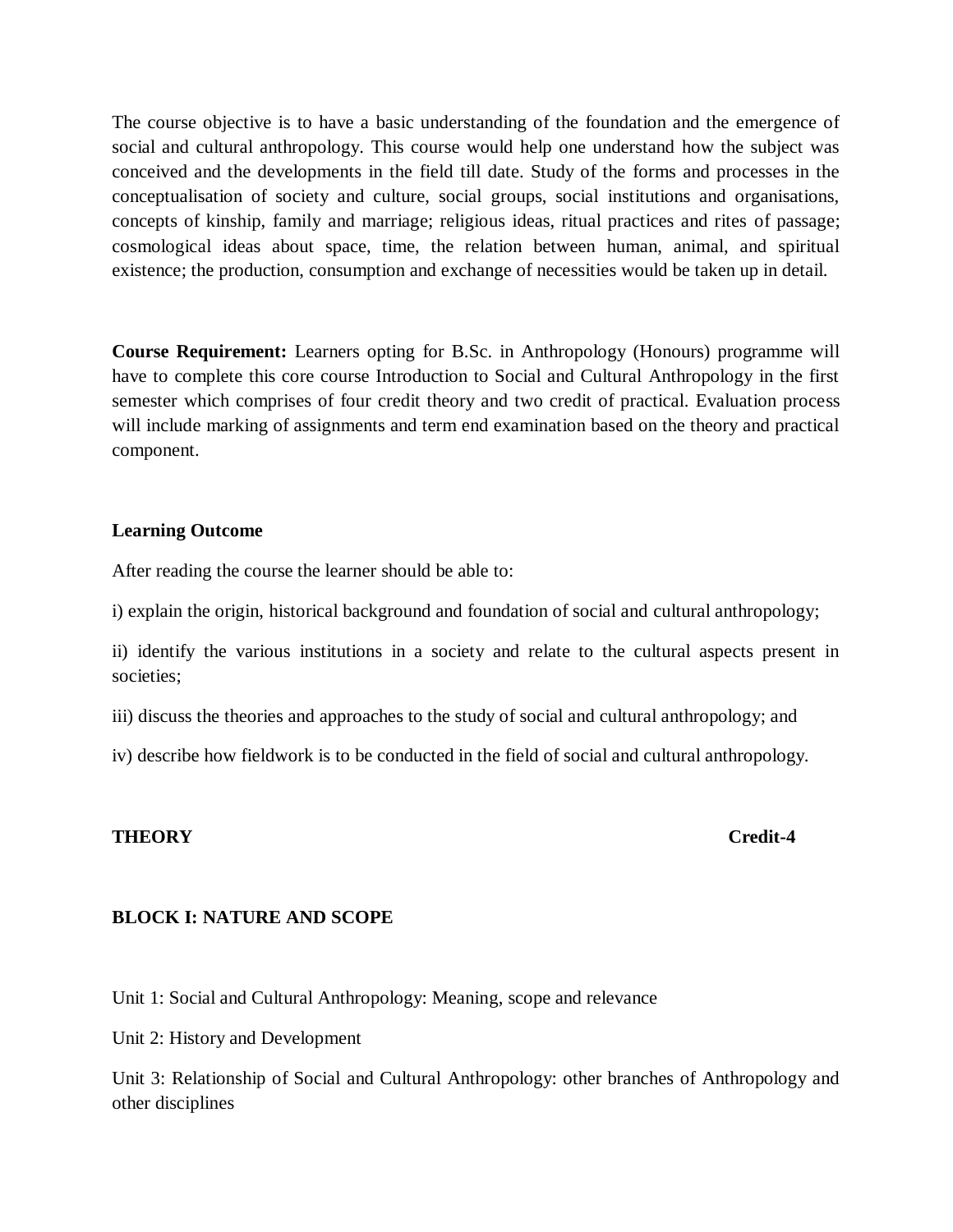# **BLOCK II: BASIC CONCEPTS**

Unit 4: Society

Unit-5: Culture

Unit-6: Institutions I: Kinship, Family, and Marriage

Unit-7: Institutions II: Economic, Political and Religious

## **BLOCK III: THEORETICAL PERSPECTIVES**

Unit-8: Classical Theories

Unit-9: Theories of Structure and Function

Unit-10: Contemporary Theories

# **BLOCK IV: FIELDWORK**

Unit-11: History of Fieldwork Tradition Unit-12: Doing Fieldwork Unit-13: Methods and Techniques

# **PRACTICAL Credit-2**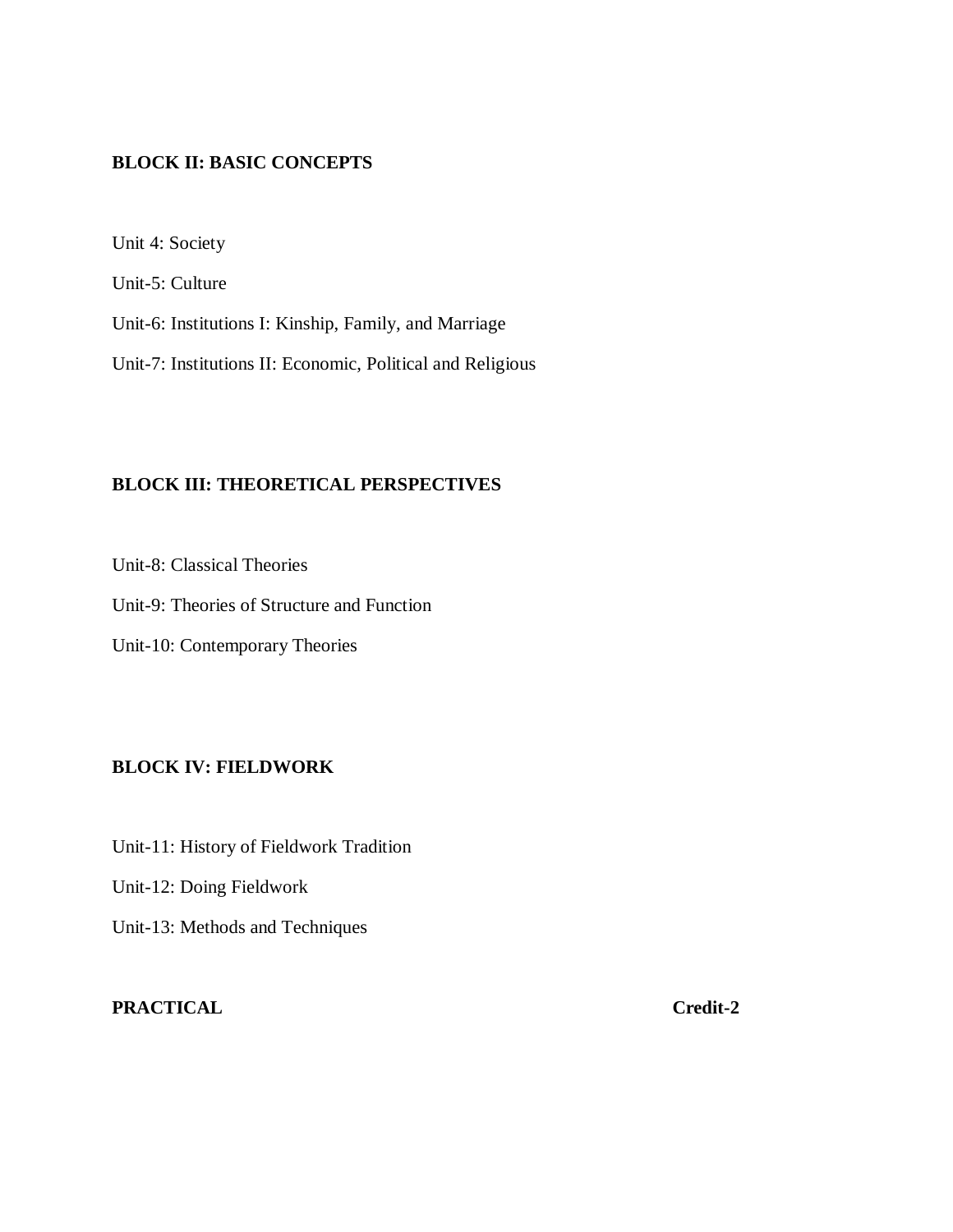Manual will be prepared detailing the methods and techniques of doing fieldwork in Social and Cultural Anthropology. The following topics would be covered:

- 1. Observation
- 2. Interview
- 3. Genealogy
- 4. Case Study
- 5. Life history
- 6. Questionnaire and Schedule

No practical sessions would be organised. Practical manual would facilitate the learner in understanding the practical component of the course. Questions would be based from the practical manual in the Assignment and Term End Examinations.

# **Ability Enhancement Courses SEMESTER- I**

# **ENVIRONMENT STUDIES (BEVAE 181)**

Earth is the only known planet in the solar system that supports life. Despite the vastness of the earth, life exists only in a very thin layer enveloping the earth called biosphere. Sun is the only source of energy which enables continuous interaction among various life forms. For a long period of time, there has been a symbiotic relationship between human being and nature. Due to excessive human interference and unsustainable practices, millions of people's life and livelihoods and other living organisms on the earth are at risk. These environmental issues have now become common problems and shared responsibility of each individual on the earth to act judiciously to reverse these negative impacts. Therefore, there has been a growing need to create awareness amongst all the stakeholders. Keeping this in view, Environmental Study is being introduced as a compulsory course for all the learners at under-Graduate level.

## **Course Structure for 4 Credits**

# **Block 1 An Introduction to Environment and Environmental Issues**

Unit 1 Our Environment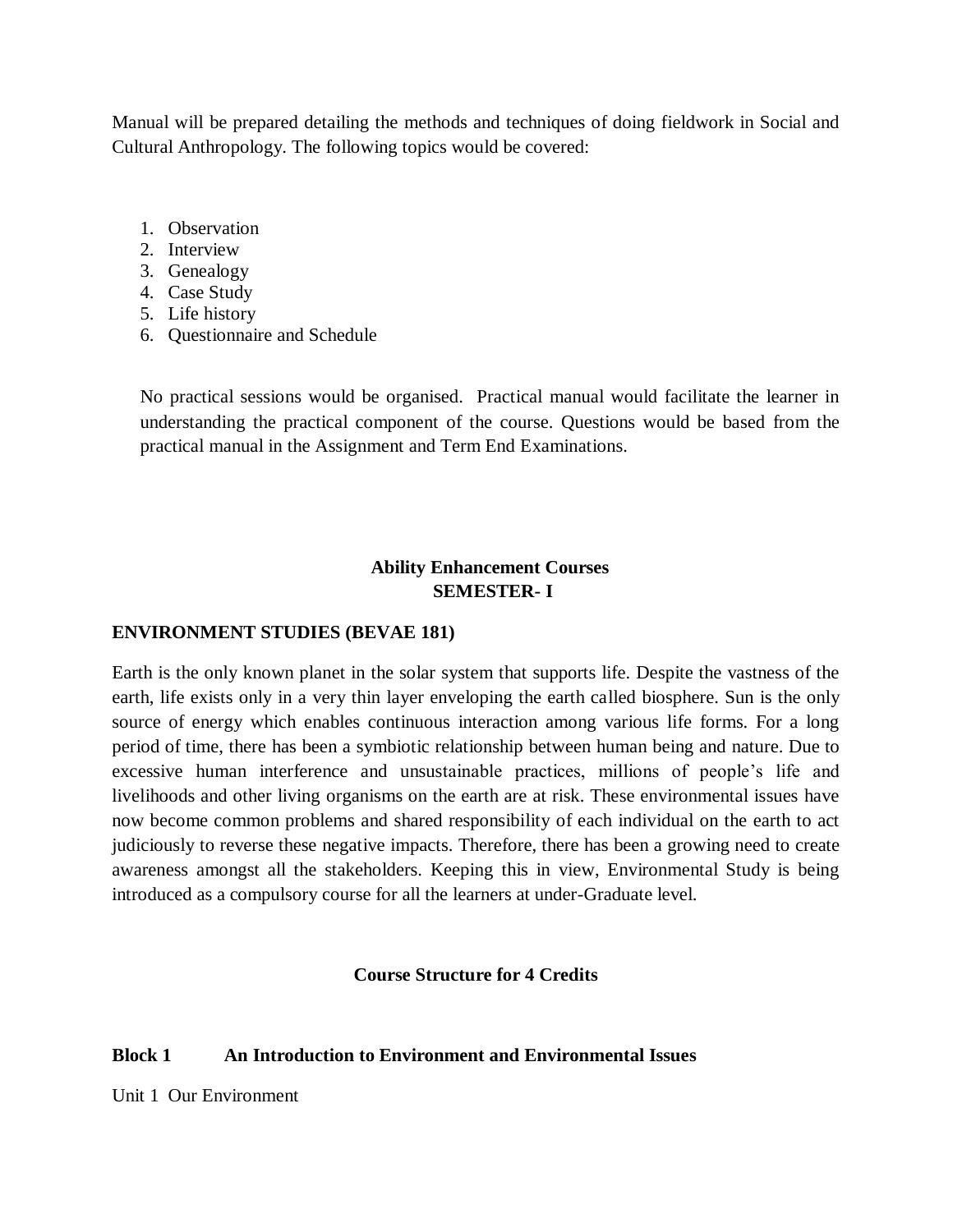Unit 2 Ecosystems

Unit 3 Major Ecosystems

# **Block 2 Natural Resources**

- Unit 4 Land and Water
- Unit 5 Forest Resources
- Unit 6 Biodiversity: Value and Services
- Unit 7 Energy Resources

## **Block 3 Environmental Issues and Concerns**

- Unit 8 Biodiversity: Threats and Conservation
- Unit 9 Environmental Pollution and Hazard
- Unit 10 Waste Management
- **Block 4 Protecting our Environment: Policies and Practices**
- Unit 12 Environmental Legislation
- Unit 13 Human Communities and Environment
- Unit 14 Environmental Ethics

# **SEMESTER- I**

# **Generic /Interdisciplinary**

# **BPAG 171 DISASTER MANAGMEMENT**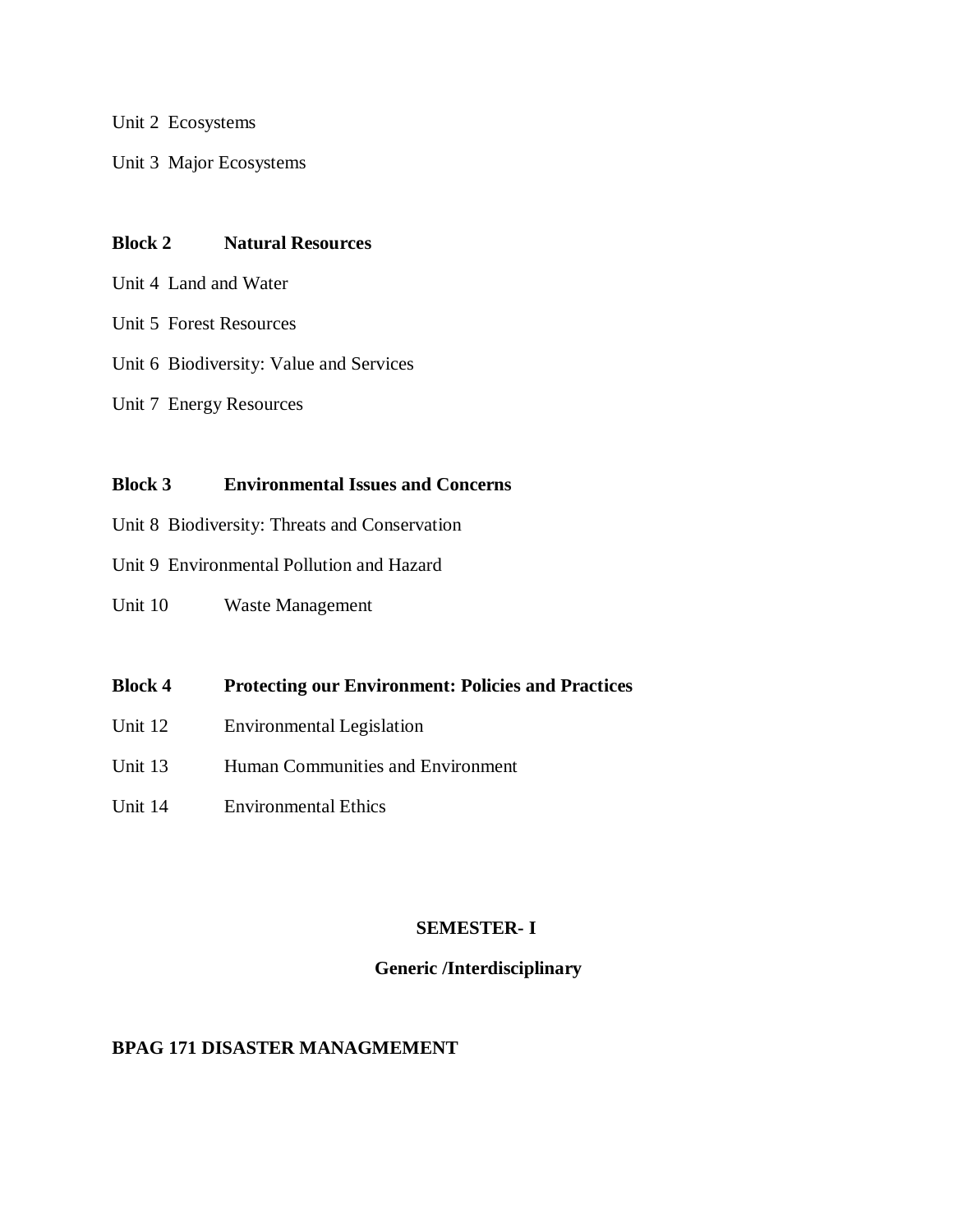Human vulnerability to disasters is an age-old phenomenon. Disasters play havoc with the lives of people. They cause excessive losses to the humanity and infrastructure. Disaster management as an area of study is of recent origin. Disaster management education seeks to provide understanding of different techniques and impediments in the way of disaster mitigation. IGNOU was the first University in India to launch a Certificate Programme in Disaster Management through ODL in 1999.

The Course aims to familiarise the learners with the: meaning and classification of disasters; institutional framework of disaster management in India; importance of preparedness, prevention and mitigation; major steps in disaster response; dimensions of damage assessment; relevance of rehabilitation, reconstruction and recovery; climate change; relationship between disasters and development; relevance of indigenous knowledge, and disaster management strategies.

This introductory and multi-disciplinary course has no prerequisites and students from science/social science/ commerce background can take it up.

# **Course Structure for 6 Credit course**

## **Block 1 Introduction**

Unit 1 Meaning and Classification of Disasters

Unit 2 Hazard, Risk and Vulnerability

Unit 3 Natural and Man-made Disasters

Unit 4 Disaster Profile of India

## **Block 2 Disaster Management: Concepts and Institutional Framework**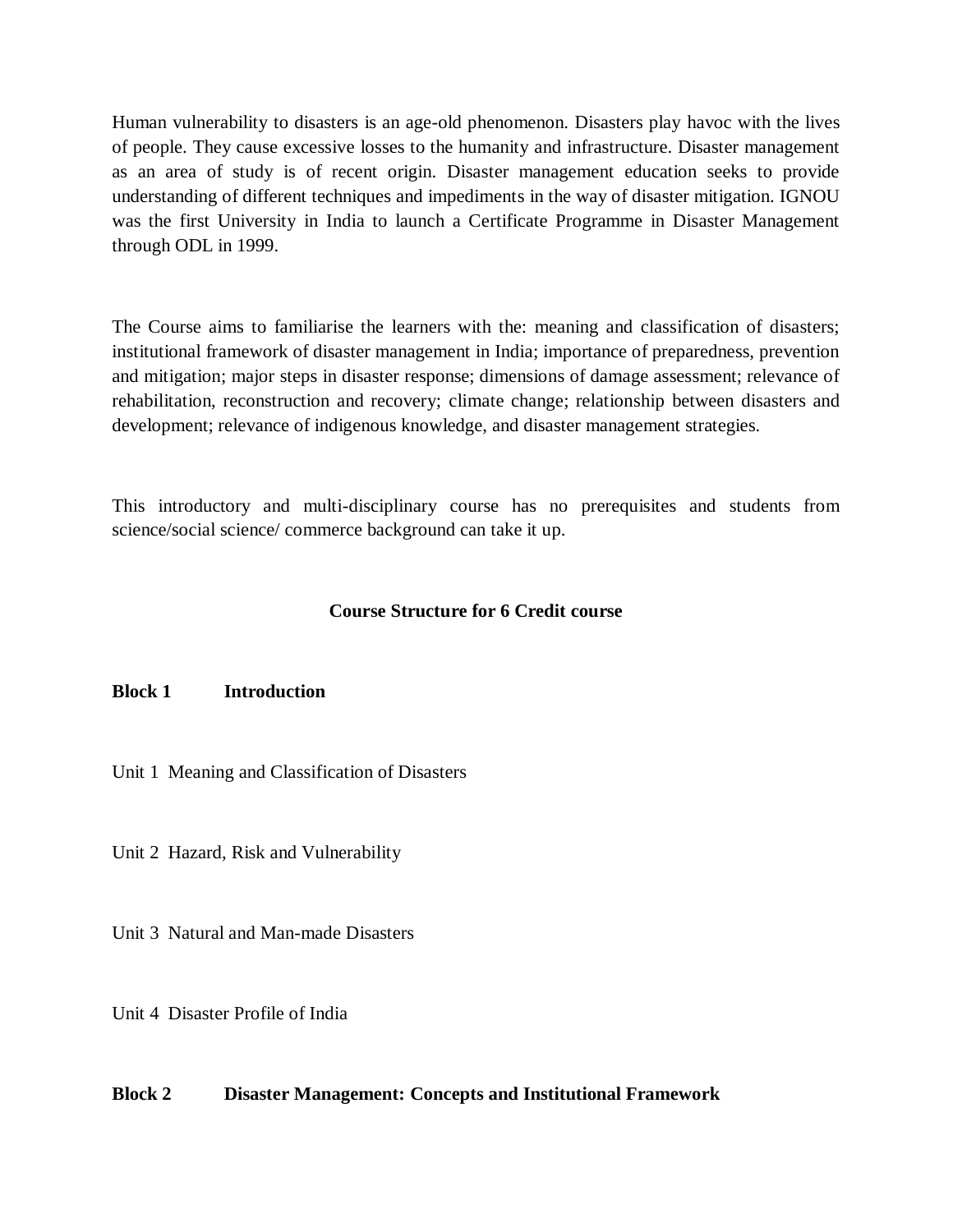Unit 5 Disaster Management: Act, Policy and Institutional Framework

Unit 6 Disaster Management Cycle with focus on Preparedness, Prevention and Mitigation

Unit 7 Disaster Relief and Response

Unit 8 Damage Assessment

Unit 9 Rehabilitation, Reconstruction and Recovery

| <b>Block 3</b> | <b>Inter-relationship between Disasters and Development</b> |
|----------------|-------------------------------------------------------------|
| Unit 10        | Climate Change                                              |
| Unit 11        | Disasters and Development                                   |
| <b>Block 4</b> | <b>Disaster Management: Cross-Cutting Issues</b>            |
| Unit 12        | Relevance of Indigenous Knowledge                           |
| Unit 13        | <b>Community Based Disaster Management</b>                  |
| Unit 14        | <b>Disaster Management Strategies</b>                       |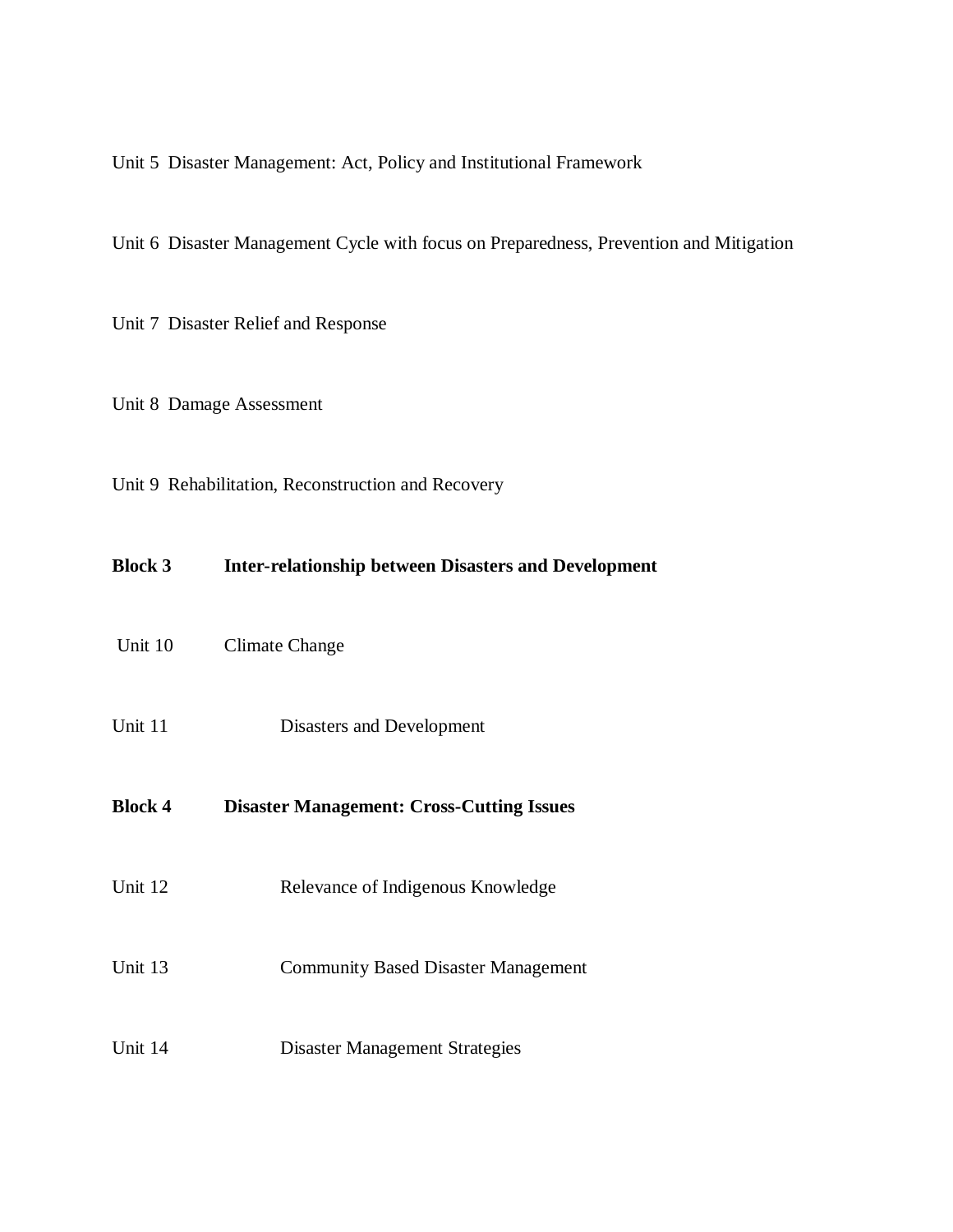# **SEMESTER- II CORE COURSE**

# **BANC 103 ARCHAEOLOGICAL ANTHROPOLOGY**

Archaeological anthropology is one of the main branches of Anthropology that deals with the origins and development of humankind prior to the invention of script. This branch reconstructs, describes and interprets the past human behaviour and cultural patterns through material remains such as food, tools, weapons, dresses, ornaments and houses by applying scientific methodology.

**Course details:** This course consists of three blocks of theory (4 credits) and a practical component (2 credits). Block - I deals with the definitions and scope of archaeological anthropology and will discuss the different methods of studying archaeological anthropology. Block-II mainly focuses on various dating methods including the importance of Cenozoic era in prehistory. Block – III exposes the learners to different prehistoric cultural periods and will help them to understand the tools and techniques which were used by the prehistoric man. Further the evidences of cultures across the world are discussed. The practical component deals with tools and techniques of various prehistoric cultural periods. Evaluation process will include marking of assignments and term end examination.

## **Learning Outcome**

After reading the course the learner should be able to:

- i). discuss the origin, history and scope of Archaeological Anthropology;
- ii). describe different methods of Archaeological Anthropology and also various dating methods engaged in reconstructing the past; and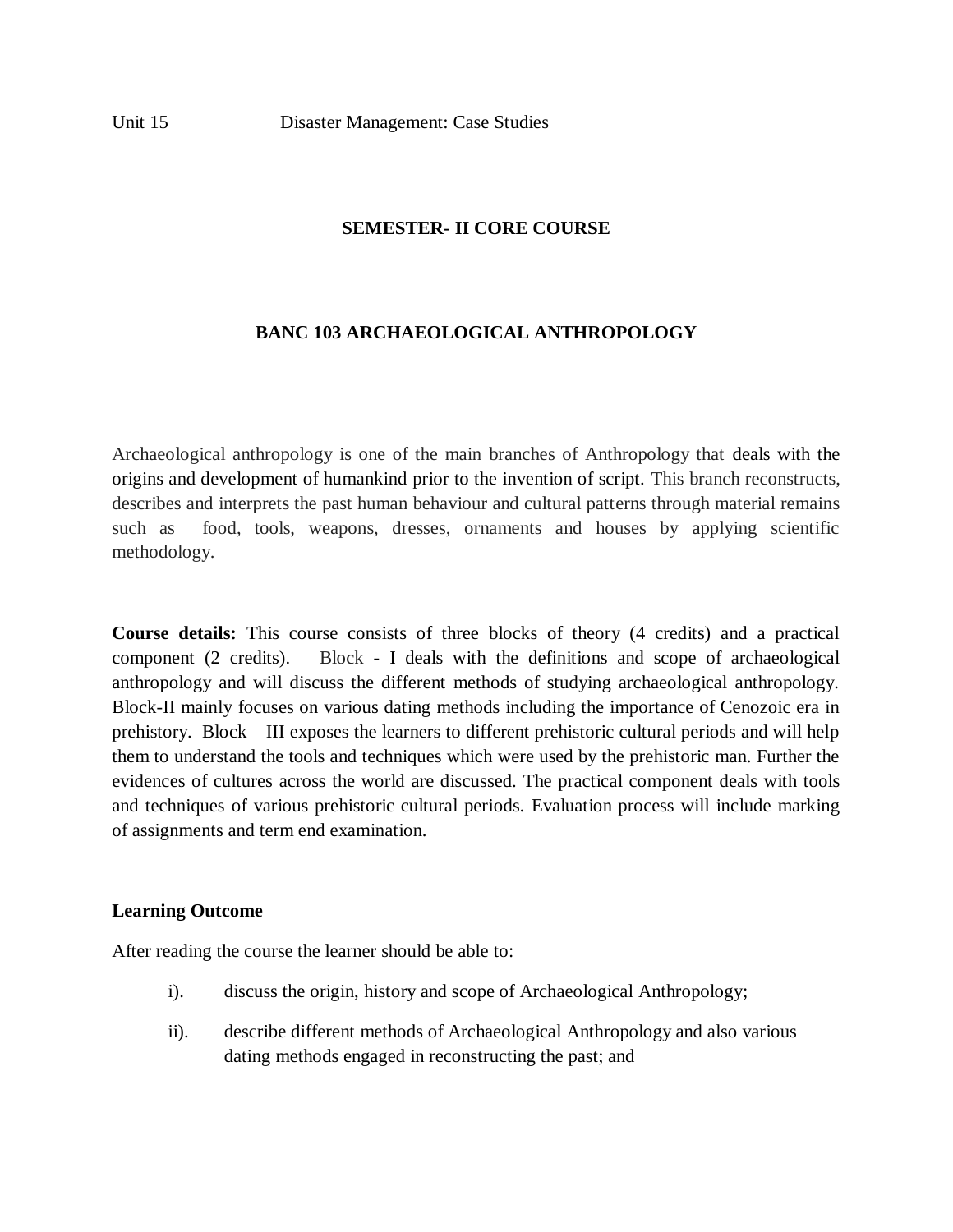iii). explain different prehistoric cultures i.e., Palaeolithic, Mesolithic and Neolithic with their stone tools and techniques.

# **COURSE STRUCTURE**

# **THEORY** Credits 4

# **Block 1: Introduction to Archaeological Anthropology**

- 1. Origin and scope of archaeological Anthropology
- 2. Relationship of archaeological anthropology with other disciplines
- 3. Methods of studying archaeological anthropology

# **Block 2: Dating Methods and Reconstruction of the Past**

- 4. Dating methods
- 5. Methods of climatic reconstruction
- 6. Cenozoic Era with special reference to Quaternary Period

## **Block 3: Understanding Prehistoric Cultures**

- 7. Prehistoric Technology
- 8. Prehistoric Typology
- 9. Cultural Chronology
- 10. Earliest Evidences of Culture in the World

# **PRACTICAL Credits 2**

Manual will be provided to the learners on the following topics: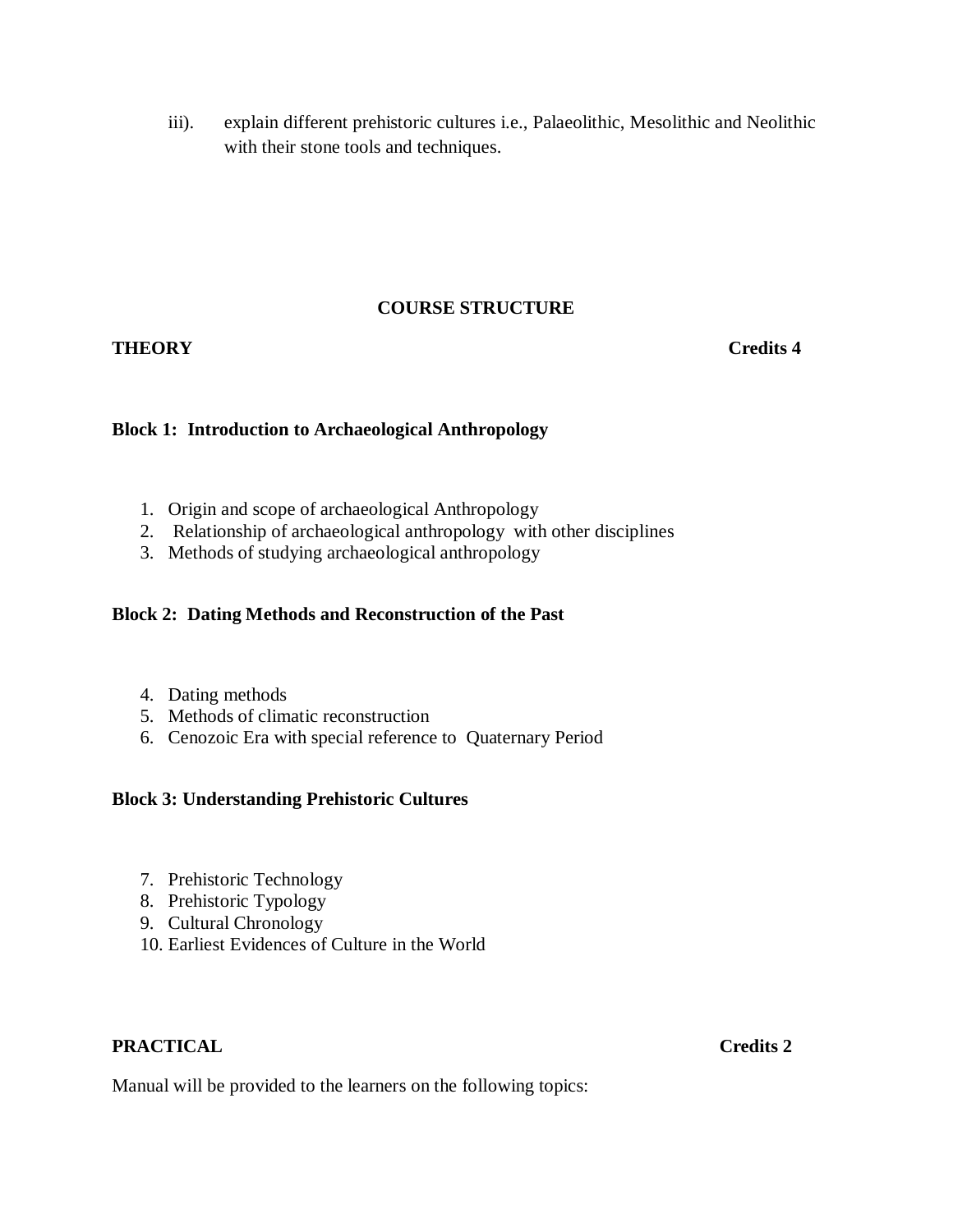Typo-technological Analysis of Prehistoric Tools: Identification, interpretation and Drawing of the following tool types: Core tool types, Flake tool types, Blade tool types, Microlithic tool types, Neolithic tool types

No practical sessions would be organised. Audio-Video would facilitate the learner in understanding the practical component of the course. Questions would be based from the practical manual in the Assignment and Term End Examinations.

# **SEMESTER- II CORE COURSE**

# **BANC 104 FUNDAMENTALS OF HUMAN ORIGIN AND EVOLUTION**

The modern humans are products of a very long evolutionary history. Our rich evolutionary past begins with the origin of primates, divergence of human from apes, evolution of genus homo and finally leading to the emergence of modern humans. Palaeoanthropologists use different methodological approaches to trace and reconstruct the major evolutionary events in the origin and development of archaic and modern human species.

**Course details:** The present course on Fundamentals of Human Origin and Evolution gives an overview of human evolutionary history by introducing learners to the branch of palaeoanthropology. In the beginning section, the course gives an account of dating methods and provides an exploration of life through previous ages. This course explores the evolution of human from earliest times to the emergence of modern man. The course addresses the origin of primates, differentiation of human lineage from apes, the rise and fall of Australopithecines and *Homo habilis*, the origin and dispersal of *Homo erectus* and Neanderthals, and eventually the origin of modern human through hominization process.

Throughout the course, learners would be learning major events in evolutionary history. The knowledge of dating methods will facilitate the learners to reconstruct the timeline of evolutionary period. Additionally, this course will assist in analysing the morphological, physiological and behavioural transformation of hominids and radical evolutionary changes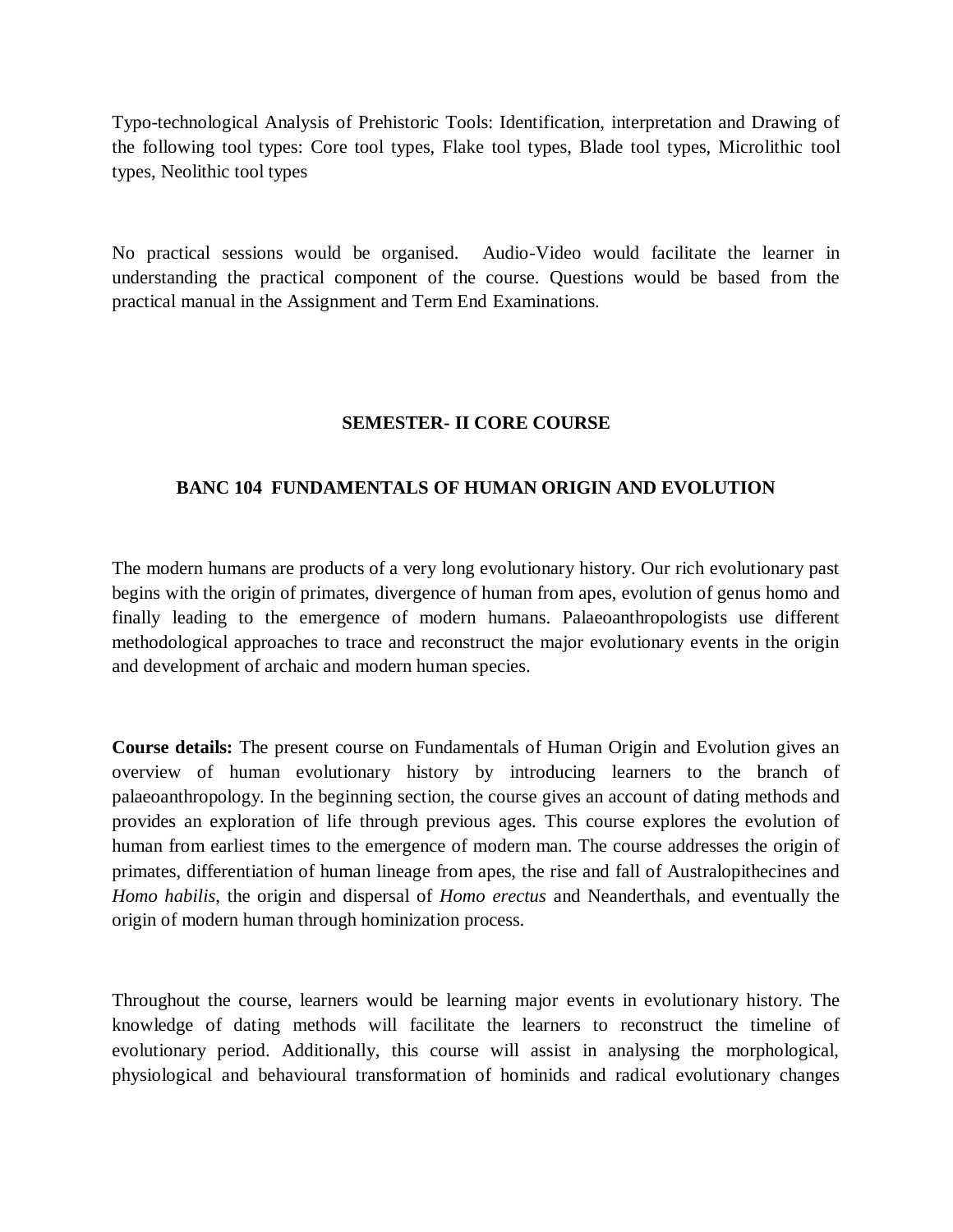associated with the process of hominization. Evaluation process will include marking of assignments and term end examination.

## **Learning Outcome**

After reading the course you should be able to:

(i) discuss and describe the major events in evolutionary history;

(ii) reconstruct the timeline of evolutionary period with the knowledge of dating methods; and

(iii) analyse the morphological, physiological and behavioural transformation of hominids and radical evolutionary changes associated with the process of hominization.

## **COURSE STRUCTURE**

## **THEORY: Credit-04**

## **BLOCK I – Palaeoanthropology and Primate Evolution**

Unit 1 Introducing Palaeoanthropology,

Unit 2 Life through ages and dating methods;

Unit 3 Primate Origin and Miocene hominoids

## **BLOCK 2 – Early Hominids Human Evolution**

Unit 4 History of Human Evolution;

Unit 5 Australopithecines;

Unit 6 Homo habilis

## **BLOCK 3 - Homo erectus to Modern** *Homo Sapiens*

Unit 7 Homo erectus from Asia, Europe, Africa;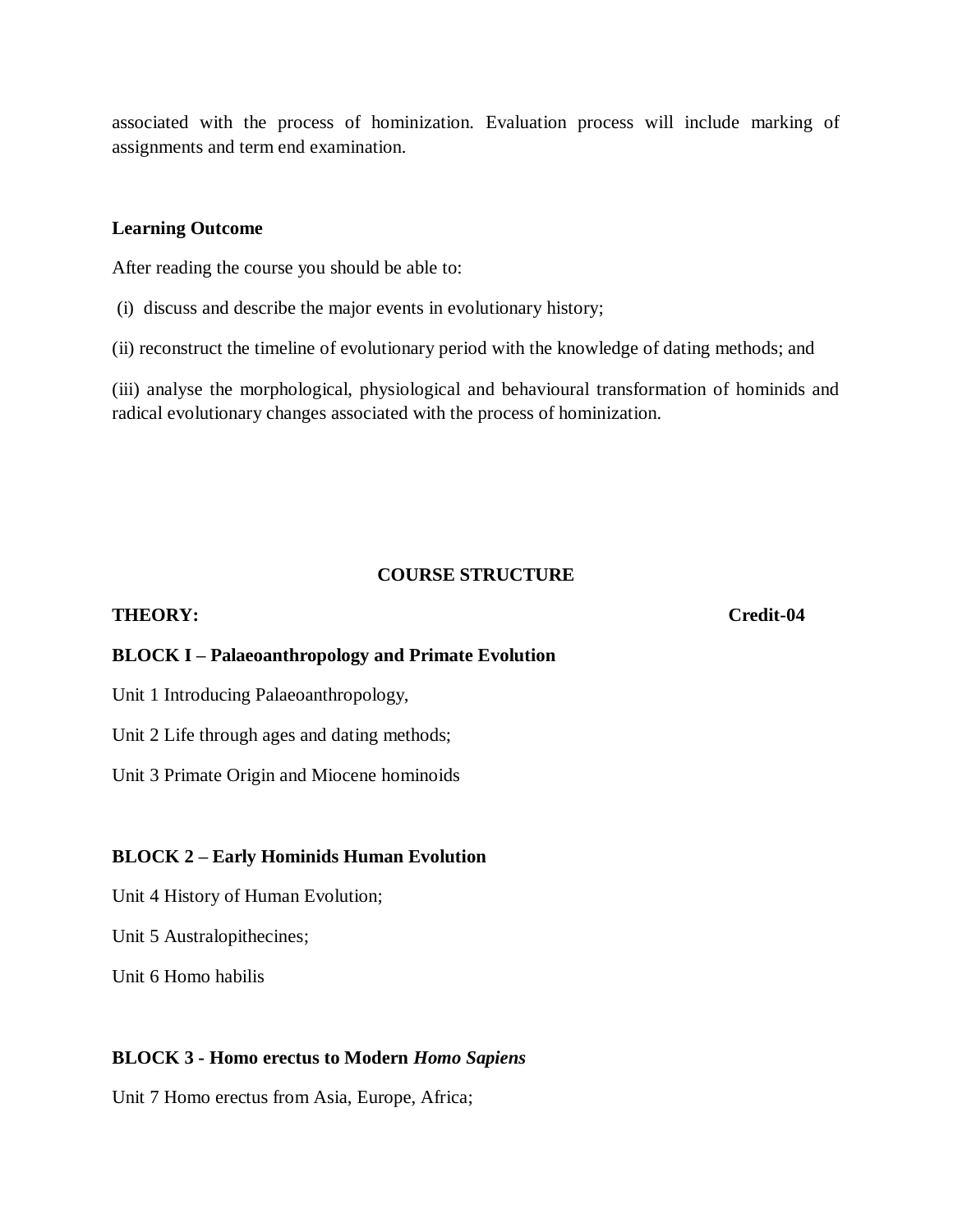Unit 8 Neanderthals;

Unit 9 Origin of modern humans;

Unit 10 Hominisation process

## **Practical: Credit-02**

Manual will be provided to the learners on the following topics.

## **Craniometry**

Maximum cranial length; Maximum cranial breadth; Maximum bizygomatic breadth; Maximum frontal breadth; Minimum frontal breadth; Nasal height; Nasal breadth; Bi-mastoid breadth; Greatest occipital breadth; Upper facial height; Cranial index; Nasal index

## **Osteometry**

Measurements of long bones: lengths, minimum/least circumference and caliber index

Identification of casts of fossils of family hominidae: Drawing and comparison of characteristics.

No practical sessions would be organised. Audio-Video would facilitate the learner in understanding the practical component of the course. Questions would be based from the practical manual in the Assignment and Term End Examinations.

## **SEMESTER- II**

## **Ability Enhancement Courses**

## **English Communication Skills (BEGAE 182) 4 credits**

English Communication Skills is of 4 credits and has 3 Blocks and 11 Units. Communication involves both verbal and non-verbal communication. In this Course we give you an understanding of the communication process, the barriers to it, the skills involved in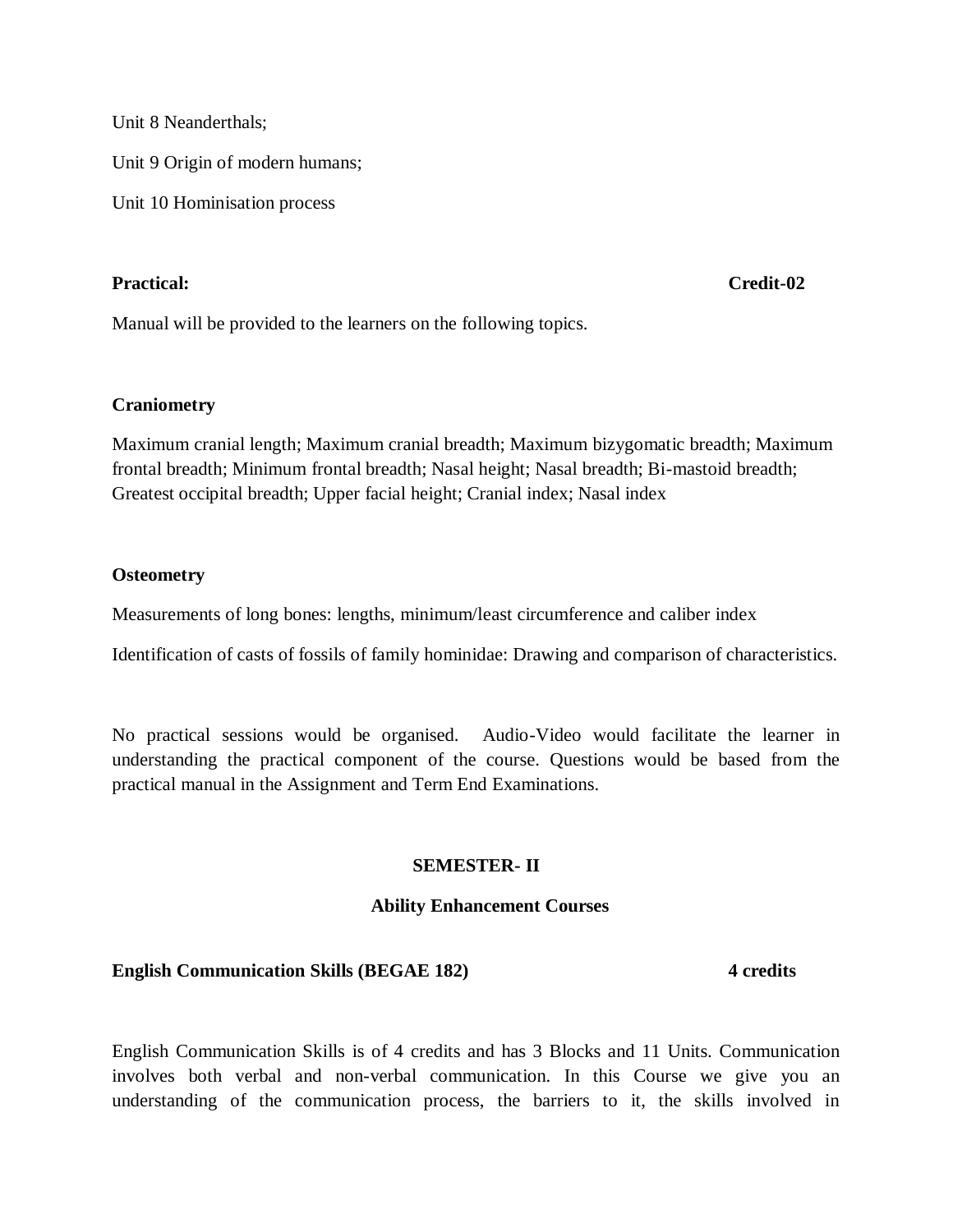communication i.e. listening, speaking, reading and writing in both formal and informal contexts. We discuss the differences between spoken and written forms of the language and make you sensitive to conversational skills which include to a large extent, body language.

## **fganh**

# **fganh Hkk'kk vkSj laizs'k.k (BHDAE 182) 4 credits**

bl ikB~;Øe esa fganh Hkk'kk vkSj laizs'k.k ls lacaf/kr fcanqvksa dk v/;;u djk;k tk,xkA ;g ikB~;Øe 4 ØsfMV dk gSA bl ikB~;Øe eas fganh Hkk'kk vkSj laizs'k.k ls lacaf/kr fuEufyf[kr fcanqvksa dks "kkfey fd;k x;k gS %

fganh Hkk'kk dk fodkl] Hkk'kk dh ifjHkk'kk] izÑfr ,oa fofo/k :i( fganh Hkk'kk dh fo"ks'krk,¡ % fØ;k] foHkfDr] loZuke] fo"ks'k.k ,oa vO;; laca/khA fganh dh o.kZ&O;oLFkk % Loj ,oa O;atuA Loj ds izdkj &âLo] nh?kZ rFkk la;qDrA O;atu ds izdkj&Li"kZ] vUrLFk] Å'e] vYiizk.k] egkizk.k] ?kks'k rFkk v?kks'kA oxksZa dk mPpkj.k LFkku % d.B~;] rkyO;] ew)ZU;] nUR;] vks'B~; rFkk nUrks'B~;A cyk?kkr] laxe] vuqrku rFkk laf/kA Hkk'kk laizs'k.k ds pj.k% Jo.k] vfHkO;fDr] okpu rFkk ys[kuA fganh okD; jpuk] okD; vkSj miokD;A okD; HksnA okD; dk :ikUrjA

## **SEMESTER- II**

## **Generic /Interdisciplinary**

## **Gender Sensitization: Society and Culture (BGDG 172) 6 credits**

The discipline/ field/areas of Women's and Gender Studies and Gender and Development Studies are the most debated in the contemporary world. It has inter-linkages with society and culture that determines gender discourse from historical to contemporary time. However, feminists offer a critical inquiry of the intersections of culture and society with gender. Further, they sharply pointed out that how patriarchy regulates through culture and society and retains its multifaceted forms via gendered roles, socialization and so on. They also argue that the constructed notions of gender, gender binaries based on sex/gender/public/private dichotomy and soon need to be critically engaged. The society and culture changes as the civilized society move on to progress. This progress can be measured through indicators and goals. The State formulates and implements number policies to achieve progress in the socio-economic areas. While, State deals with its complexities of its institutions, a number of categories play important roles. For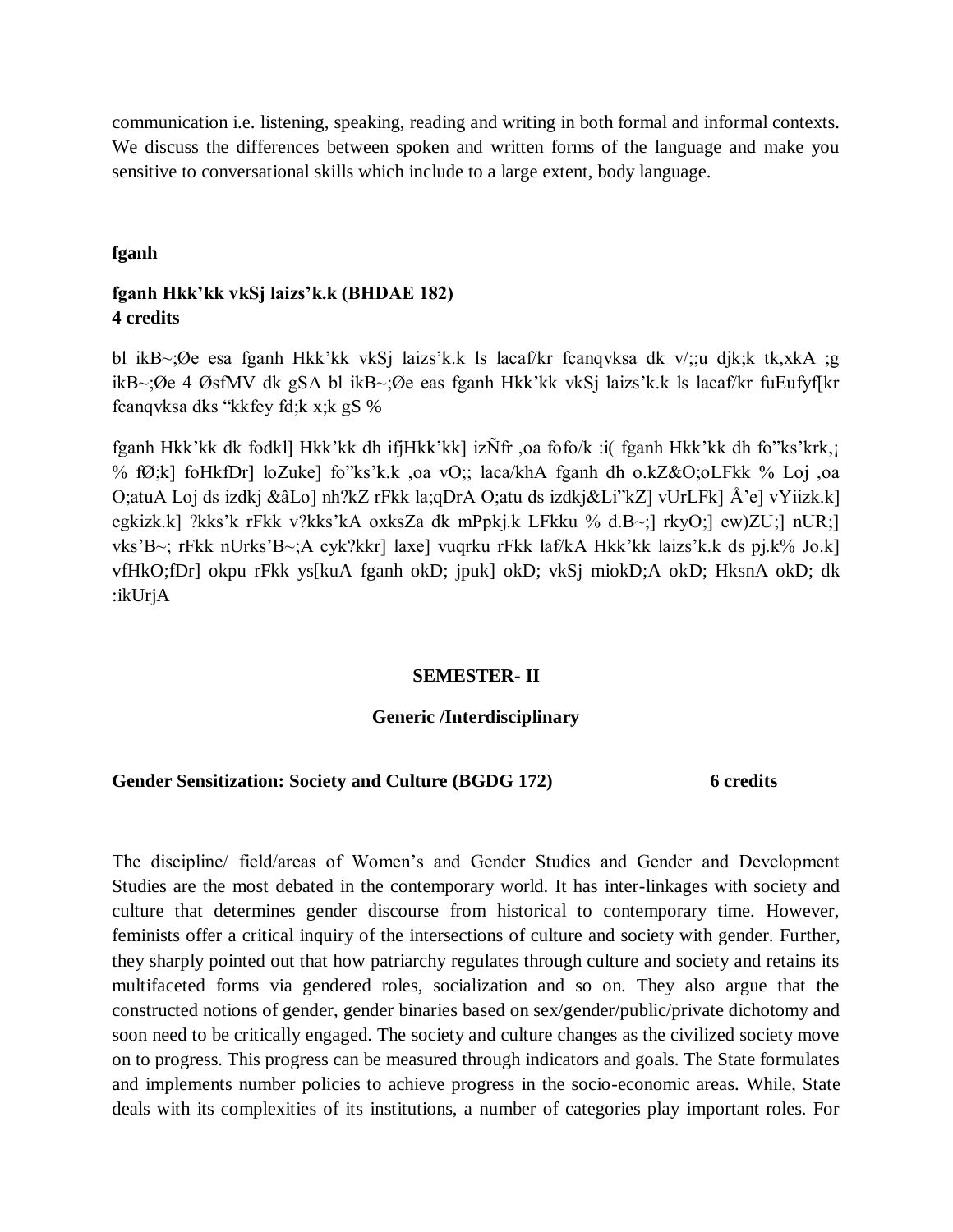instance, laws, media, labor, education, health sectors, etc. Still today, we witness huge violence, discrimination and subjugation against women, other gendered categories and all oppressed and marginal people.

# **Learning Outcome**

After reading this Course, you should be able to:

- $\triangleright$  build understanding of women's status and condition in our society;
- $\triangleright$  raise the fundamental question that evolves around the core debates between each of the categories (laws, media, work and health etc.), and gender;
- $\triangleright$  interrogates its role with society and culture; and
- $\triangleright$  focus ways and means to sensitize society on gender issues.

# **SYLLABUS**

## **Block 1 Conceptualizing Gender**

- Unit 1 Understanding Gender and Related Concepts
- Unit 2 Gender and Sexualities
- Unit 3 Masculinities
- Unit 4 Gender in Everyday Life

# **Block 2 Gender and Family**

Unit 5 Family and Marriage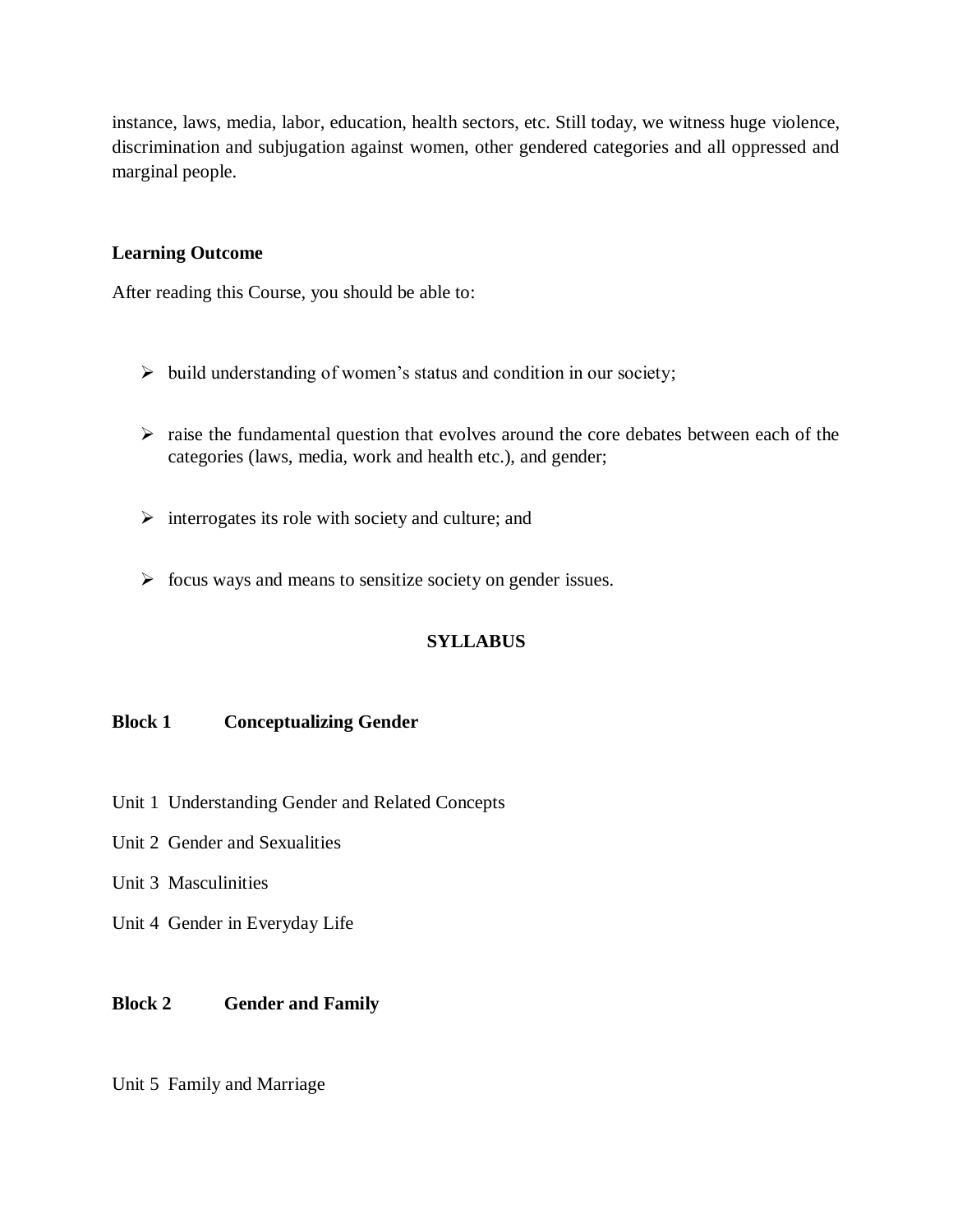Unit 6 Motherhood

## **Block 3 Gender and Work**

- Unit 7 Gendering Work
- Unit 8 Gender Issues in Work and Labour Market

# **Block 4 Health and Gender**

# Unit 9 Reproductive Health and Rights

Unit 10 Gender and Disability

## **Block 5 Gender, Law and Society**

- Unit 11 Gendered Based Violence
- Unit 12 Sexual Harassment at Workplace

# **Block 6 Gender, Representation and Media**

- Unit 13 Language and Gender
- Unit 14 Gender and Media
- Unit 15 Reading and Visualizing Gender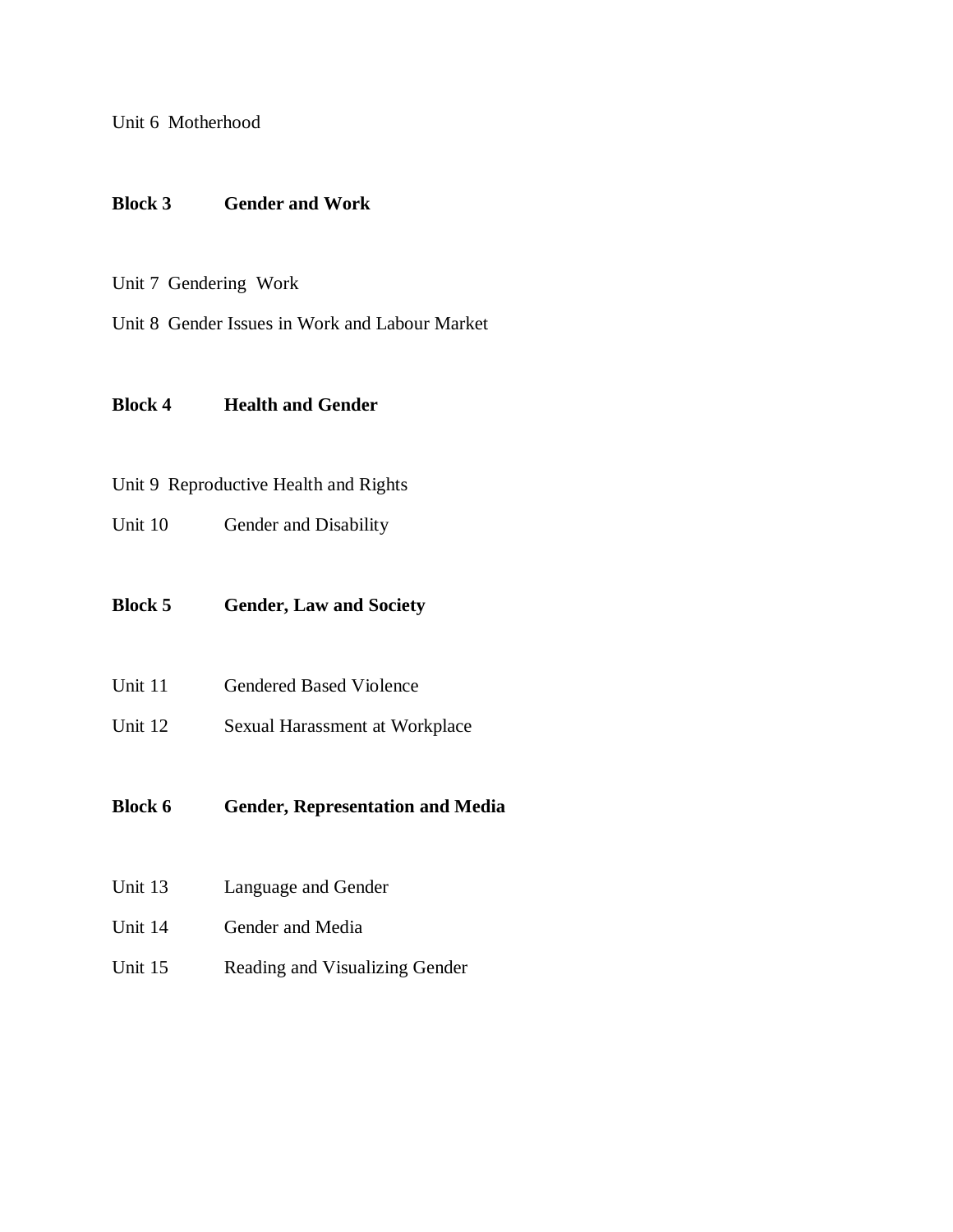# **SEMESTER III CORE COURSE**

# **BANC 105 TRIBES AND PEASANTS IN INDIA**

Tribes and peasants are an integral part of the Indian society. This course is intended to acquaint the students of anthropology with the basic attributes of the tribes and peasants who constitute the Indian population. The main objective of the course is to familiarize the learners with the basic concept of the tribe and peasant; to analyse changes among the communities, identify the tribal problems and know about the development and welfare measures, recognise the characteristics of peasant societies, and current issues of both the communities which will help the learner to develop a comprehensive knowledge of the tribal and peasant societies in India.

This course with six credits is offered in the third semester four credits for theory and two credits for practical. In theory the course has been divided into four blocks: Tribes in India, Tribal Welfare and Development Administration, Peasants and Peasantry, and Contemporary Issues. The practical component of the course has two credits and the learner will be provided with a manual to understand the nuances of studying tribes and peasants. Evaluation process will include marking of assignments and term end examination.

## **Learning Outcome**

After successful completion of this course the learner should be able to:

- $\triangleright$  define and discuss the concept of tribe, their classification and distribution;
- $\triangleright$  identify the tribal organisation and their relationship with the nature;
- $\triangleright$  assess the tribal problems and able to the analyze the issues of tribal development;
- $\triangleright$  define and discuss peasantry and their characteristics in Indian village; and
- analyze and assess the contemporary issues of tribes and peasants.

# **COURSE STRUCTURE**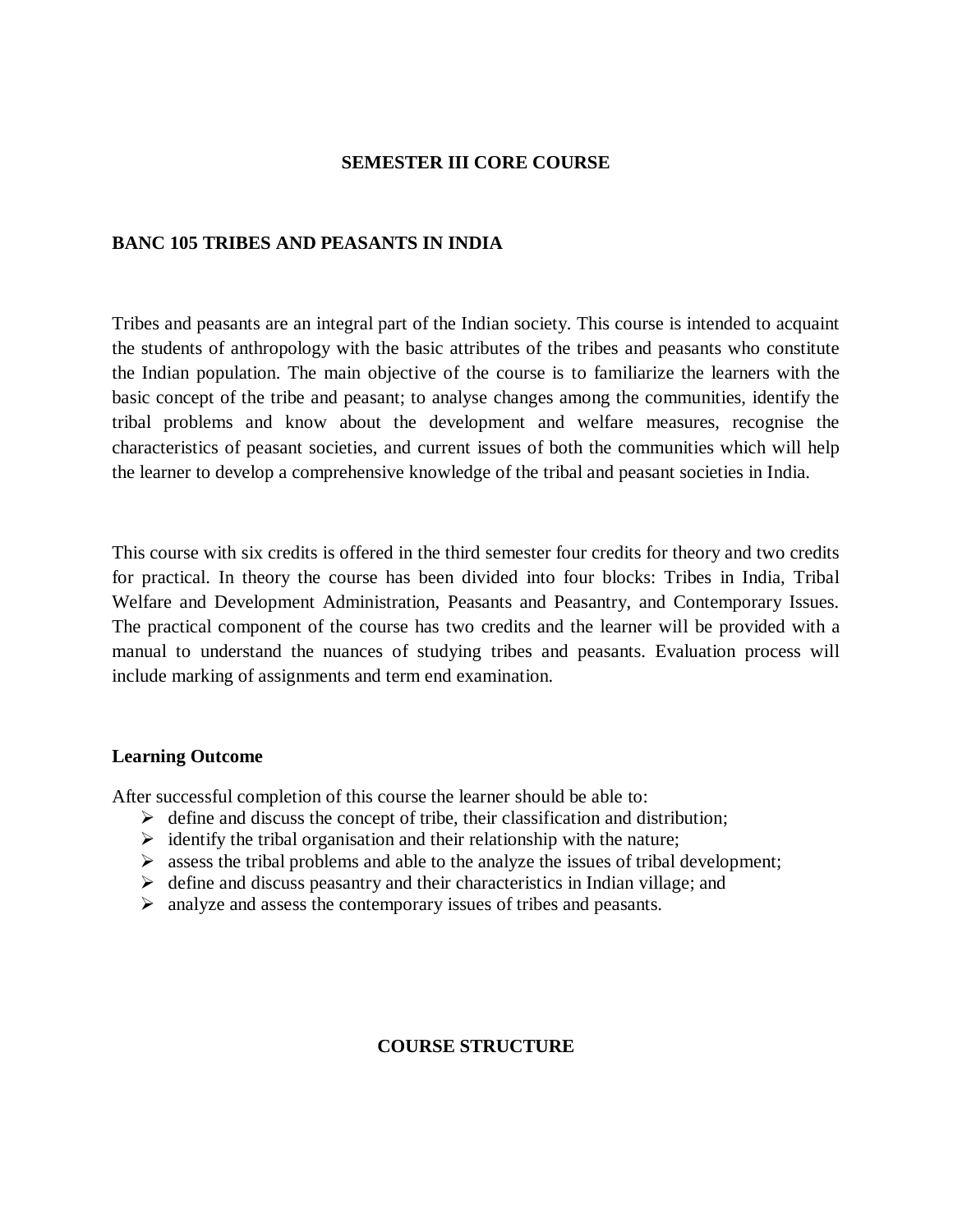# **THEORY** Credit-4

## **Block I: Tribes in India**

Unit I: Concept of Tribe Unit 2: Geographical Distributions and Ecological Relations Unit 3: Tribal Organisation

## **Block II: Tribal Welfare and Development Administration.**

Unit I: The History of Tribal Administration Unit 2: Tribal Problems Unit 3: Tribal Welfare: Constitutional Provisions and Development Measures

## **Block III: Peasants and Peasantry**

Unit 1: The Concept of Peasantry Unit 2: Characteristics of Indian Village Unit 3: Approaches to the Study of Peasants

## **Block IV: Contemporary Issues**

Unit 1: Market Economy, Agrarian Crises and Migration Unit 2: Development: Impact, Response and Consequences Unit 3: Protest, Resistance and Ethno-political Movements

## **PRACTICAL** Credit -2

Manual will be provided to the learners for an understanding of how to conduct research in a tribal or peasant community.

No practical sessions would be organised. Audio-Video would facilitate the learner in understanding the practical component of the course. Questions would be based from the practical manual in the Assignment and Term End Examinations.

## **SEMESTER III CORE COURSE**

## **BANC 106 HUMAN ECOLOGY: BIOLOGICAL AND CULTURAL DIMENSIONS**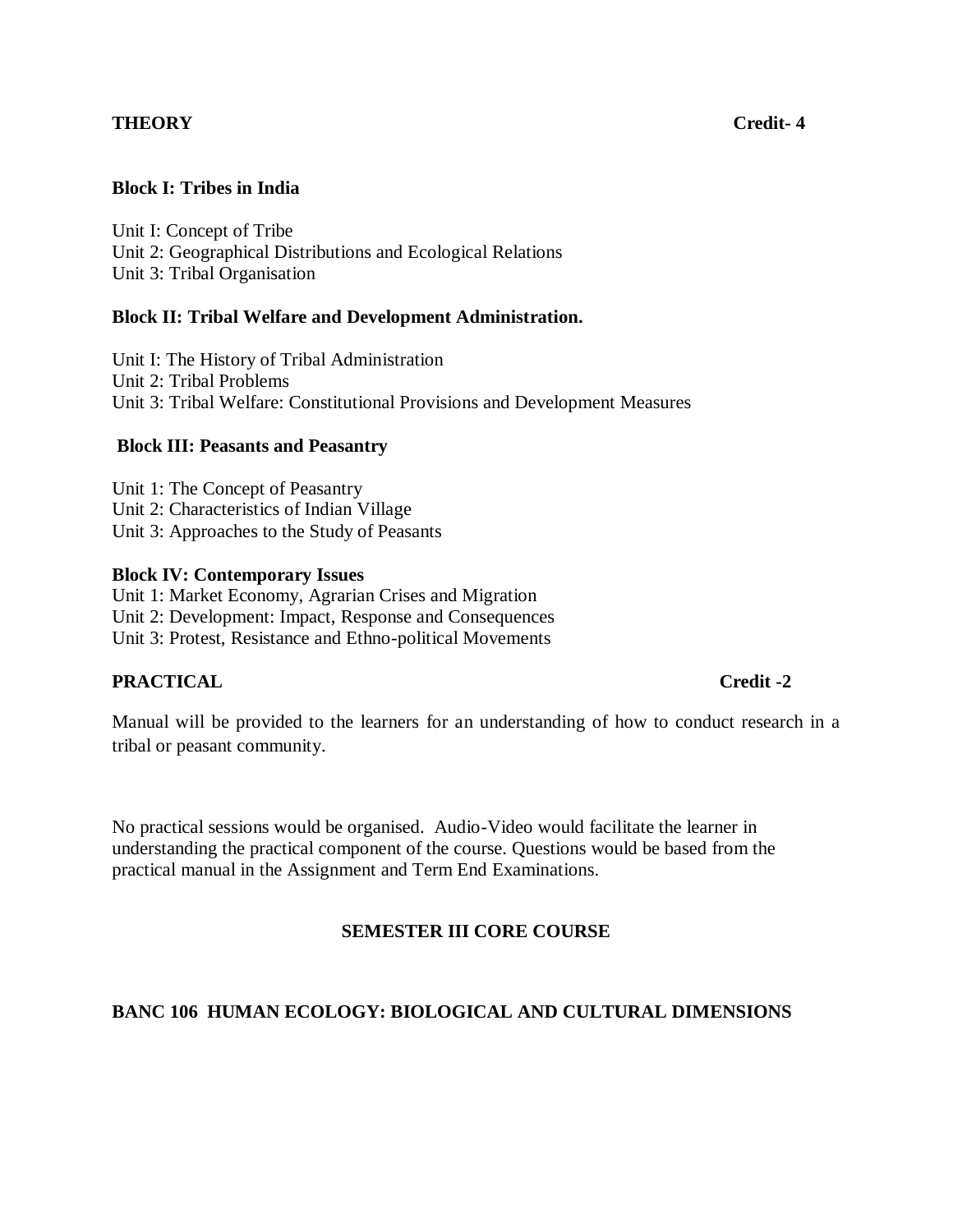The anthropological perspective of human ecology deals with the question of "how human beings cope with the environment". Since human relations are not mainly biological therefore the development of the cultural context is necessary. Human ecology also examines contemporary ecological concerns with the issues related to the exploitation of the environment, utilisation of resources and energy transformation in a cultural setting. The main objective of the course is to emphasize basic concepts of ecology and human ecology, human environment relationship human adaptation to various ecological zones, and dynamics of biological and cultural dimensions of human ecology which help the learner to develop a comprehensive knowledge of human ecology from anthropological perspective.

**Course details:** This core course consists of three blocks of theory (4 credits) and a practical component (2 credits). The theory component deals with the fundamentals of human ecology; biological and cultural dimensions. For the practical component the learner would be provided with a manual. Evaluation process will include marking of assignments and term end examination.

## **Learning Outcome**

After successful completion of this course the learner should be able to:

- $\triangleright$  identify and connect the basic concepts, terminology and ideas found in the study of human ecology and anthropology;
- $\triangleright$  describe different models and theories of human-environment relationship through time;
- $\triangleright$  outline biological aspects of adaptation to various ecological zones;
- $\triangleright$  develop a familiarity with relationships of human societies (pre and post-industrial societies) and environments through understanding of human ecology, culture and adaptation;
- $\triangleright$  express the effective knowledge of ecology as it relates to human and environmental interaction; and
- $\triangleright$  assess the impact of humans upon the environment caused by different subsistence strategies.

# **COURSE STRUCTURE**

# **THEORY** Credit-4

## **Block I: Fundamentals of Human Ecology**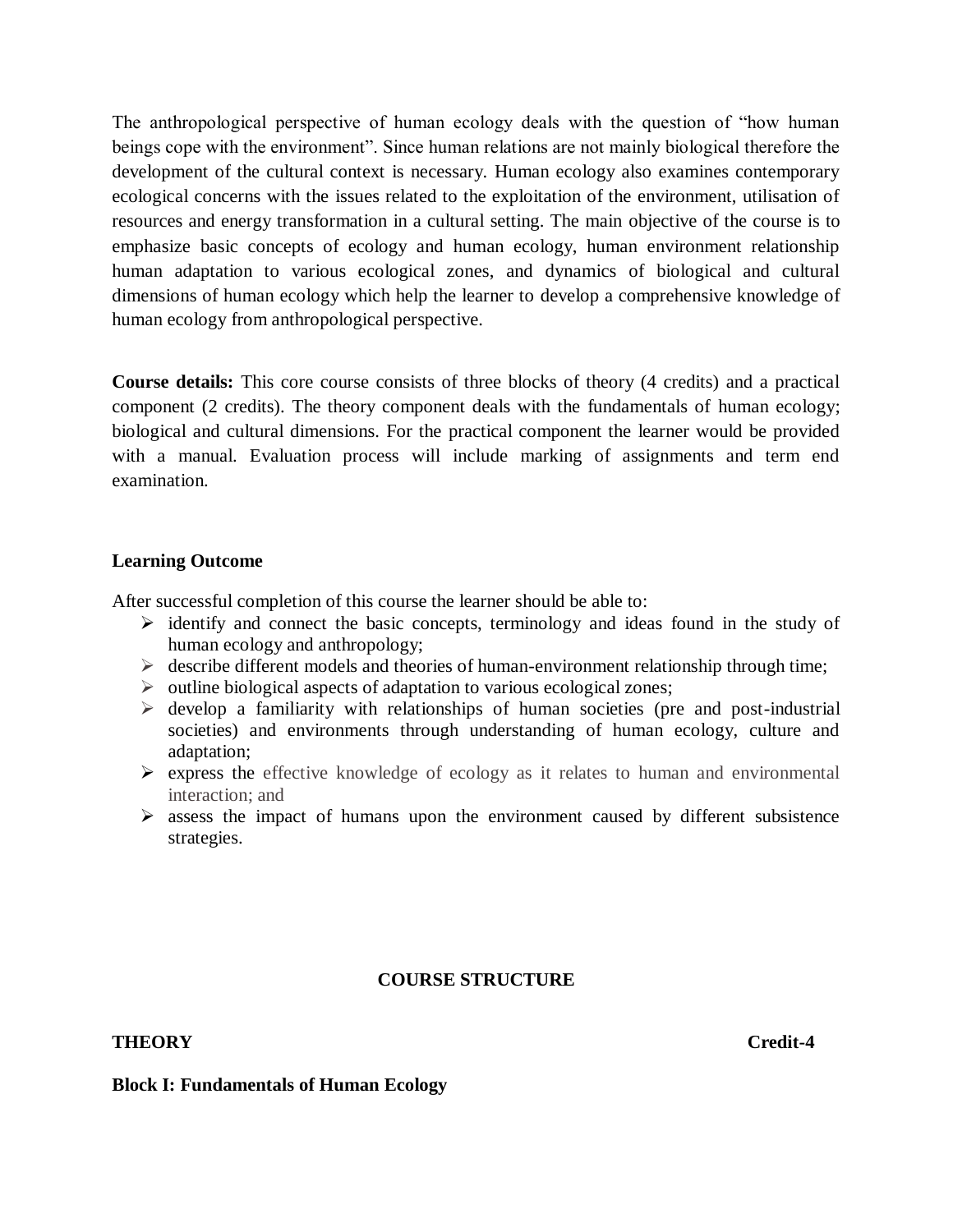Unit I: Basic Concepts of Ecology Unit 2: Understanding Human Ecology Unit 3: Anthropology and Human Ecology Unit 4: Methods of Studying Human Ecology

# **Block II: Human Ecology: Biological Dimensions**

Unit1: Adaptation to Various Ecological Zones Unit2: Influence of Environmental Factors Unit3: Ecological Adaptation to Various Diseases Unit4: Application of Ecological Rules

# **Block III: Human Ecology: Cultural Dimensions**

Unit 1: Understanding Theories of Human-environment Relationship Unit2: Various Modes of Human Adaptation in Pre-industrial Societies Unit 4: Dynamics in Cultural Dimensions of Human Ecology

# **PRATICAL Credit-2**

# **Manual will be provided for the practical**

No practical sessions would be organised. Audio-Video would facilitate the learner in understanding the practical component of the course. Questions would be based from the practical manual in the Assignment and Term End Examinations.

# **SEMESTER- III, CORE COURSE**

# **BANC-107 BIOLOGICAL DIVERSITY IN HUMAN POPULATIONS**

Physical or biological anthropology is one of the four main branches of Anthropology that encompasses the pattern of variation at population level by understanding the physical and genetic traits. Thus the course mainly focuses on the populations in total from micro to macro level including genetic traits to races. This course will allow the learners to equip themselves to find out the variations that precipitate in terms of abnormalities.

**Course details:** This course consists of three blocks of theory (4 credits) and a practical component (2 credits). Block-I provides a general introduction to biological anthropology in understanding variation from culture to genetics. Block- II explains the major races of the world.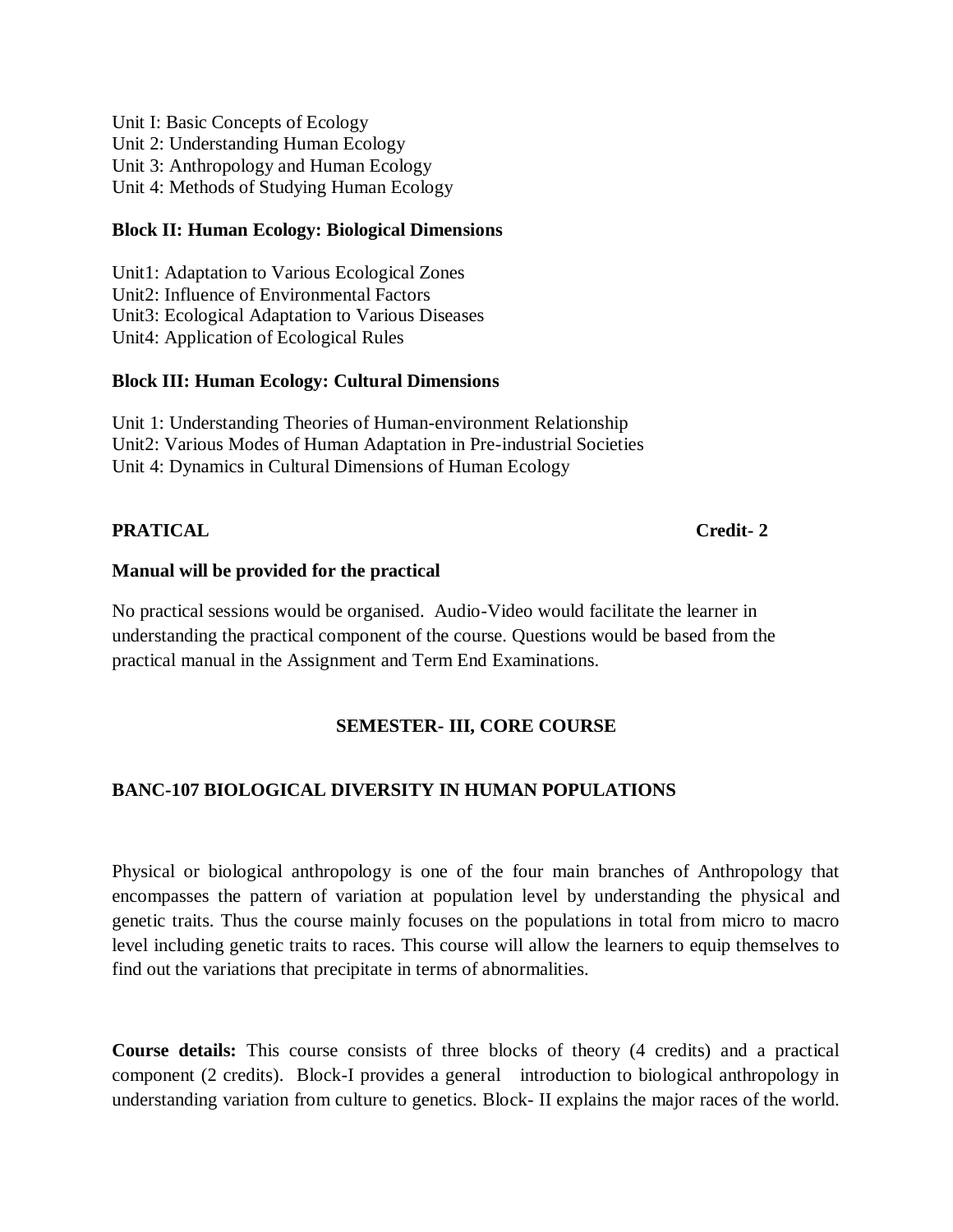It also provides a detailed description on the classification of the people of the world with emphasis on India. Block-III covers in detail the demography particularly emphasising Indian scenario and inbreeding effects on demography. The practical manual describes craniometry, serology and dermatoglyphics, along with demographic data.

## **Learning Outcome**

After reading the course the learner would be able to:

- i). discuss the importance of Biological Anthropology and various concepts in understanding human biological variation;
- ii). explain how human variation is studied based on genetic polymorphisms;
- iii). examine Demography with Indian examples and the importance inbreeding; and
- iv). demonstrate the Craniometry, Serology and Dermatoglyphics from the practical manual.

# **COURSE STRUCTURE**

## **THEORY Credits-4**

## **Block 1: Introduction to Biological Diversity**

- Unit 1: Importance and implications of Biological variation
- Unit 2: Sources of Genetic Variation
- Unit 3: Genetic Polymorphism
- Unit 4: Role of Bio-cultural Factors

## **Block 2: Classification of Human Populations**

- Unit 5: Ethnic Elements in Indian population
- Unit 6: Classification of racial elements in India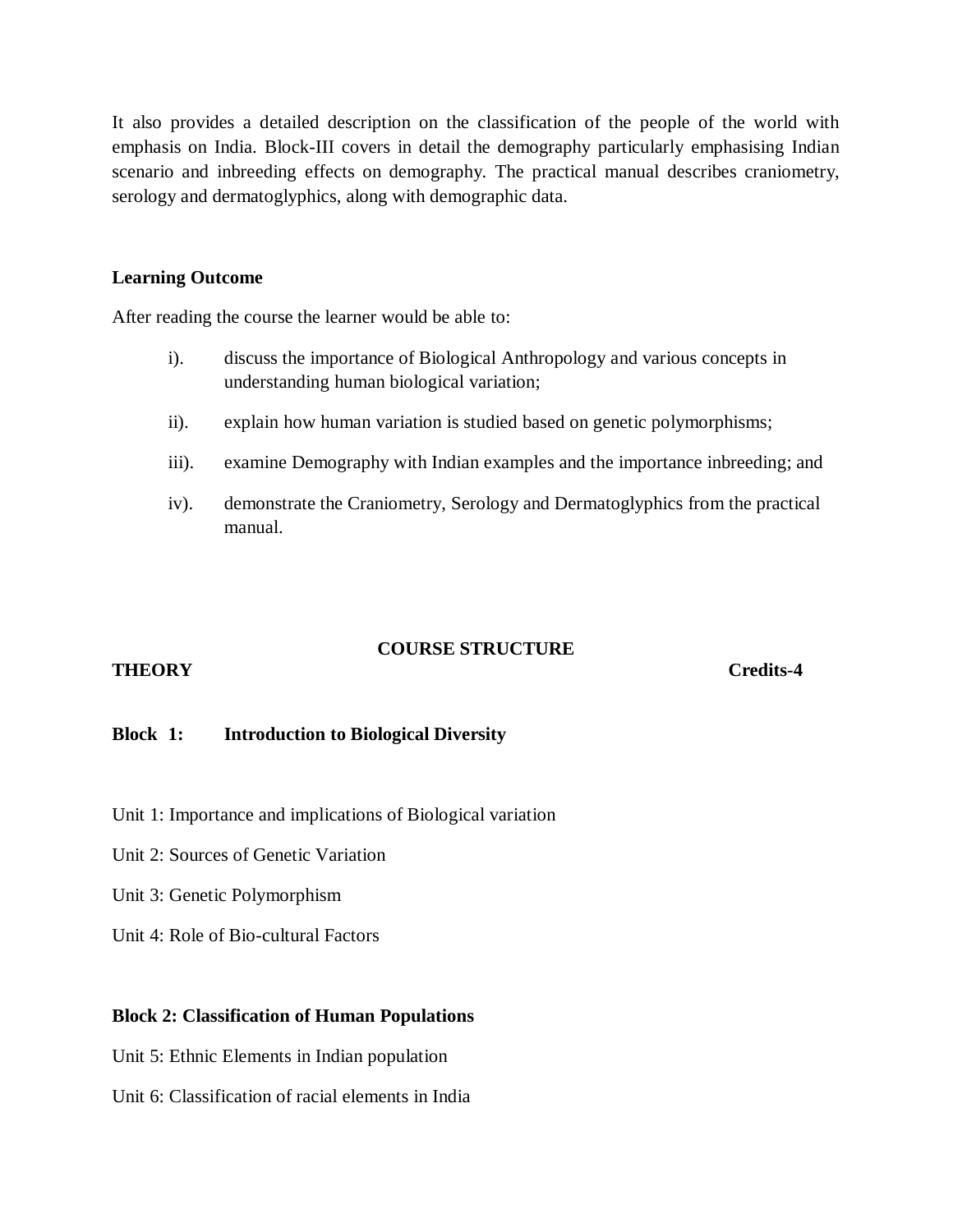Unit 7: Major races of mankind

**Block 3: Demographic studies** Unit 8: Demographic Anthropology Unit 9: Indian Demography Unit 10: Inbreeding and Consanguinity

## **PRACTICAL Credits-2**

Manual will be provided to the learners on the following topics:

- 1. Craniometric Measurements (Skull & Mandible).
- 2. Determination of A1, A2, B, O; M N; and Rh blood groups.
- 3. Analysis and interpretation of finger ball pattern types, palmar main lines and pattern

index; and Finger print classification and development of chance prints.

4. Collection of demographic data from secondary sources.

No practical sessions would be organised. Audio-Video would facilitate the learner in understanding the practical component of the course. Questions would be based from the practical manual in the Assignment and Term End Examinations.

## **SEMESTER- III**

## **Ability Enhancement Courses**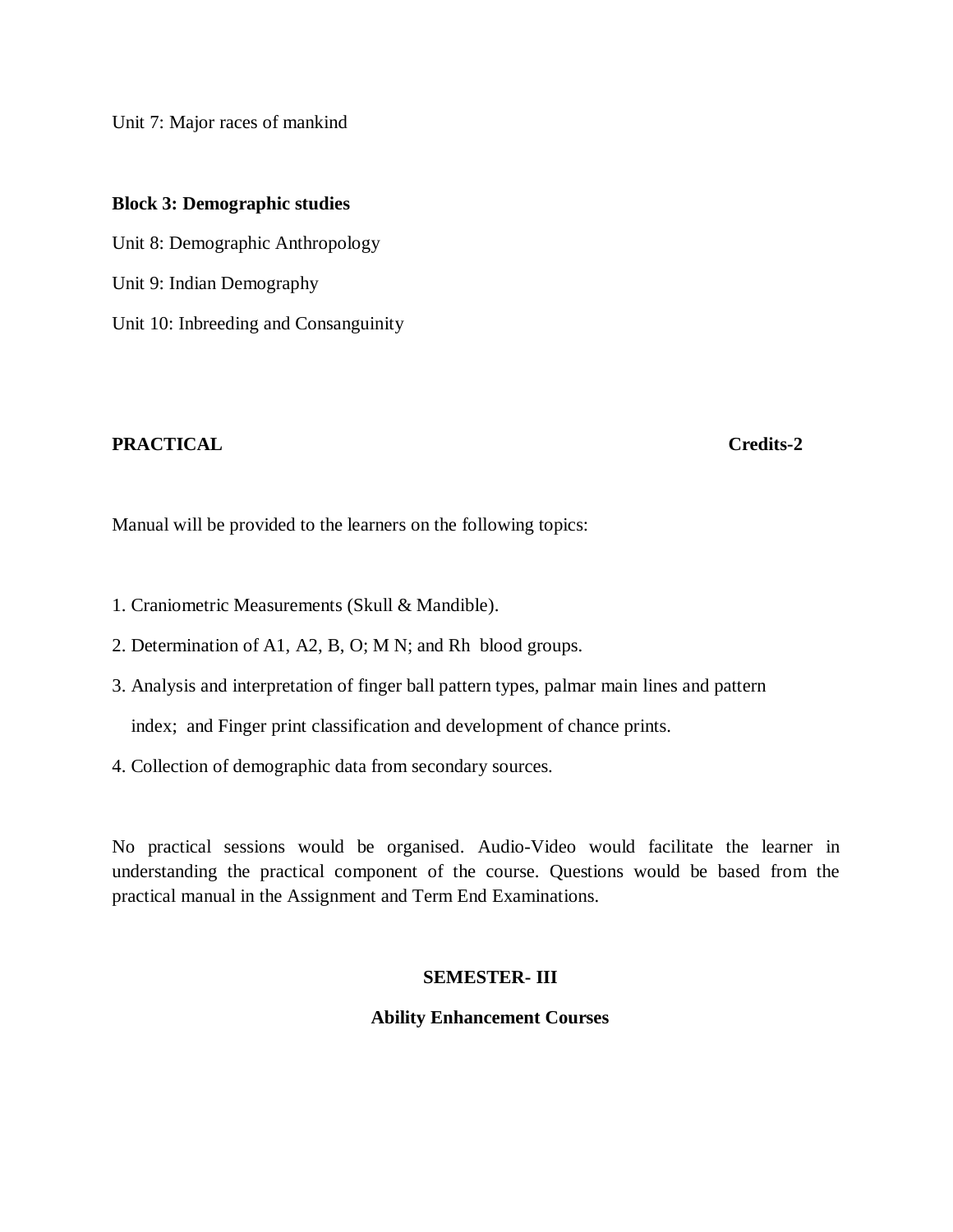## **BPCS 185: Developing Emotional Competence 4 Credits**

The course is a skill enhancement course and is offered in the *third semester*. The course will introduce the concept of emotion and highlight the relationship between emotional intelligence and emotional competence. Further, it will help the learners know and acquire different strategies to develop emotional competencies.

# **Learning Outcome**

At the end of this course, the learner will:

- $\triangleright$  gain knowledge about the concept of emotional intelligence and emotional competence;
- $\triangleright$  be able to explain the components of emotional competencies; and
- $\triangleright$  learn how to manage emotions and acquire different strategies to develop emotional competence.

# **Syllabus**

# **Block 1: Introduction to Emotional Intelligence (EI) and Emotional Competence (EC)**

Unit 1**:** Concept of Emotion

Unit 2: Concept, Historical Development and Components of EI

## **Block 2: Emotional Competencies**

Unit 3: Components of Emotional Competencies

## **Block 3: Strategies to Develop Emotional Competence**

Unit 4: Emotions, Self Control and Assertiveness

Unit 5: Emotions, Self Regard and Self Actualization

Unit 6: Strategies to Develop Emotional Competence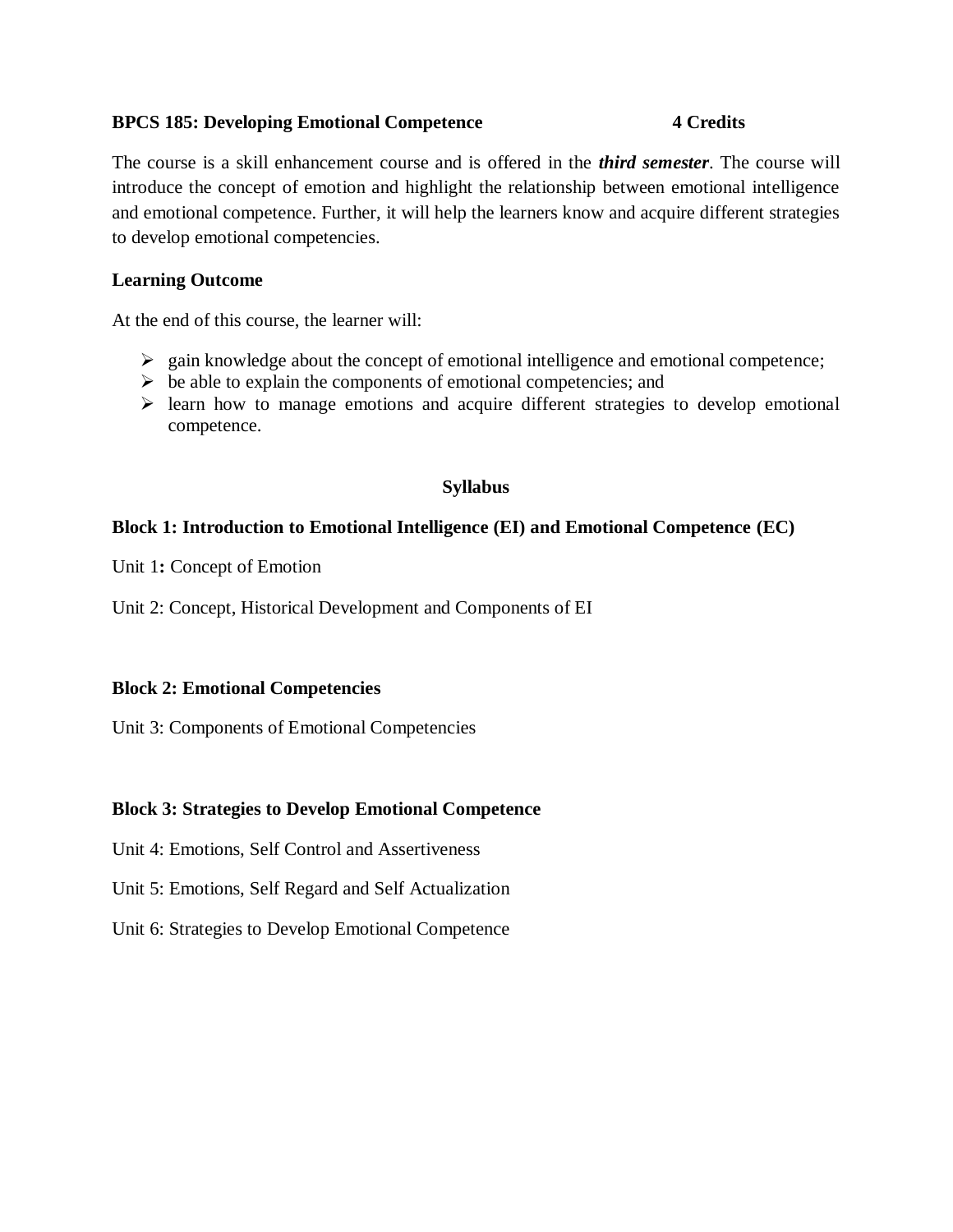# **Generic /Interdisciplinary SEMESTER- II**

# **BPCG 173 PSYCHOLOGY FOR HEALTH AND WELL BEING**

# **Course Outcome:**

## **After completing the course the learners would be able to:**

- $\triangleright$  acquaint themselves with the spectrum of health and illness;
- $\triangleright$  identify and manage stress;
- $\triangleright$  discuss the approaches to enhance well being; and
- $\triangleright$  comprehend strategies to prevent illness, promote and manage health and well being.

# **BLOCK 1: INTRODUCTION**

Unit 1: Introduction to Health and Well being

Unit 2: Models of Health and Illness

# **BLOCK 2: INTRODUCTION TO STRESS**

Unit 3: Stress: An Introduction

Unit 4: Factors Contributing to Stress Proneness

Unit 5: Effect of Stress

# **BLOCK 3: STRESS MANAGEMENT**

Unit 6: Coping with Stress

Unit 7: Stress Management Techniques I

Unit 8: Stress Management Techniques II

# **BLOCK 4 PROMOTION OF PHYSICAL AND MENTAL HEALTH**

Unit 9: Physical Illness Experiences I

Unit 10: Physical Illness Experiences II

- Unit 11: Mental Illness Experiences
- Unit 12: Prevention, Management and Intervention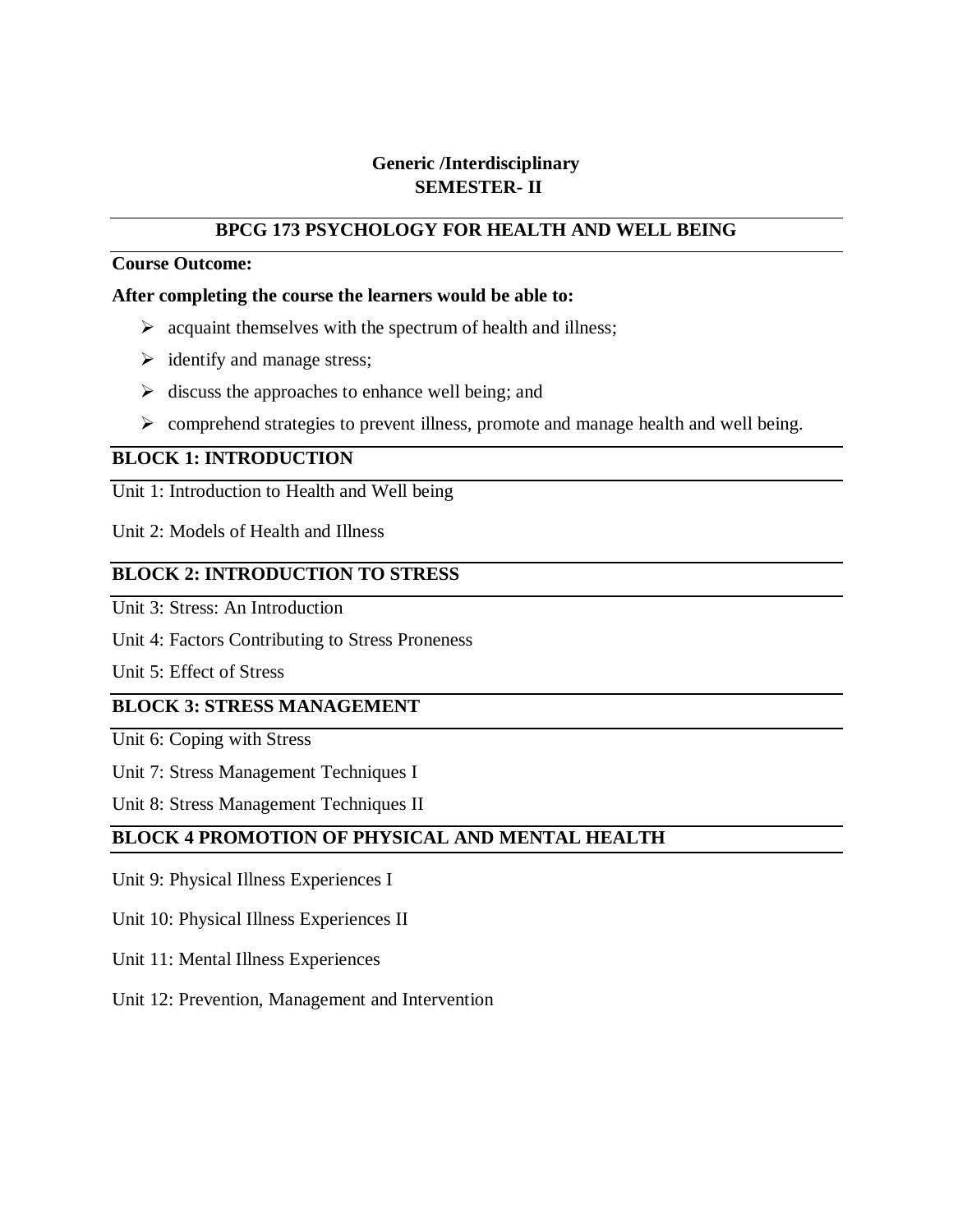## **SEMESTER IV, CORE COURSE**

## **BANC 108: THEORIES OF CULTURE AND SOCIETY**

Theories of Culture and Society takes into account the theoretical perspectives that have helped in the study of society and culture. The course looks into the classical theories and delineates the contributions of the thinkers that had dealt with the evolution of society and culture and how it might have moved on to other spaces through diffusion. It reflects on historical particularism as an approach that underlines the importance of studying a society or a culture for its own self rather than comparing with others and moves on to the contemporary anthropological theories of cultural evolution and relativity. Within the ambit of contemporary theories; interpretive anthropology, post-modernism, post-feminism and postcolonialism has been taken up. Theoretical paradigms and debates; forms of anthropological explanation; the role of theory in the practice of anthropology is the essence of this course.

**Course Requirement:** Learners opting for B.Sc. in Anthropology programme will have to complete this core course Theories in Social and Cultural Anthropology in the fourth semester which comprises of four credit theory and two credit of practical. Evaluation process will include marking of assignment and term end examination based on the theory and practical component.

## **Learning Outcome**

After reading this course, you should be able to:

- i) discuss and explain the classical theories;
- ii) deliberate on the theory of historical particularism and cultural relativism;
- iii) debate on the contemporary theories; and
- iv) analyse the role of theories in the study of social and cultural anthropology.

## **COURSE STRUCTURE**

## **THEORY** Credit -4

## **THEME 1: Emergence of Anthropology**

Unit 1: Evolutionism

Unit 2: Diffusionism

Unit 3: Culture area theories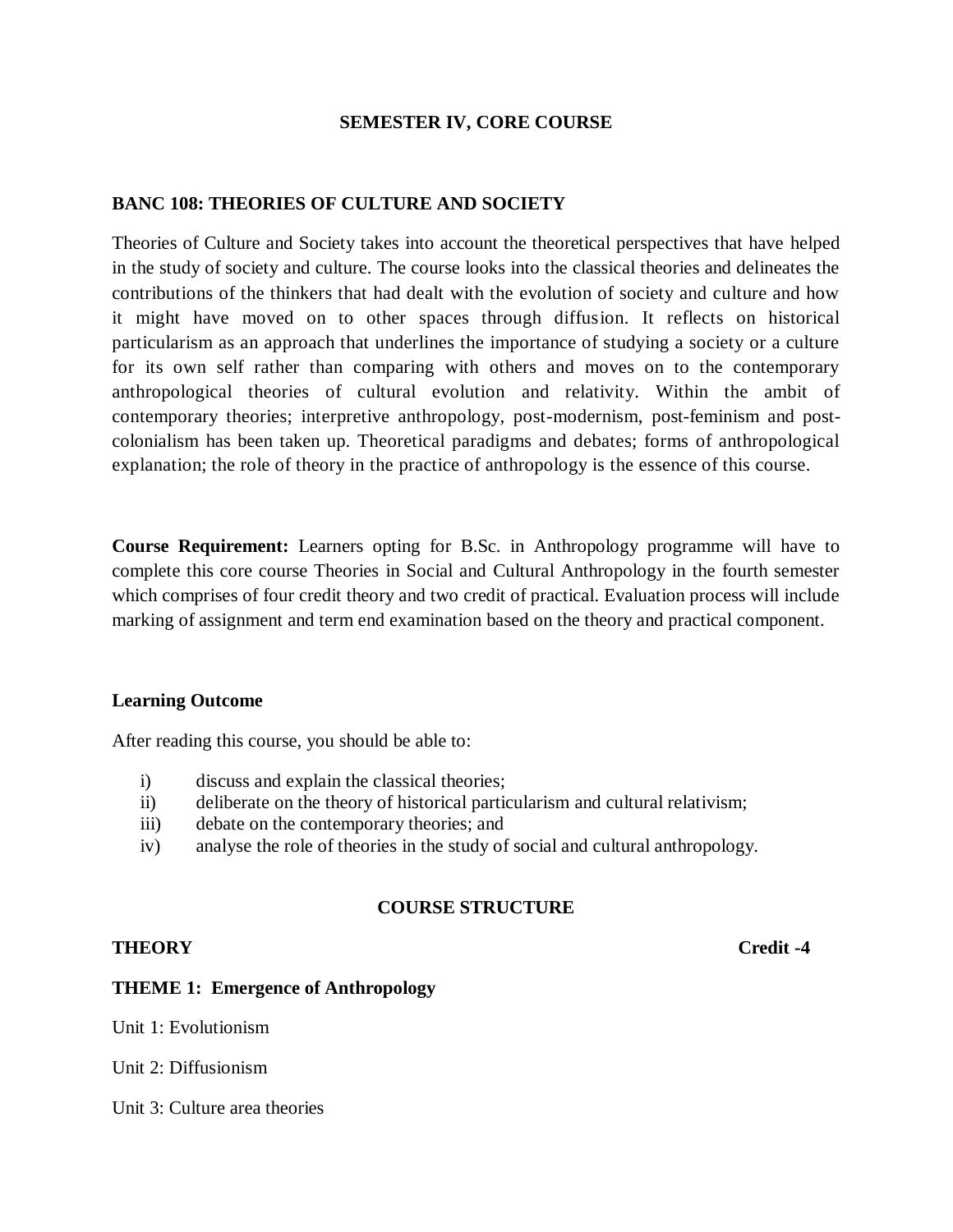# **THEME 2: Emergence of Fieldwork tradition**

Unit- 4: Historical Particularism and Critique of Comparative Method

Unit- 5: American Cultural Tradition

Unit-6: Cultural Materialism

# **THEME 3: Theories of Social Structure and Function**

Unit**- 7:** Social integration

Unit-8: Functionalism and Structural-functionalism

Unit 9: Structuralism

Unit 10- Conflict Theories

# **THEME 4: Contemporary Theories**

Unit 11- Symbolic and Interpretative Approach

Unit 11- Feminism and Anthropology

Unit-12: New Ethnography and Contemporary Changes

# **PRACTICAL Credit -2**

As a part of practical following exercises will be undertaken by the learners so as to enable them to connect the theories they learn with things of everyday life. A practical manual would be provided to help them with the following:

1. Identify three topics relating to contemporary issue and formulate research questions around these topics.

2. Clearly identify the theoretical perspectives from which these objectives are derived or can be tested.

No practical sessions would be organised. Questions would be based from the practical manual in the Assignment and Term End Examinations.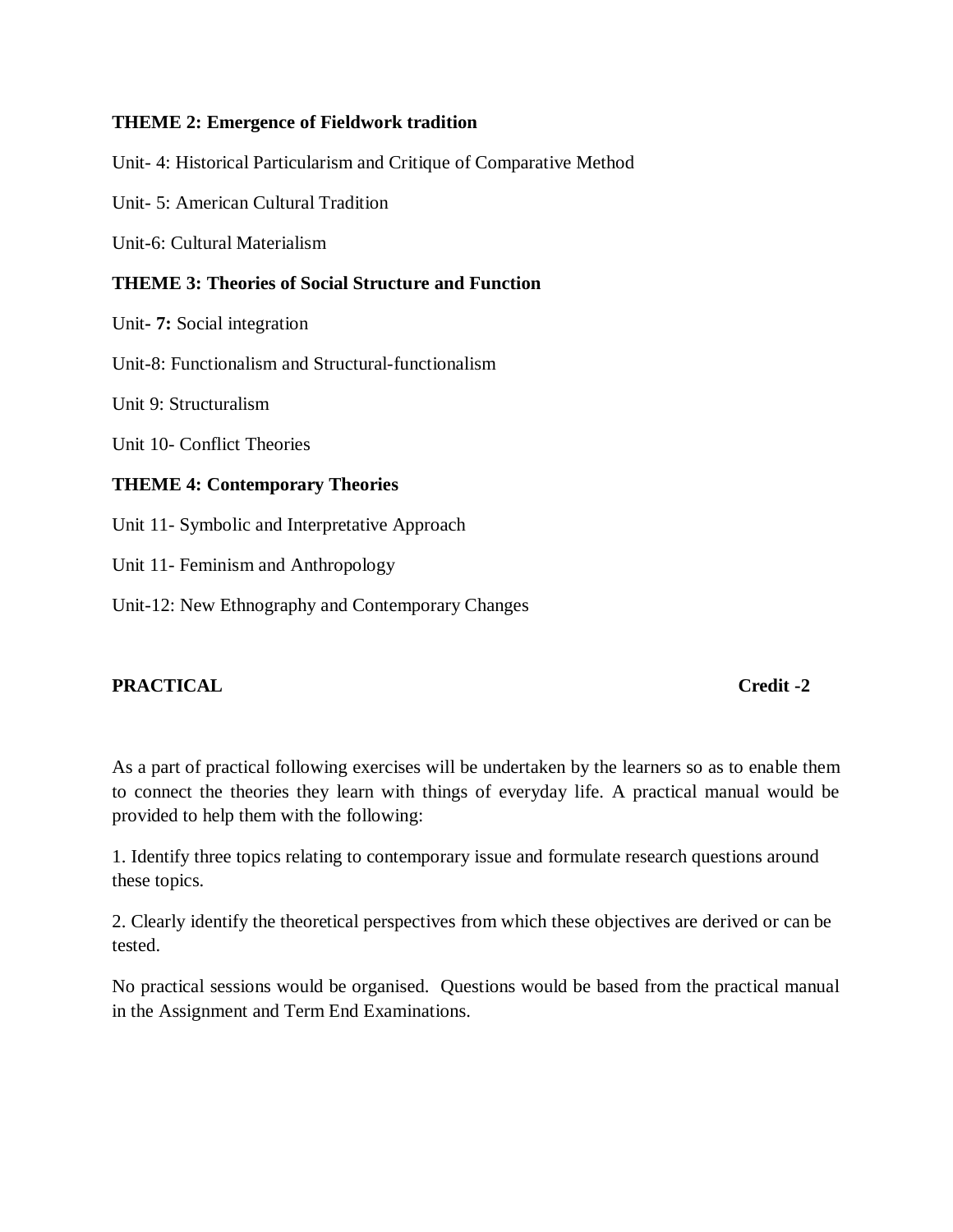### **SEMESTER- IV CORE COURSE**

### **BANC 109 HUMAN GROWTH AND DEVELOPMENT**

The field of Human Growth and Development has been embodied an integral part of anthropology since the beginning of the discipline. The study of human growth and development is characterized by the understanding of change in size, shape and maturity of humans with reference to time. Human growth and development is a holistic study that incorporates biological, social and cognitive growth of the human body along with the progressive development of human behaviour.

**Course details:** This course gives an overview of different stages of human growth and development, including the methods and techniques to study human growth. The module in the first theme of the course discusses the evolutionary perspective on human growth to understand the special evolved features of human growth. The course explores various bio-cultural factors that influence patterns of human growth during each stage of development. This course is also designed to acquaint students with the ecological rules that determine interaction between humans and their surrounding environment. The course also places emphasis on nutritional aspects of humans by offering the knowledge of balanced diet, impact of malnutrition and methods to assess nutritional status.

The course would facilitate the learner in grasping and analysing the physical changes that occur throughout the lifespan of an individual. They will develop a broad understanding of bio-cultural factors and environmental stresses that affect patterns of human growth by developing the knowledge of balanced diet and malnutrition. Evaluation process will include marking of assignments and term end examination.

## **Learning Outcome**

After reading the course you should be able to: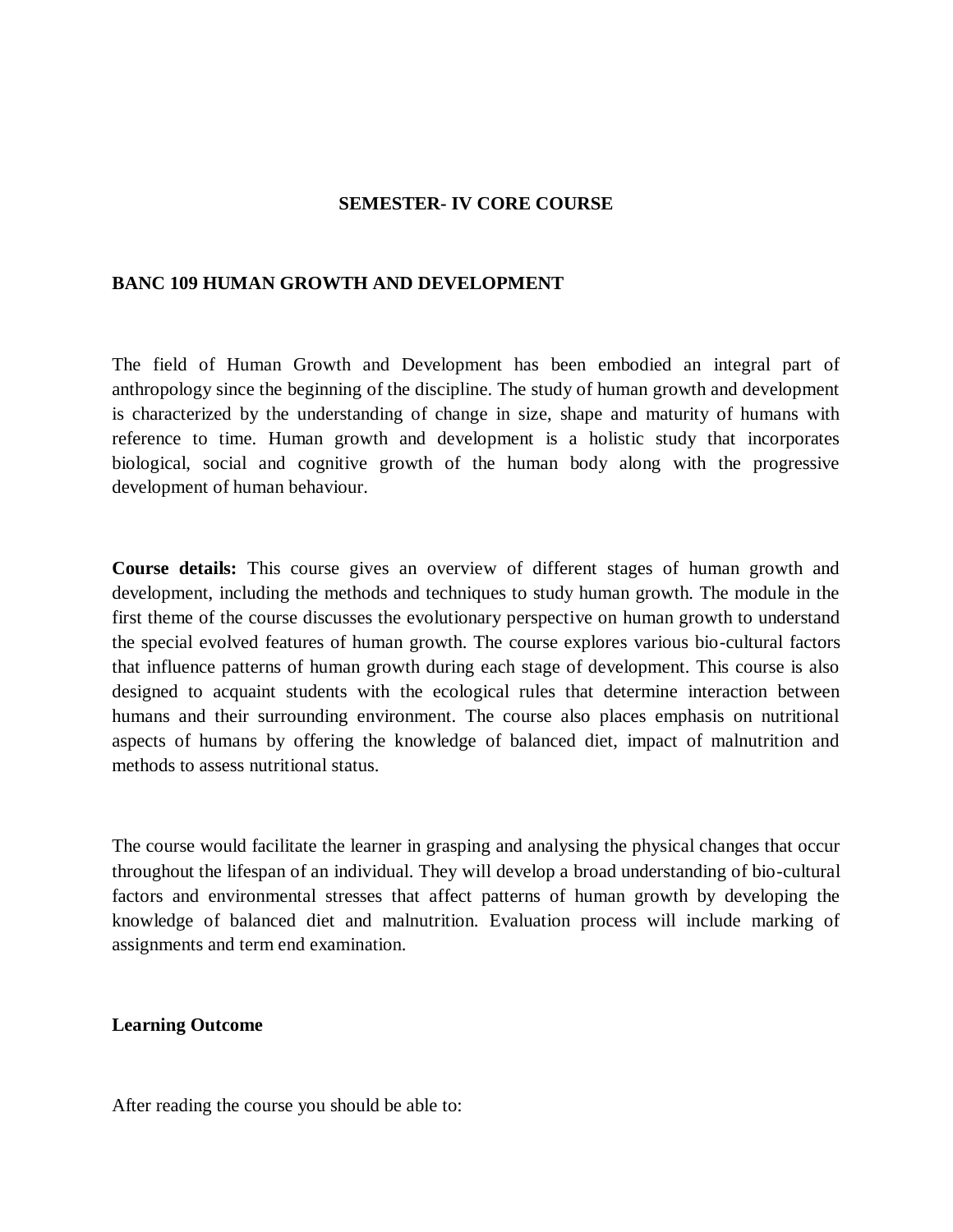- (i) analyse the physical changes that occur throughout the lifespan of an individual; and
- (ii) identify and debate on the bio-cultural factors and environmental stresses that affect patterns of human growth based on knowledge of balanced diet and malnutrition.

## **COURSE STRUCTURE**

## **THEORY Credit-04**

## **BLOCK 1: Fundamentals in Human Growth**

Unit 1 Basic Concepts and Concept of Evolutionary Perspective on Human Growth;

Unit 2Stages of Growth and Growth Pattern;

Unit 3 Methods and Techniques to Study Growth

## **BLOCK 2: Human Growth and Ecological Factors**

Unit 4 Bio-Cultural Factors Influencing Patterns of Growth and Variation;

Unit 5 Adaptation to Environmental Stress;

Unit 6 Ecological Rules

## **BLOCK 3: Nutritional Anthropology**

Unit 7 Assessment of Nutritional Status;

Unit 8 Concept of Balanced Diet;

Unit 9 Impact of Malnutrition

## **BLOCK 4: Body Composition, Human Physique and Somatotyping**

Unit 10 Body composition;

Unit 11 Somatotyping and Human Physique;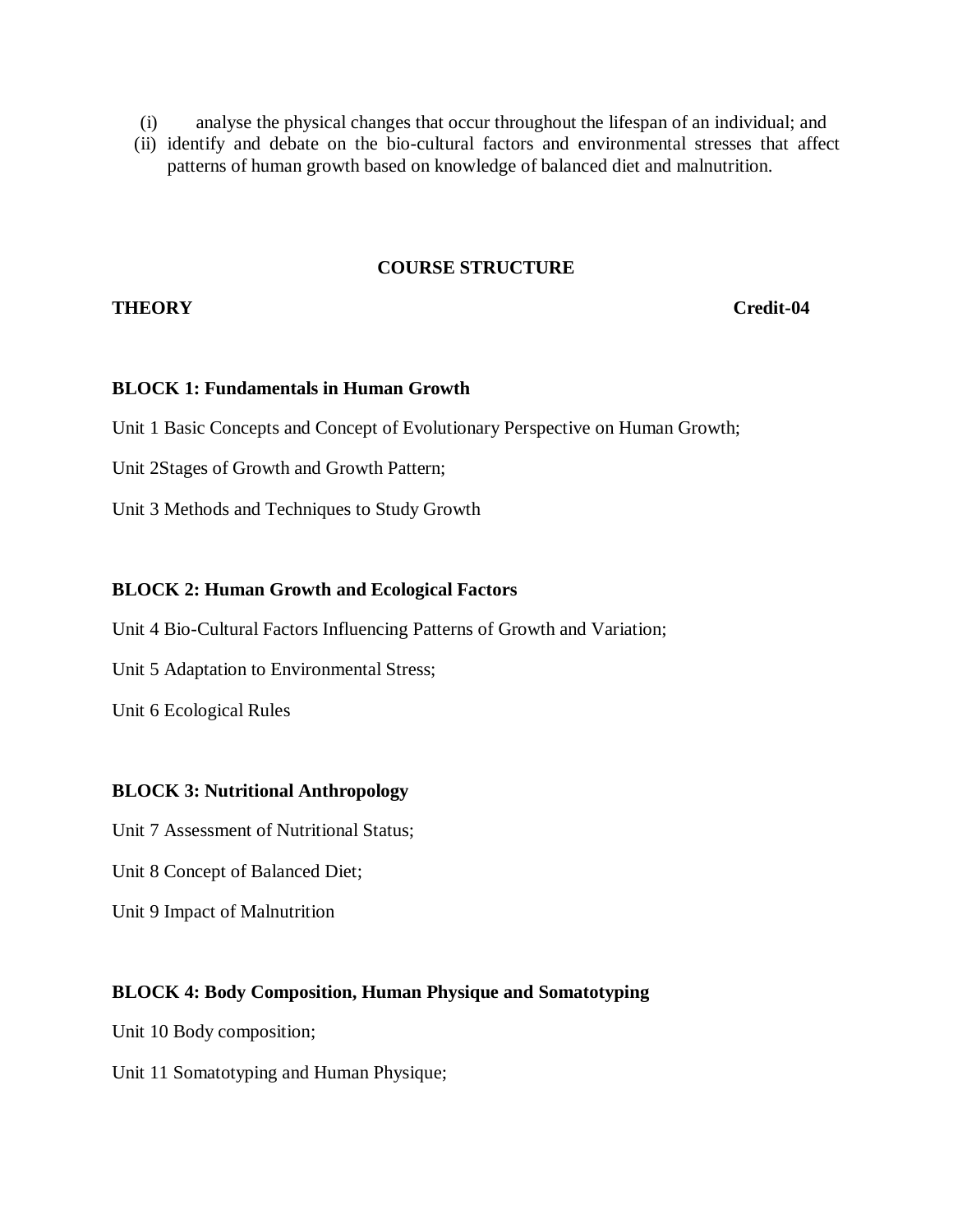Unit 12 Human physique

# **PRACTICAL Credit-02**

Manual will be provided to the learners on the following topics.

1. Growth status: Somatometry (stature, body weight, mid upper arm circumference etc), Assessment of chronological age, percentile, z-score, height for age, weight for age, BMI for age 2. Obesity assessment: General (BMI, body fat %, Conicity index, body adiposity indices) and regional adiposity indices (WC, WHR, WHtR)

3. Estimation of body composition (fat percentage and muscle mass) with skinfold thickness and bioelectric impedance

4. Nutritional assessment through dietary pattern and anthropometric indices

No practical sessions would be organised. Audio-Video would facilitate the learner in understanding the practical component of the course. Questions would be based from the practical manual in the Assignment and Term End Examinations.

# **SEMESTER IV CORE COURSE**

# **BANC 110 RESEARCH METHODS**

The course on Research Methods provides a graduate level introduction to different anthropological research methods of enquiry and investigation. This course plans to train the learner to become fundamentally equipped to conduct anthropological research and garner and disseminate anthropological knowledge in the process.

**Course details:** The course on Research Methods provides a graduate level introduction to different anthropological research methods of enquiry and investigation Block I of the course,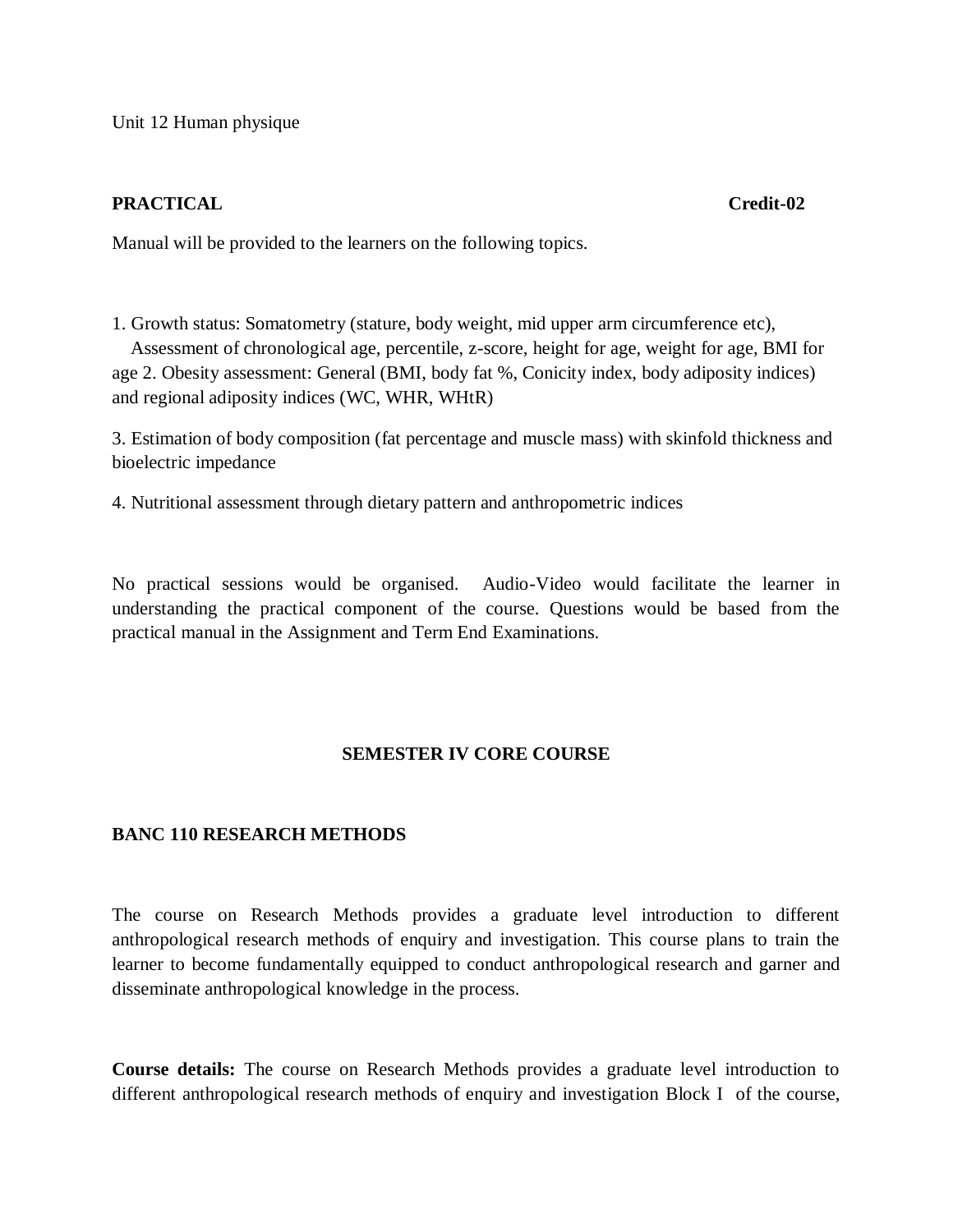begins with a discussion on the validity of scientific research in anthropology and also takes into account the history of how research got incorporated to the study of anthropology with examples from works of eminent anthropologists through the years. Block II highlights the importance of the fieldwork tradition in anthropology, the essentials of a good research design and the various steps followed in creating it. The course familiarises the learners with the building blocks like qualitative and quantitative methods, laboratory methods and field methods, ethnographic method, observation method, case-study, life-history, genealogical method, pedigree analysis etc. and the actual tools and techniques involving both primary and secondary sources like questionnaire, interview schedule, interview guide, unstructured interview, structured interview, focus group discussion, books, articles, newspapers, gazettes, internet, etc., employed to collect meaningful data. The last block (Block III) acquaints the learners about the ethical debates to be aware of while conducting research, the analysis of data, both statistical and otherwise and the points to be taken care of in the final creation of the research report.

In the practical component (2 credits) the learner will be guided about research methods with the help of a manual. Evaluation process will include marking of assignments and term end examination.

## **Learning Outcome:**

After reading this course the learner should be able to:

- $\triangleright$  describe the importance of scientific research in anthropology;
- $\triangleright$  identify the various methods of research, both primary and secondary; and
- $\triangleright$  demonstrate how research can be conducted with the help of associated means.

# **COURSE STRUCTURE**

## **THEORY Credit-4**

## **BLOCK I: SCIENTIFIC RESEARCH IN ANTHROPOLOGY**

Unit 1: Fundamentals of Scientific Research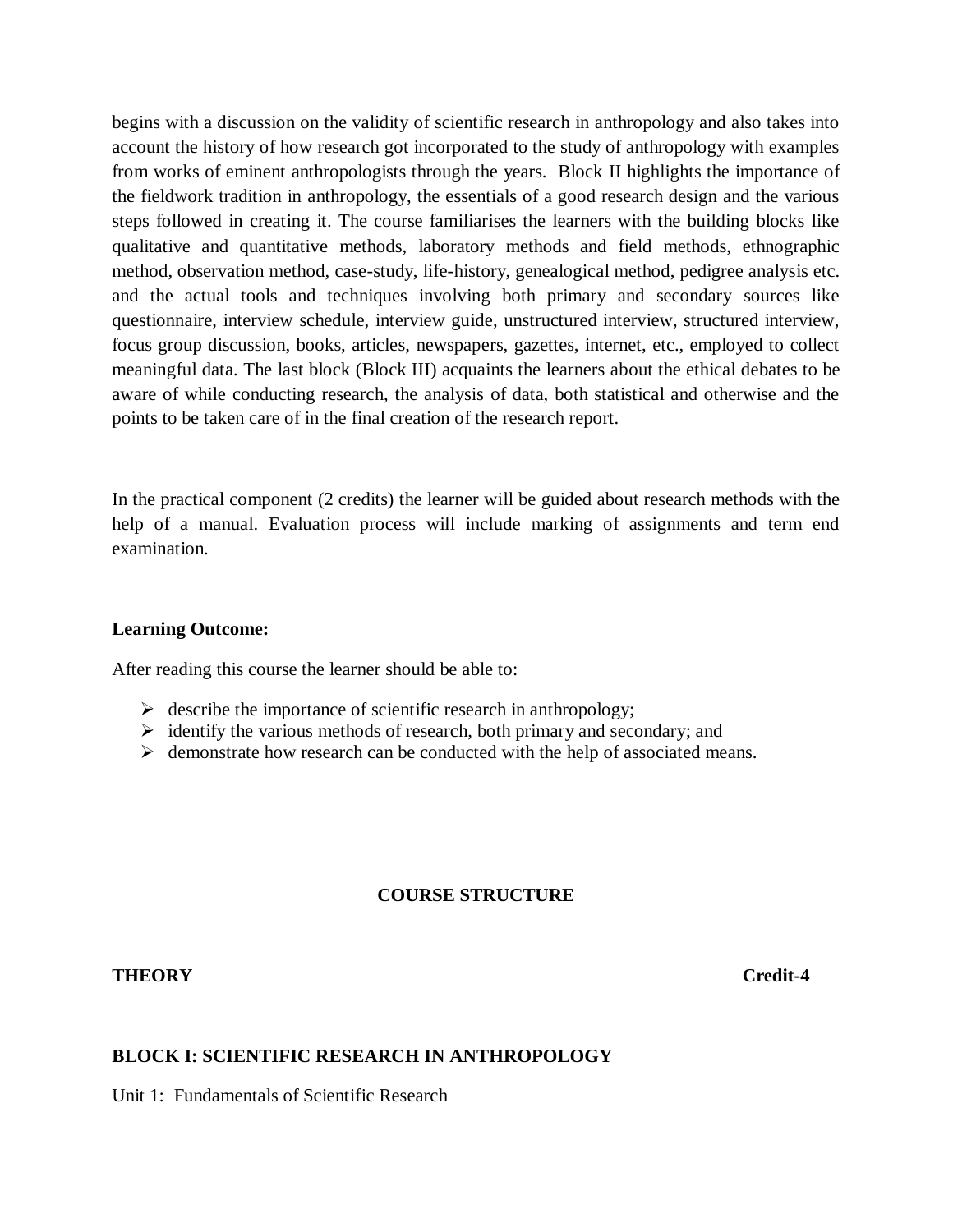Unit 2: Anthropology as a Science Unit 3: History of Research in Anthropology

# **BLOCK II: INVESTIGATION OF DATA**

Unit 4: Fieldwork Tradition in Anthropology

Unit 5: Research Design

Unit 5: Methods and Methodologies

Unit 6: Tools and Techniques

# **BLOCK III: SPECIFIC ESSENTIAL ASPECTS IN RESEARCH**

Unit 8: Ethics in Research

Unit 9: Statistical Analysis

Unit 10: Analysis of Data and Writing of the Research Report

# **PRACTICAL Credit- 2**

# **A manual will be provided for the following aspects:**

1: How to make a three generational genealogical chart/ family tree.

2. How to apply a method on any social event and give interpretation/observation of the same.

3. How to collect life-history to see the different kinds of medical system a person has followed for an ailment through his/her lifetime.

4. How to collect case-studies of individuals of any gender working in any organisation to understand how their jobs are adversely or positively affecting their lifestyles. How to present interpretation of the same.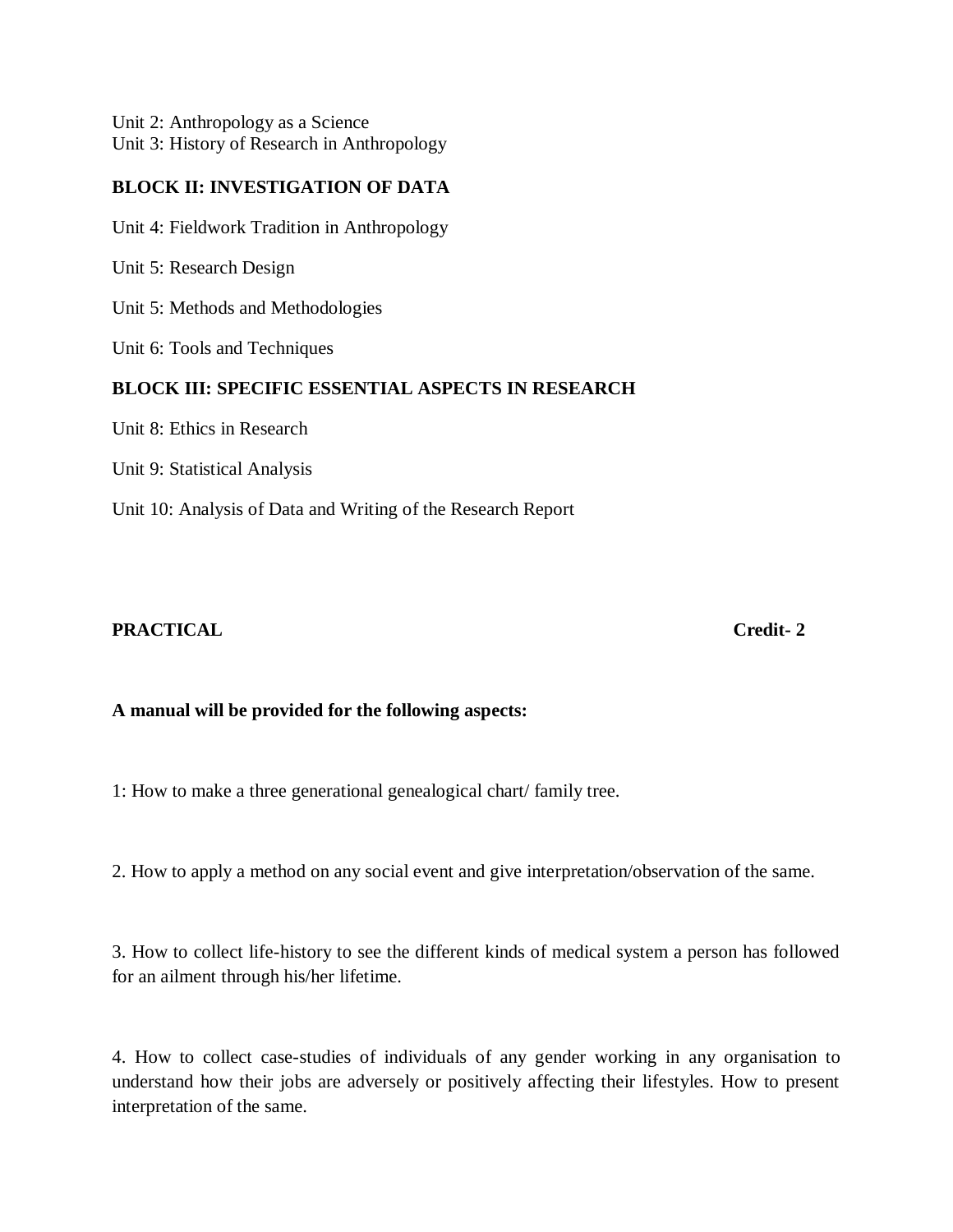No practical sessions would be organised. Audio-Video would facilitate the learner in understanding the practical component of the course. Questions would be based from the practical manual in the Assignment and Term End Examinations.

### **SEMESTER- IV**

### **Ability Enhancement Courses**

## **DATA ANALYSIS (BECS 184) Credits- 4**

Many students who have mathematical, statistical and/or Economics background are pursuing Honours Program. They need to equip themselves with skills on applying statistical and mathematical knowledge in analysing real life situations. Such application oriented skill will enable them to find jobs in various social and cultural organisations, NGOs, etc. at lower and middle level. The course on Data Analysis aims at catering to this need.

## **SYLLABUS**

## **Block 1 Review of Mathematical and Statistical Concepts**

- Unit 1 Mathematical Concepts
- Unit 2 Statistical Concepts
- Unit 3 Introduction to Statistical Software

## **Block 2 Data Collection and Presentation of Data**

- Unit 4 Data Collection: Methods and Sources
- Unit 5 Tools of Data Collection
- Unit 6 Data Presentation

## **Block 3 Analysis of Quantitative Data**

Unit 7 Univariate Data Analysis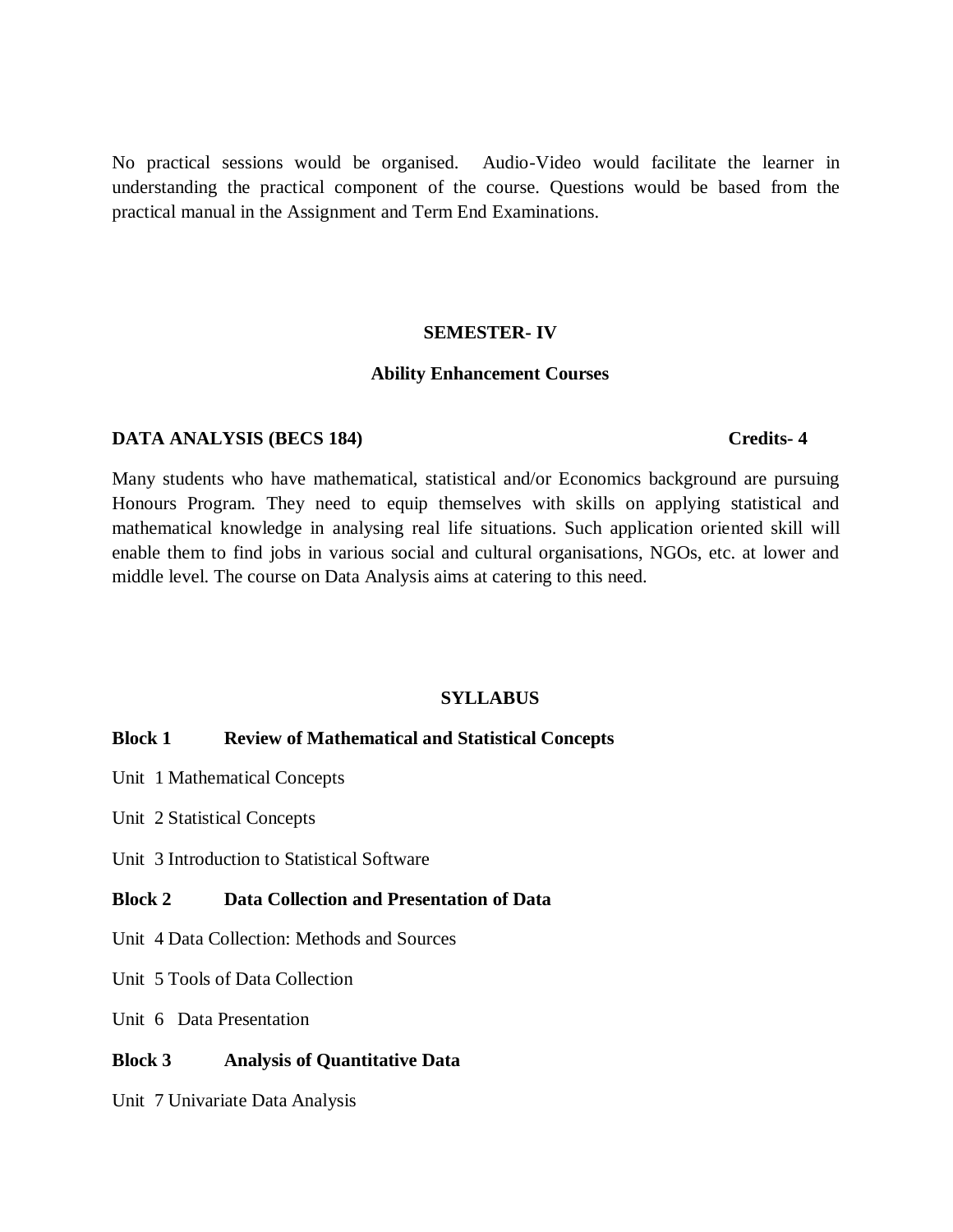Unit 8 Bivariate Data Analysis

Unit 9 Multivariate Data Analysis

Unit 10 Composite Index Numbers

# **Block 4 Analysis of Qualitative Data**

Unit 11 Participatory Method

Unit 12 Content Analysis

## **SEMESTER- IV**

## **Generic /Interdisciplinary**

## **SUSTAINABLE DEVELOPMENT (BPAG 174) 6 Credits**

The Course attempts to examine the challenges of balancing development and environment. The objective of the Course is to explain the major components of Sustainable Development by underlining its meaning, nature and scope. It brings home the point that it is not possible to develop, if we are disregardful of what is left behind for our future progeny. The Course examines the goals of Sustainable Development and discusses the role of Global Commons and Climate Change. The specific feature of the Course is its focus on the relationship between Sustainable Development and Developmental Goals as well as alternative ways of Resource Generation and Capacity Enhancement.

## **SYLLABUS**

## **Block 1 Concept of Sustainable Development**

- Unit 1 Meaning, Nature and Scope of Sustainable Development
- Unit 2 Major Components of Sustainable Development
- Unit 3 Approaches to Sustainable Development
- Unit 4 Goals of Sustainable Development

## **Block 2 Development, Sustainability and Climate Change**

Unit 5 Concept of Global Commons and Climate Change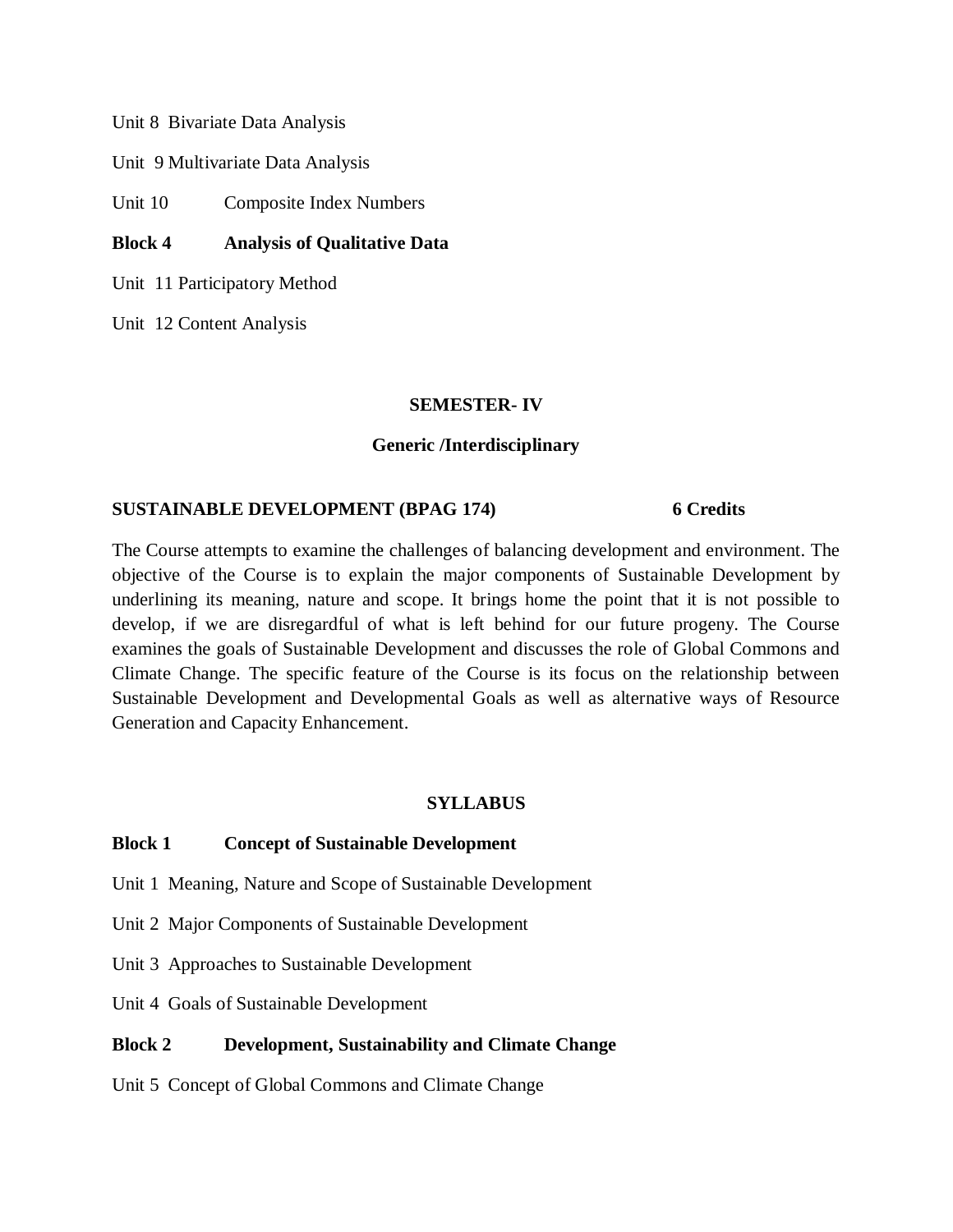Unit 6 International Conventions on Sustainable Development

Unit 7 Interrelationship among Development, Sustainability and Climate Change: Case for Differentiated Responsibilities

# **Block 3 Health, Education and Food Security**

Unit 8 Relationship between Sustainable Development and Food Security

Unit 9 Role of Green and Converging Technologies toward Health, Sanitation and Food Security

| Unit 10        | Role of Education in Sustainable Development                     |
|----------------|------------------------------------------------------------------|
| <b>Block 4</b> | <b>Sustainable Development: A Way Forward</b>                    |
| Unit 11        | Role of Policy Innovations in Sustainable Development            |
| Unit 12        | Recognition of Ecological limits of Equity and Justice           |
| Unit 13        | Alternative ways of Resource Generation and Capacity Enhancement |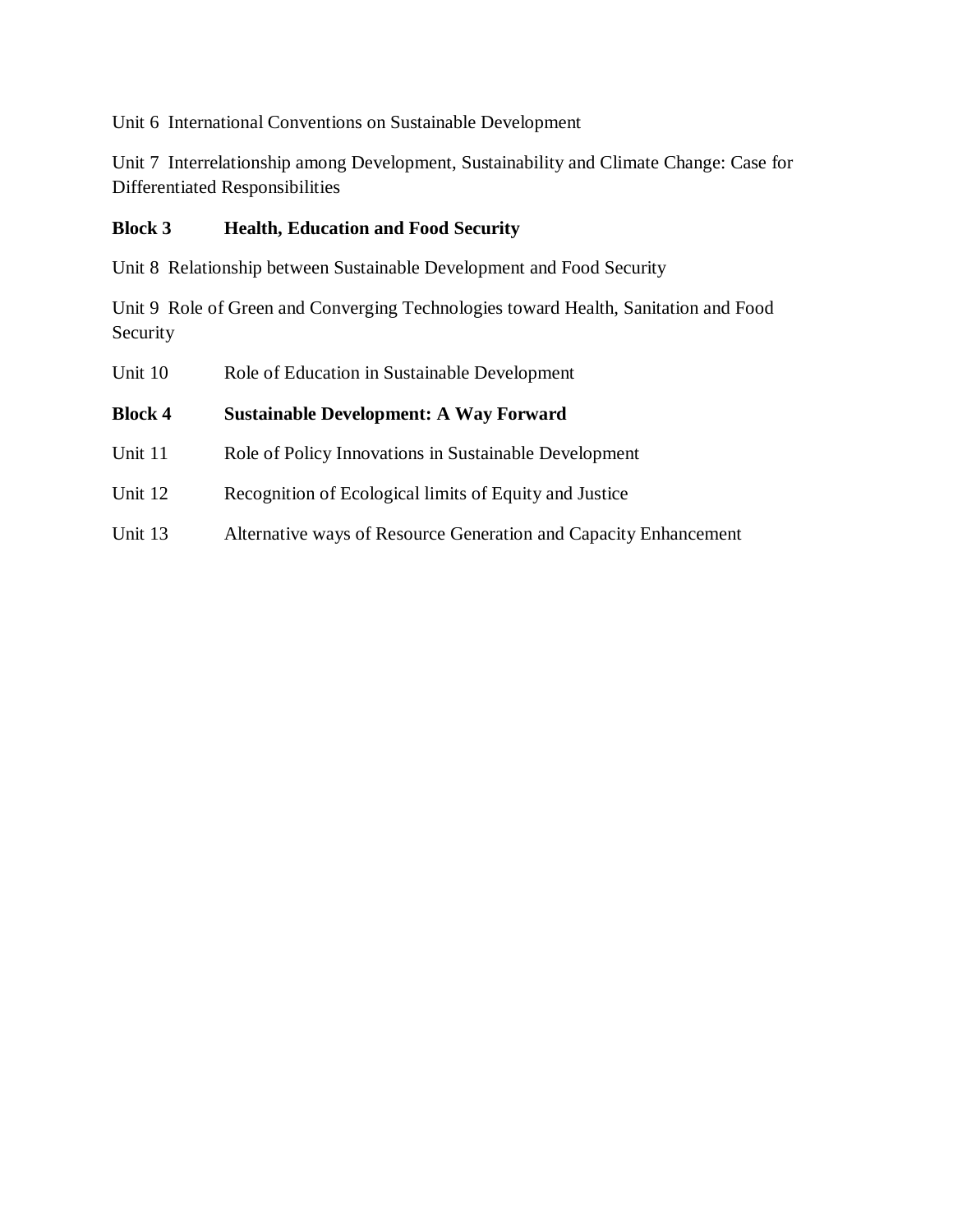## **SEMESTER-V, CORE COURSE**

## **BANC 111 - HUMAN POPULATION GENETICS**

Anthropology understands the significance of learning the similarities and differences within and between the population groups in context of their cultural and genetic backgrounds. Understanding the biological attributes of human populations; and their interaction with culture is the principal component of Biological anthropology. Population genetics is an integral part of biological anthropology in understanding human evolution. In view of the depletion in single nucleotide polymorphisms and increase in multigenetic disorders, population geneticists are challenged to understand the pattern of allele distribution in the presence of evolutionary forces.

**Course details:** This course consists of three blocks of theory and a practical manual. This course highlights the concept and scope of population genetics including complex genetic disorders under Block I. Genetic equilibrium of the populations through Hardy-Weinberg principle and the predisposition of various diseases will be learned under Block-II. Under Block - III the learners will be exposed to mating patterns and effect on precipitation of lethal alleles in effective population size in contemporary populations. The practical manual will discuss some of the genetical traits.

## **Learning Outcome**

After reading the course the learner would be able to:

- i). describe the concepts of Population Genetics;
- ii). explain Hardy-Weinberg law and different Genetic polymorphisms in human populations;
- iii). examine various mating patterns and their consequences; and
- iv). demonstrate ABO, Rh (D) blood grouping, colour blindness, G6PD deficiency and PTC taste sensitivity test from the project manual.

# **COURSE STRUCTURE**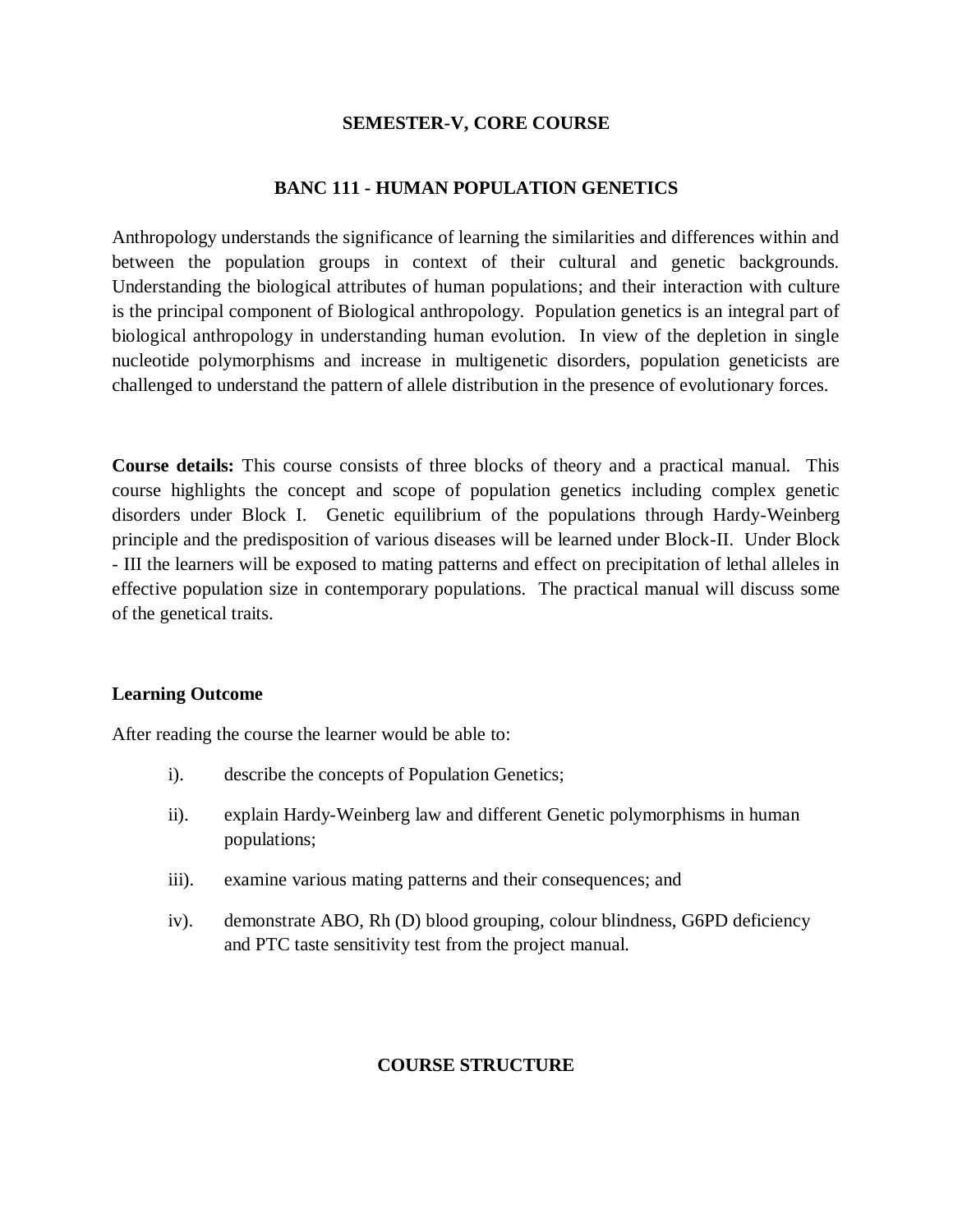# **THEORY Credits- 4**

# **Block 1 Introduction to Human Population Genetics**

| Unit 1 | <b>Essentials of Population Genetics</b>  |
|--------|-------------------------------------------|
| Unit 2 | Haemoglobin polymorphism and Thalassaemia |
| Unit 3 | Genetics of complex diseases              |

# **Block 2 Genetic structures of Human populations**

| Unit 4 | Hardy-Weinberg principle |
|--------|--------------------------|
| Unit 5 | Mechanisms of Evolution  |
| Unit 6 | Genotypic polymorphisms  |

**Block 3 Human Population structure and Disease pattern** 

| Unit 7  | <b>Mating Patterns</b>                     |
|---------|--------------------------------------------|
| Unit 8  | Biological consequences of mating systems  |
| Unit 9  | Population and disease association studies |
| Unit 10 | <b>Comparative Biology</b>                 |

# **PRACTICAL Credits- 2**

Manual will be provided to the learners on the following topics.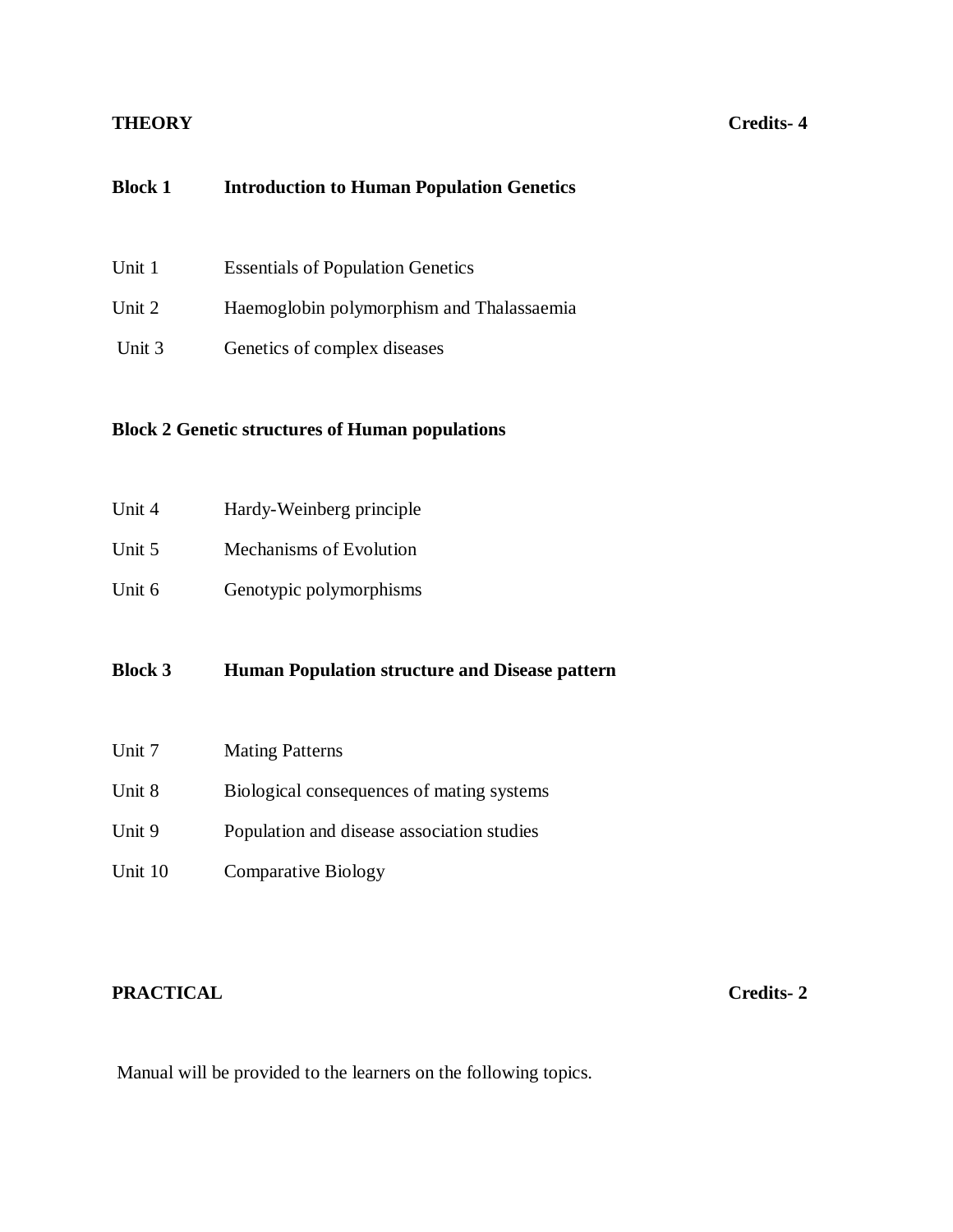- 1. Blood group typing-ABO and Rh (D) blood groups
- 2. Colour Blindness
- 3. Glucose-6-phosphate dehydrogenase deficiency (G6PD)
- 4. PTC tasting ability

No practical sessions would be organised. Audio-Video would facilitate the learner in understanding the practical component of the course. Questions would be based from the practical manual in the Assignment and Term End Examinations.

## **SEMESTER-V CORE COURSE**

## **BANC 112: ANTHROPOLOGY IN PRACTICE**

Practising anthropology is the use of ideas, values, theories, skills etc. for practical purposes in real life. This course would take the learners through the anthropological perspectives in government, policy making, creation of new laws, corporate world, economic development, different forms of communication, cyber world, areas of health, environment, hazards, disasters, media, new media, sports and much more. It would also focus on the methods applicable in practicing anthropology. As part of the course the learners will be provided with a detailed, in depth and critical evaluation of the pragmatic applications of anthropology. It would also include discussions on how anthropology can be chosen as a career, keeping in mind these practical arenas where participation of anthropologists is viable.

**Course Requirement:** Learners opting for B.Sc. in Anthropology programme will have to complete this core course Anthropology in Practice in the fifth semester which comprises of four credit theory and two credit of practical. Evaluation process will include marking of assignment and term end examination based on theory and practical component.

## **Learning Outcome**

After reading this course, you should be able to:

i) explain how the use of anthropological knowledge can help in the betterment of human lives;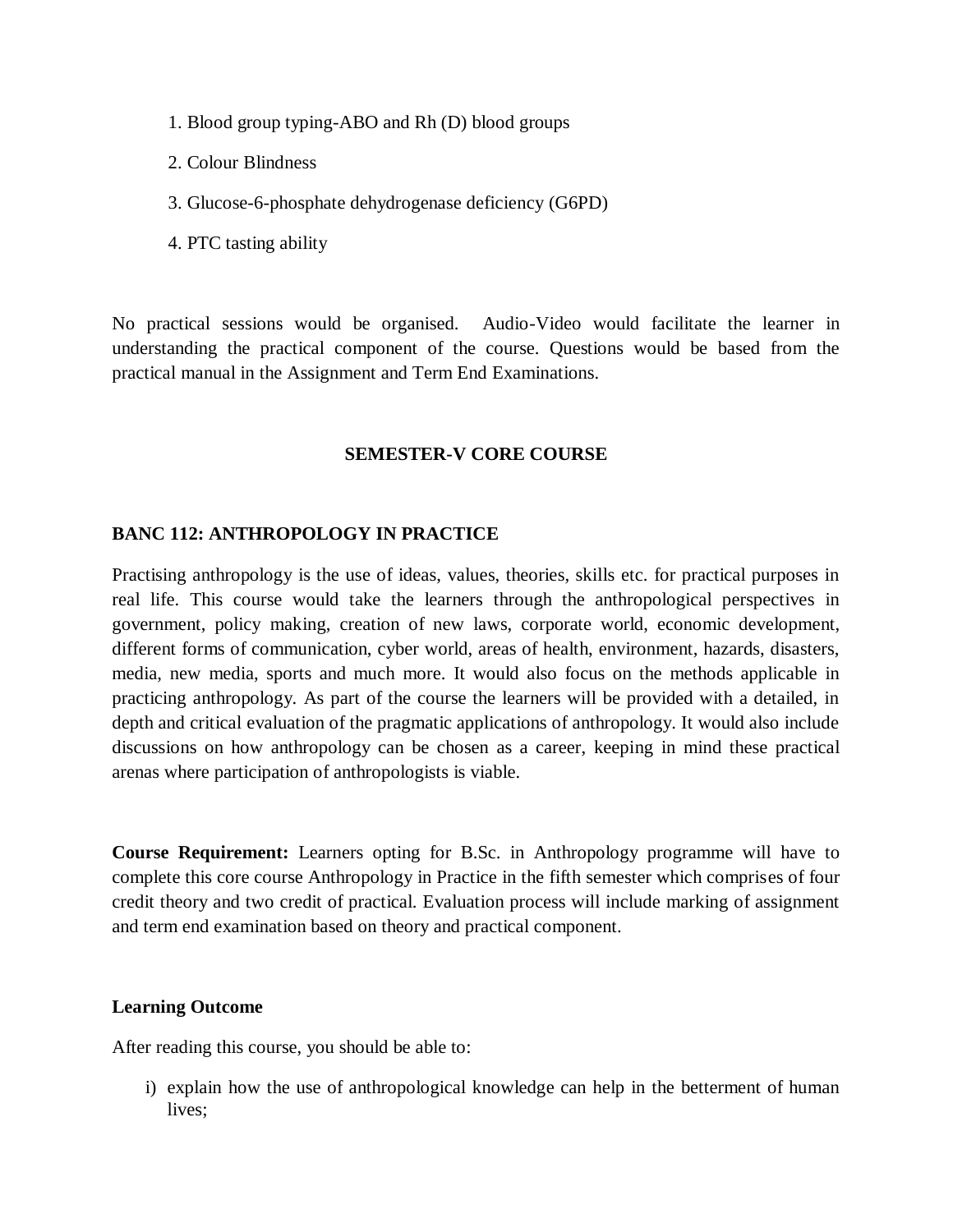- ii) translate anthropological knowledge into practice;
- iii) recognize arenas for anthropologists to work as professionals; and
- iv) discuss and define the methods used in practicing anthropology

**Theory Credit- 4**

## **Block 1: Introducing Anthropology in Practice**

Unit I: Academic Anthropology

Unit-2: History of Anthropology in Practice

Unit-3: Challenges and Dilemmas

# **Block 2: Anthropologists in the Field**

Unit- 4: Anthropology and Development

Unit-5: Business and Corporate Anthropology

Unit-6: Anthropology in Advocacy, Policy Research

Unit 7: Constitutional Perspective and Human Rights

## **Block 3: Biosocial Anthropology in Practice**

Unit- 8: Contributions of Biosocial Anthropologists in India

Unit-9 Role of Practicing Anthropology/Epidemiology / Public Health/ Community Health

Unit- 10: Forensic Anthropology

Unit-11: Demographic anthropology

Unit-12: Trends in Anthropology in Practice

# **PRACTICAL**

**Credit- 2**

## **The learners would be provided with a manual that would focus on how to:**

- 1. visit a NGO or corporate office or census office and collect information on the same.
- 2. write a project on constitutional provisions or evaluation of any development project/report.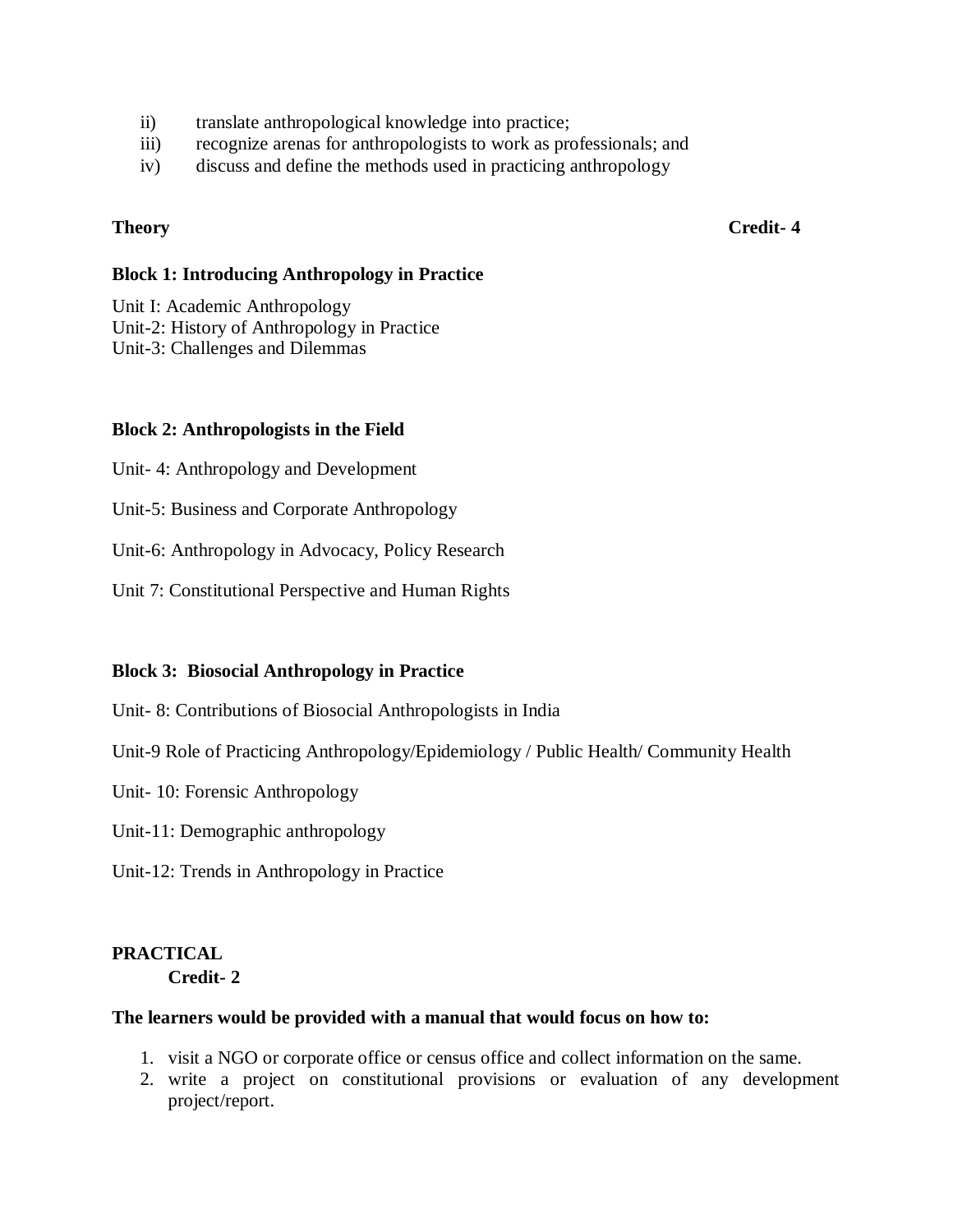- 3. draw a scene of crime and identify the various evidences in a portrayed crime scene.
- 4. write a project on religious tourism / tribal tourism / health tourism / fashion / human rights / ecotourism.
- 5. write a project on the demographic profile from secondary data/ make a schedule on demographic profile.
- 6. collect data on bio-social problem/ genetic disorders and design counselling and give the analysis and interpretation.

No practical sessions would be conducted. Questions would be based from the practical manual in the Assignment and Term End Examinations.

# **SEMSTER-V OPTIONAL COURSE (Any Two:)**

# **DISIPLINE SPECIFIC ELECTIVVES**

# **BANE 141 PHYSIOLOGICAL ANTHROPOLOGY**

Physiological anthropology aims to elucidate the physiological functions of humans in different environmental settings. The discipline of physiological anthropology explores human adaptability in terms of technology, functional potentiality, whole body coordination, and physiological polytypism. The subject matter of physiological anthropology investigates human adaptability from extreme to moderate environmental stresses present in daily life.

**Course details:** This course covers a range of topics including work physiology, chronic physiological adaptations, endurance of cardio-vascular and respiratory functions and their association with demographic variables such as ethnicity and sex. This course provides a brief introduction of exercise physiology, with an emphasis on various factors that affect the physique and physical performance of an individual. The course on Physiological Anthropology also offers an introduction to human metabolism along with the fundamental knowledge of haemodynamics. Additionally, the practical aspect of this course provides an understanding of physical working capacity and physical fitness using anthropometric, cardiovascular and respiratory functions.

The present course helps to comprehend human adaptability in relation to different living environmental conditions. Furthermore, this course assists to understand the manner in which human body performs various physical functions, and how these functions are influenced by environmental factors. Evaluation process will include marking of assignments and term end examination.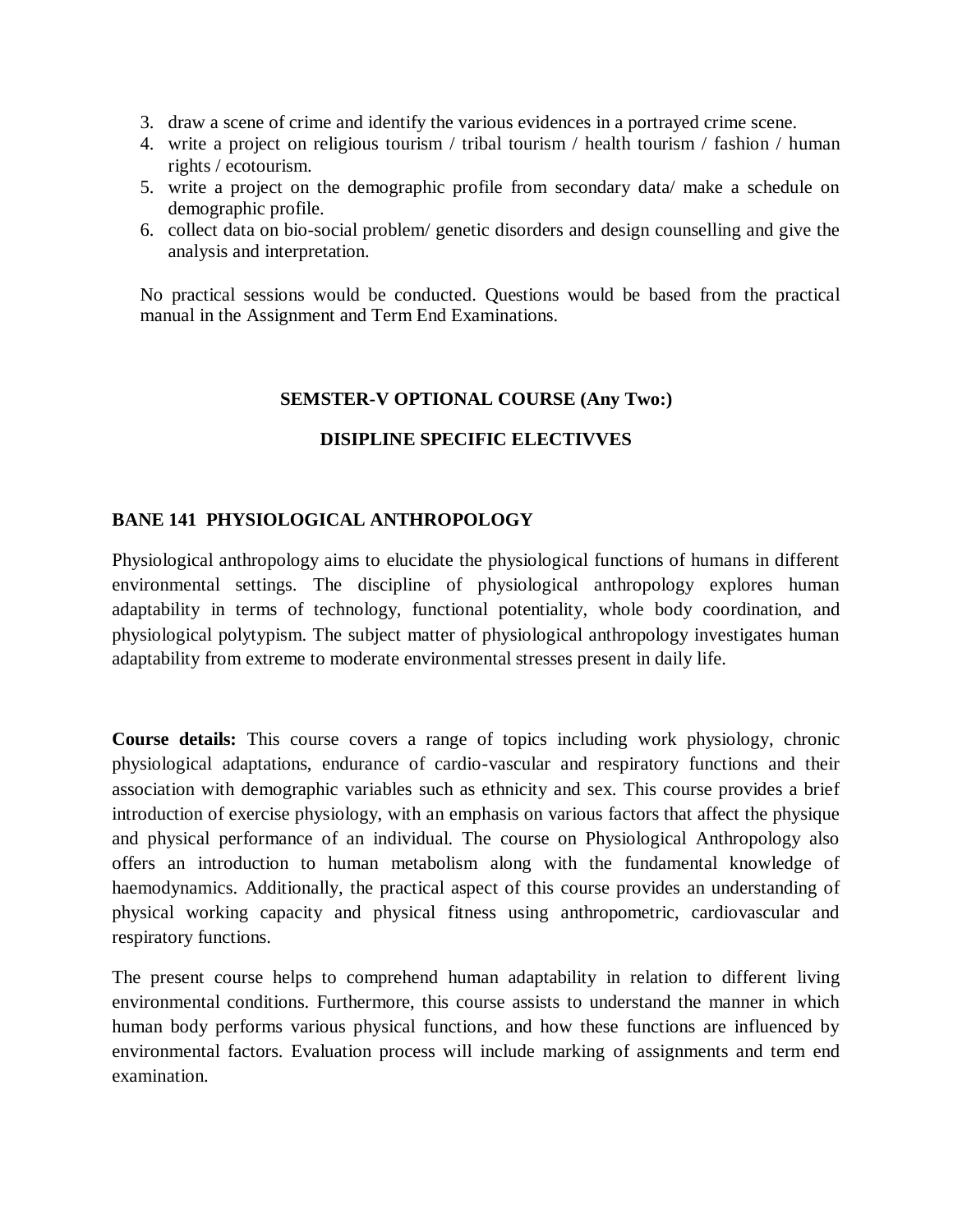## **Learning Outcome**

After reading the course you should be able to:

- (i) comprehend human adaptability in relation to different living environmental conditions;
- (ii) relate the manner in which human body performs various physical functions; and
- (iii) discuss how these functions are influenced by environmental factors.

## **COURSE STRUCTURE**

## **THEORY Credit-04**

## **BLOCK 1: Fundamentals of Work Physiology**

Unit 1 Energy Intake, Metabolism and Homeostasis;

Unit 2 Exercise Physiology;

Unit 3 Haemodynamics

## **BLOCK II: Cardio-vascular and Respiratory Endurance**

Unit 4 Physical Working Capacity and Physical Fitness;

Unit 5 Chronic Physiological Adaptations to Exercise Training;

Unit 6 Exercises and Age;

Unit 7 Anthropometry and CVD and Respiratory Functions;

Unit 8 Gender and Ethnicity

## **BLOCK III: Factors Affecting Physical Performance**

Unit 9 Principles of Physical Conditioning Techniques;

Unit 10 Effect of Lifestyle Dynamics;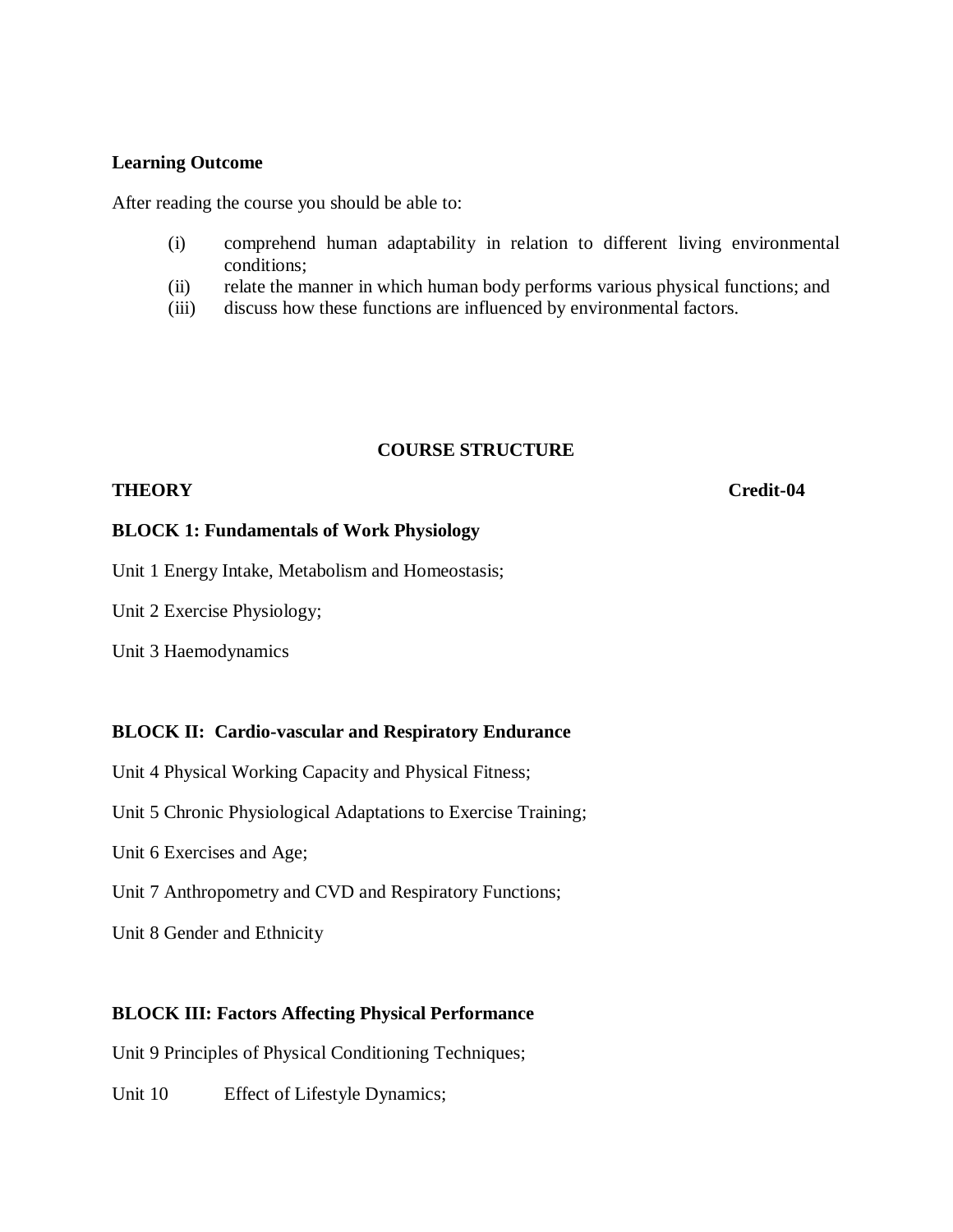Unit 11 Physique, Nutrition and Performance

## **PRACTICAL Credit-02**

Manual will be provided to the learners on the following topics:

- 1. Cardiovascular function (Blood pressure, heart rate, pulse rate)
- 2. Respiratory function (Tidal volume, vital capacity, forced vital capacity, minute ventilation etc.)
- 3. Haemoglobin estimation
- 4. Step-test 5. Treadmill test

No practical sessions would be organised. Audio-Video would facilitate the learner in understanding the practical component of the course. Questions would be based from the practical manual in the Assignment and Term End Examinations.

## **SEMESTER- V OPTIONAL PAPER**

## **BANE 143 TRIBAL CULTURES IN INDIA**

For long the tribes has been perceived as a socially homogenous, non-hierarchical and nondifferentiated or un-stratified unit; having its own unique dialect, political and cultural institutions and living in relative isolation. However, in contemporary India, the tribes are in relation to non-tribals and there is direct interaction with modern economy and market forces. This course would acquaint the learners with the tribal cultures of India and how as a result of contact with the outsiders changes are taking place in the so called 'homogenous' tribal society, leading to various tribal problems.

Course details: This discipline specific optional course consists of four blocks of theory (4 credits) and a practical component (2 credits). The theory aspect will deal with the anthropology of Indian tribes, social and cultural changes among the tribes, contemporary challenges of tribes,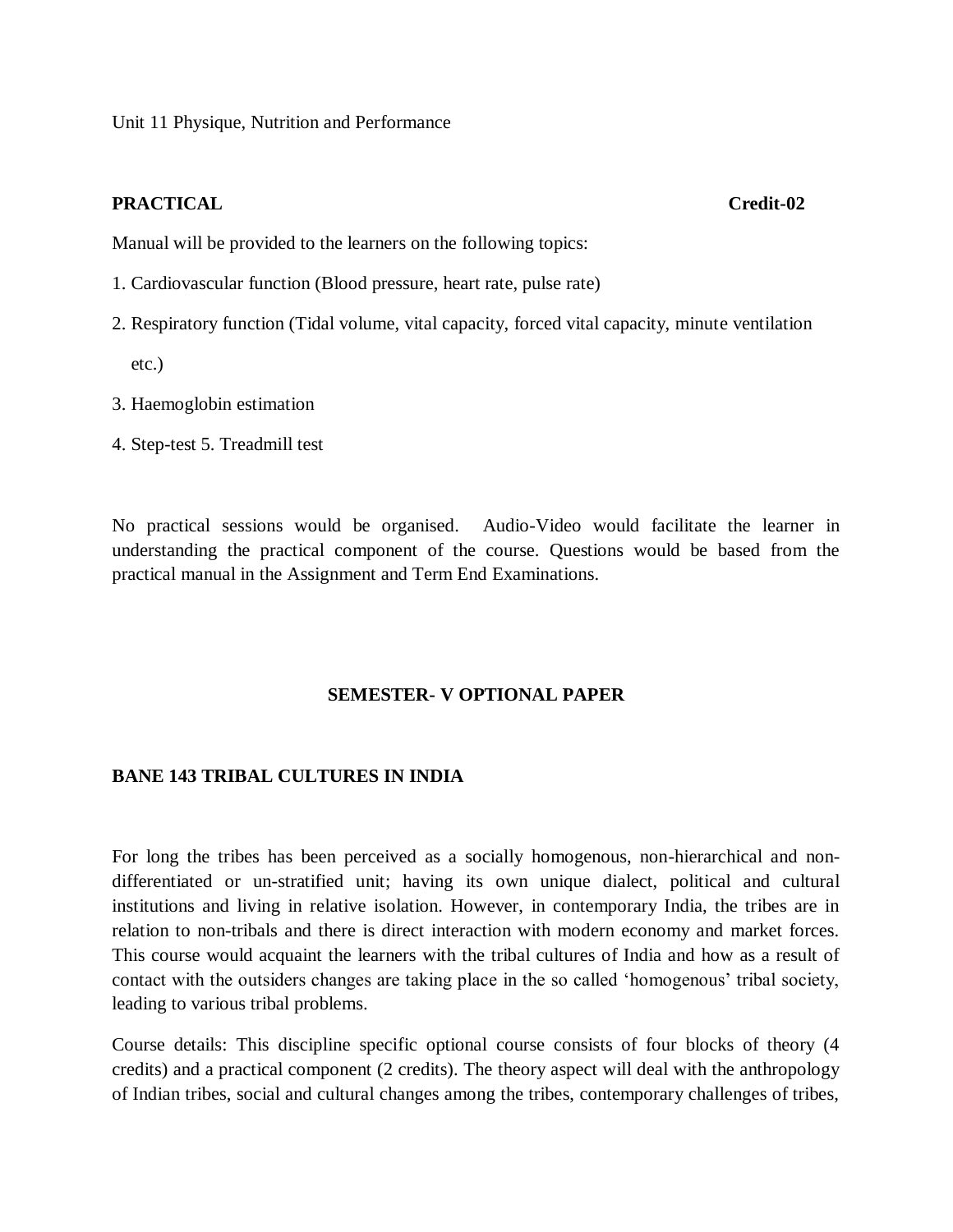tribal problems, development programmes and constitutional safeguards. The practical component of the course has two credits and a manual would be provided for the same. Evaluation process will include marking of assignments and term end examinations.

Course requirement: Learners enrolled in the CBCS B.Sc. /B.A Programme either in Anthropology or Sociology may opt for this course in the fifth semester. The course requires a learner to have a keen interest in the Tribes of India to understand their cultures and the impact of globalisation on the tribes in the contemporary times.

## **Learning Outcome**

After successful completion of this course the learner should be able to:

- $\triangleright$  define and discuss various concepts of tribes in India and their distribution and culture.
- $\triangleright$  explain social and cultural change among the tribes in India.
- $\triangleright$  identify tribal problems and evaluate development programme and Constitutional safeguards of tribes.
- $\triangleright$  explain the unrest in the tribal areas and study contemporary issues for the tribal development.

# **COURSE STRUCTURE**

## THEORY Credit-4

## **Block I: Anthropology of Indian Tribes**

Unit I: Concept of Tribe in India

Unit t2: Idea of Indigenous Communities

Unit 3: Characteristics and Geographical Distribution of Tribes

Unit 3: Anthropology and Tribes of India

Unit 4: Tribal Organisation

## **Block II Social and Cultural Changes among the Tribes**

Unit 1 Tribe-Caste Continuum in India

Unit 2 Tribal Monographs on Social Change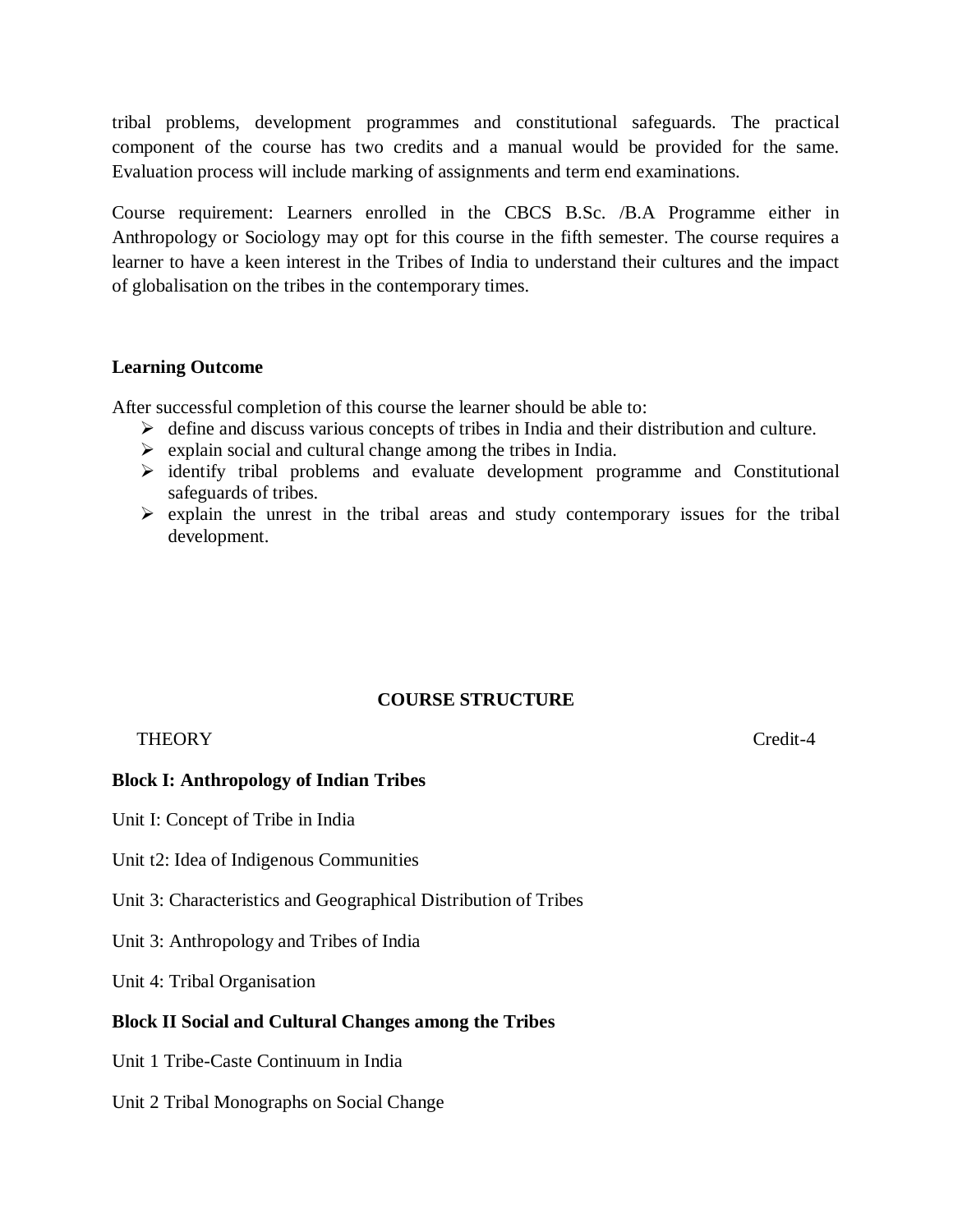Unit 3 Globalisation among Indian Tribes

# **Block III Contemporary Challenges**

Unit1: Tribal Displacement and Rehabilitation

Unit2: Development of Forest Policy and Tribes

Unit3: Tribal Movements

## **Block IV: Problems, Development Programme and Constitutional Safeguards**

Unit I: Problems of Tribes

Unit 2: Problems of Tribal Women

Unit 3: Constitutional provision and Safeguards

## **PRACTICAL Credit-2**

Manual will be provided for the practical that would focus on:

Distribution of Indian Tribes: PVTG, ST

Location of different tribes on the map of India

How to write an annotated bibliography on any one tribe

No practical sessions would be organised. Audio-Video would facilitate the learner in understanding the practical component of the course. Questions would be based from the practical manual in the Assignment and Term End Examinations.

## **SEMESTER V OPTIONAL COURSE**

# **BANE 147 URBAN ANTHROPOLOGY**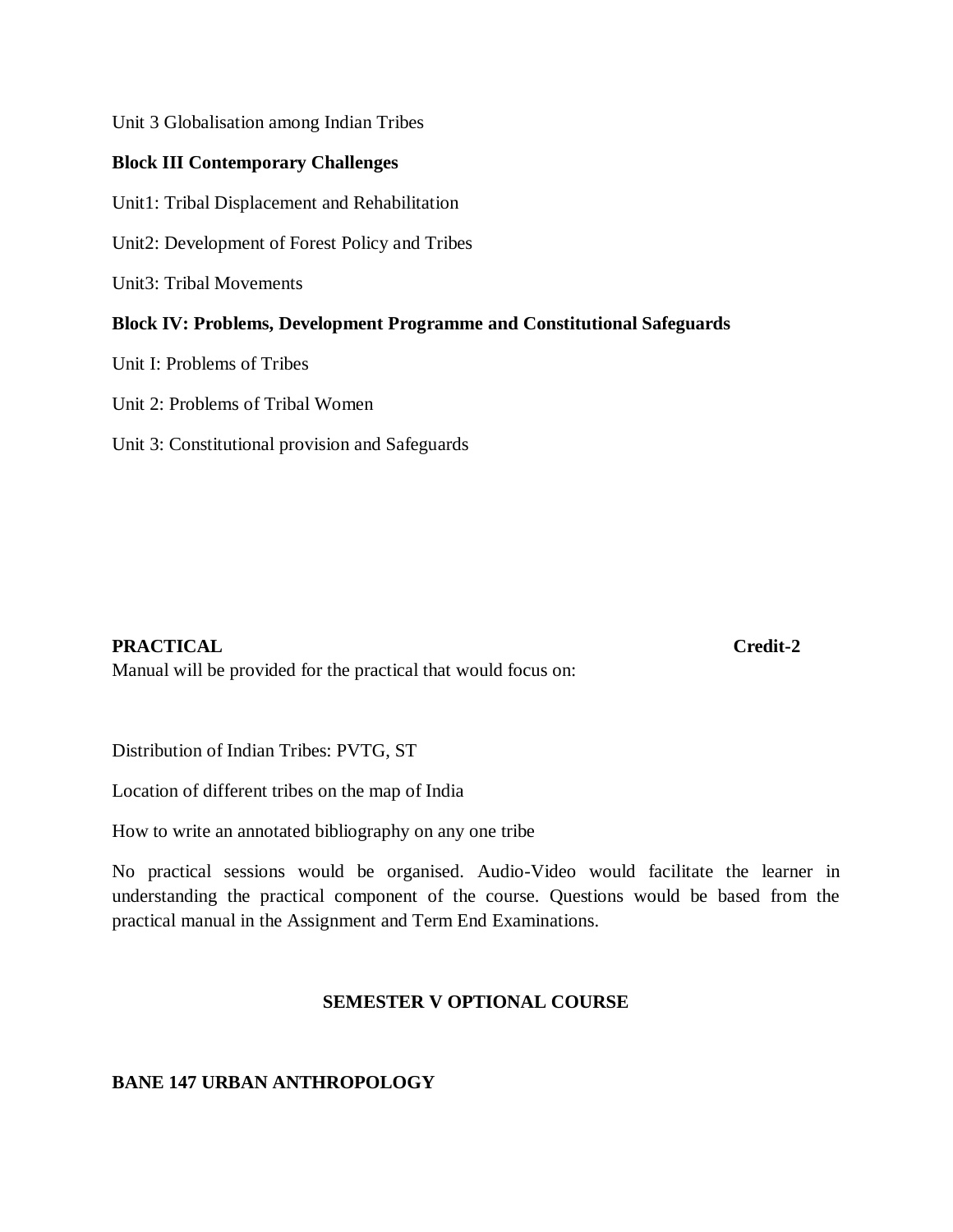Cities are an extension of the rural. Anthropology conventionally has always dealt with simpler societies, however with time it extended its lenses to more inclusive areas considering the fact that its main agenda has always been to understand humans better. Hence the study of cities or the urban space is equally a critical and crucial subject of study for anthropologists. Keeping this in mind the bachelor's programme offers this course on Urban Anthropology which provides the learner with the important aspects of what the urban space entails.

**Course details:** The course has both theoretical and practical components. The theory course has four blocks consisting of 4 credits and the practical part has a manual consisting of 2 credits. The first block of the course deals classically with the historical and theoretical perspectives with an explanation of how the rural and the urban are linked and how it plays as a continuum. The second block of the course covers fundamentals of how urban structures are created and managed, the diversities that enter due to the apparent movement from the rural to the urban which leads to the creation of the urban leading to processes like acculturation, adaptation, marginalisation, etc. The third block of the course discusses the elementary social structures of society like family, marriage, kinship, caste, class, religion, ethnicities, etc., and how they survive, influence and shape each other and build newer structures due to the connectedness that ensues. The fourth and last block of the course touches upon the contemporary concerns that are evident in a global urban world and the methodologies by which urban ethnography can be visited ethically to investigate these concerns. Evaluation process will include marking of assignments and term end examination.

**Course requirement:** Learners enrolled in the CBCS B.Sc. /B.A Programme either in Anthropology or Sociology may opt for this course in the fifth semester. The course requires a learner to have a keen interest in urban spaces as the hub of human activities.

## **Learning Outcome**

After reading this course, the learners should be able to:

- $\triangleright$  explain the historical and theoretical nuances of urban anthropology;
- $\triangleright$  identify the processes that lead to the creation and arise due to inhabitation of urban spaces;
- $\triangleright$  examine how social institutions and structures change overtime due to changes in urban living; and
- $\triangleright$  investigate the urban world and its concerns with the use of valid ethnographic methods.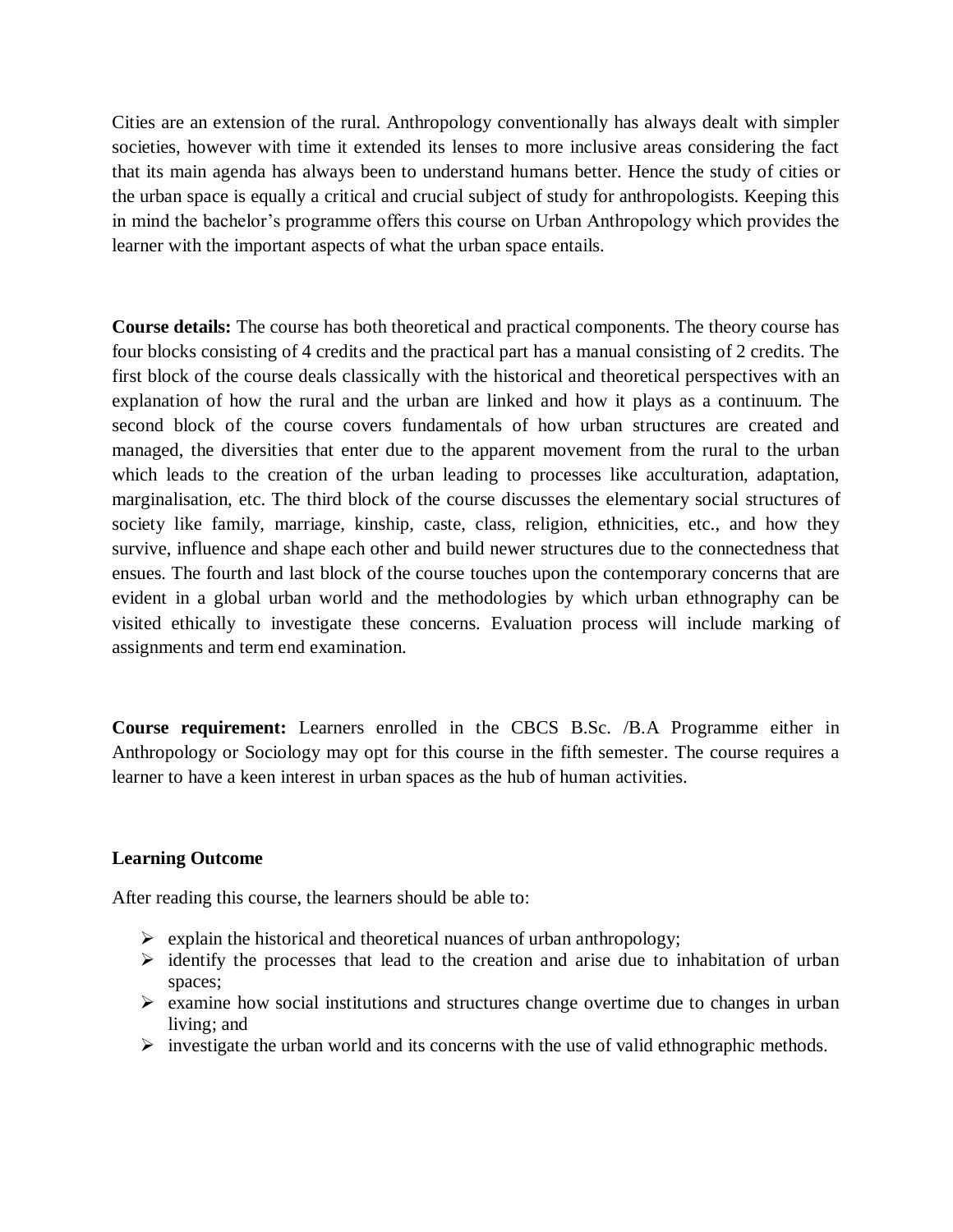# **COURSE STRUCTURE**

## **THEORY Credit-4**

## **BLOCK I: FUNDAMENTALS OF URBAN ANTHROPOLOGY**

Unit 1: Foundation of Urban Anthropology

Unit 2: Theoretical Perspectives

Unit 3: Folk-Urban Continuum

## **BLOCK II: URBAN ANTHROPOLOGY: STRUCTURE AND PROCESSES**

Unit 4: Urban Processes

Unit 5: Diversity and Differences in Urban Spaces

Unit 6: Movement from Rural to Urban

## **BLOCK III: URBAN SOCIAL STRUCTURE**

- Unit 7: Family, Marriage and Kinship
- Unit 8: Caste and Class
- Unit 9: Religion, Faith and Tolerance
- Unit 10: Multi-ethnicity and Multiculturalism

## **BLOCK IV: GLOBAL CONCERNS IN URBAN GROWTH**

Unit 11: Contemporary Urban Concerns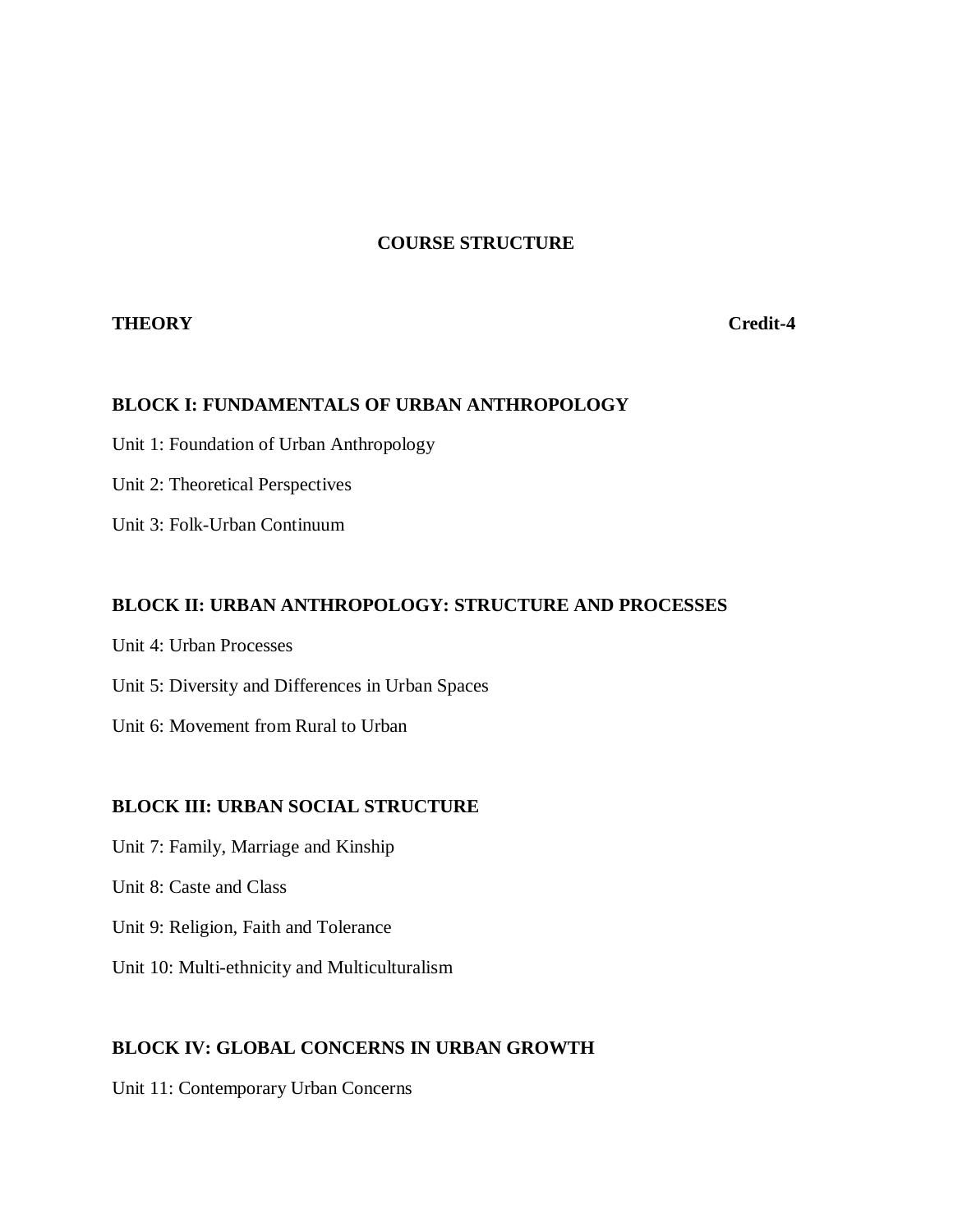Unit 12: World Cities and the Production of Space

Unit 13: Urban Ethnography

# **PRACTICAL** Credit -2

A manual would be provided that would deal with:

- 1. How to make an anthropological analysis of 10 nuclear households in an urban space and to find out the reasons for being structurally isolated in terms of kinship, networks and joint family.
- 2. How to make an anthropological analysis of gradual change of any urban locality since 10 years.
- 3. How to create a photo project on images depicting concerns from urban anthropology.

No practical sessions would be organised. Audio-Video would facilitate the learner in understanding the practical component of the course. Questions would be based from the practical manual in the Assignment and Term End Examinations.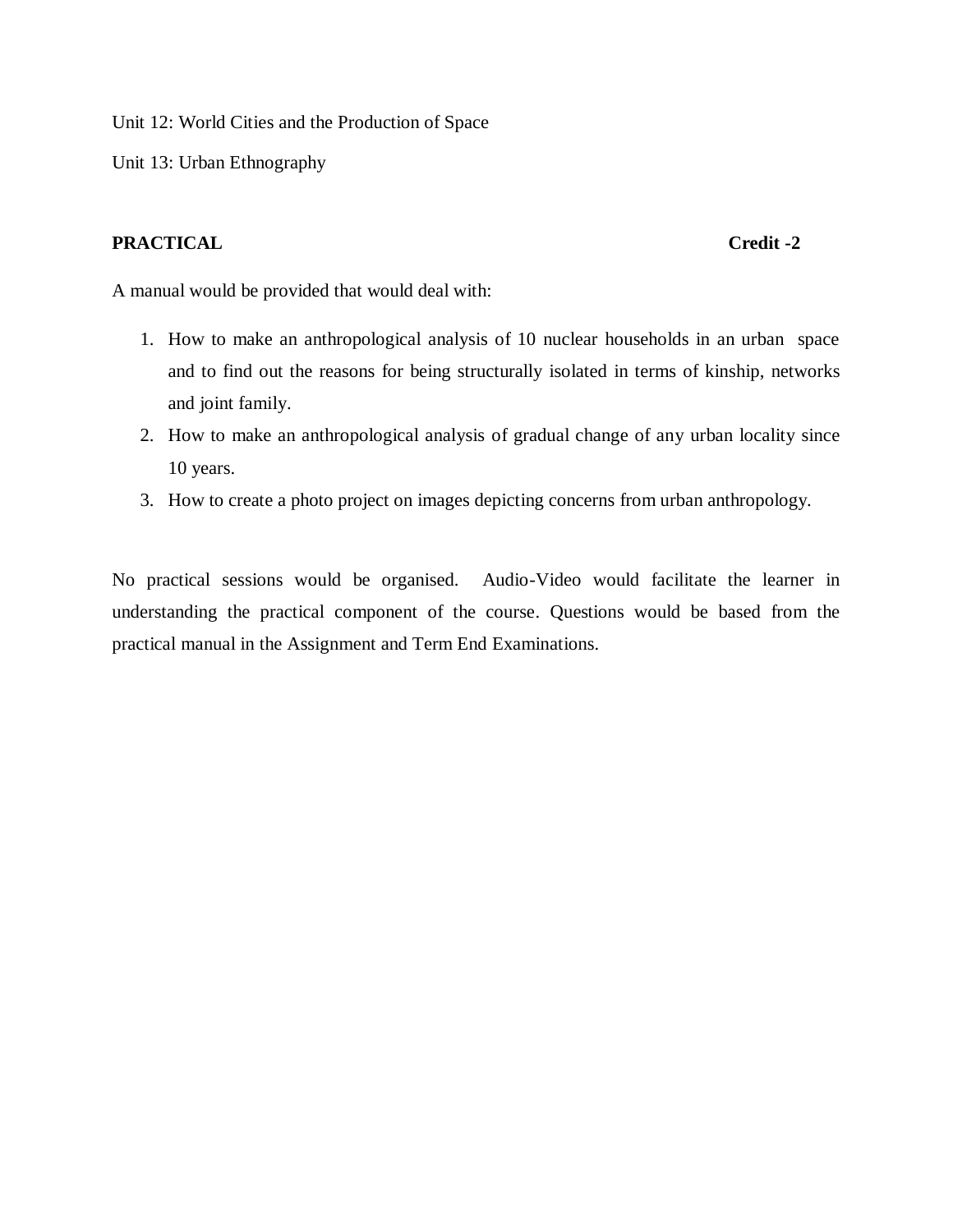## **SEMESTER- VI CORE COURSE**

## **BANC 113 FORENSIC ANTHROPOLOGY**

Forensic anthropology is best described as the scientific study of human remains in medico-legal settings. It is a specialized sub-field of physical anthropology that involves anatomical and osteological applications of anthropology to establish the identity of living and deceased persons. The subject matter of forensic anthropology is mainly focused on the assessment of biological profile of an unknown and deceased individual i.e. sex, age and ethnicity. Forensic anthropologists work in close association with pathologists, anatomists, archaeologists and dentists to solve the criminal cases.

**Course details:** This course on Forensic Anthropology will cover an array of topics that pertain to basic human skeletal biology, techniques for recovering skeletonized human remains, means of personal identification and recent advances in forensic anthropology. The course provides indepth knowledge of human skeleton as the identification of deceased individuals is heavily dependent on skeletonized remains. This course also lays focus on serological techniques to provide a wide understanding of examination of blood serum and other bodily fluids. Furthermore, the course on Forensic Anthropology is also intended to give an introduction of forensic odontology and its significance in personal identification.

The present course will help the students to gain a set of theoretical and practical skills for analysing human skeletal remains within the legal framework. The knowledge of human skeletal biology will assist the students to reconstruct a basic biological profile of an unknown individual. Learners would also develop a practical understanding of individual identification through various physical and behavioural traits. Additionally, this course will equip the learners in medico-legal contexts with the knowledge of recovering forensic evidences. Evaluation process will include marking of assignments and term end examination.

**Learning Outcome**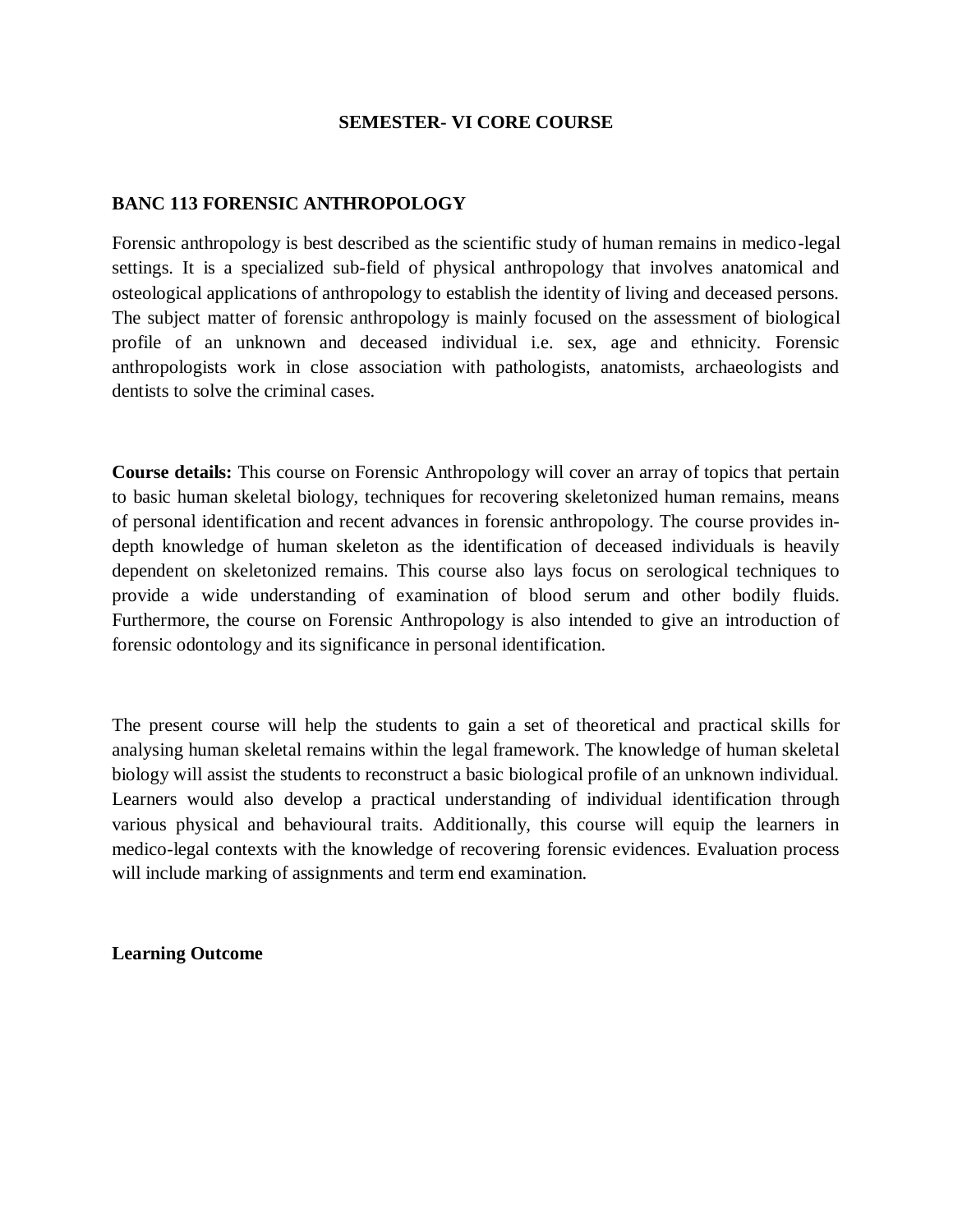## **COURSE STRUCTURE**

### **THEORY Credit- 04**

## **BLOCK 1: Introduction to Forensic Anthropology**

Unit 1 Introducing Forensic Anthropology;

Unit 2 Basic Human Skeletal Biology;

Unit 3 Discovery and Techniques for Recovering Skeletonized Human Remains

## **BLOCK 2: Human Identification: Establishing Identity I**

Unit 4 Establishment of Identity of Individual;

Unit 5Establishment of Complete and Partial Identification;

Unit 6 Personal Identification of living persons I;

Unit 7 Personal Identification of living persons II

## **BLOCK 3: Human Identification: Establishing Identity II**

Unit 8 Serology;

Unit 9 Personal Identification from Teeth;

Unit 10 Recent Trends in Forensic Anthropology

# **PRACTICAL Credit 02**

Manual will be prepared along with audio video on the following topics:

- 1. Study of Human Long Bones. Estimation of age, sex and stature from bones.
- 2. Somatometric and Somatoscopic Observation on living persons.
- 3. Identification of bloodstain, urine, semen and saliva.
- 4. Examination of Fingerprints and Handwriting.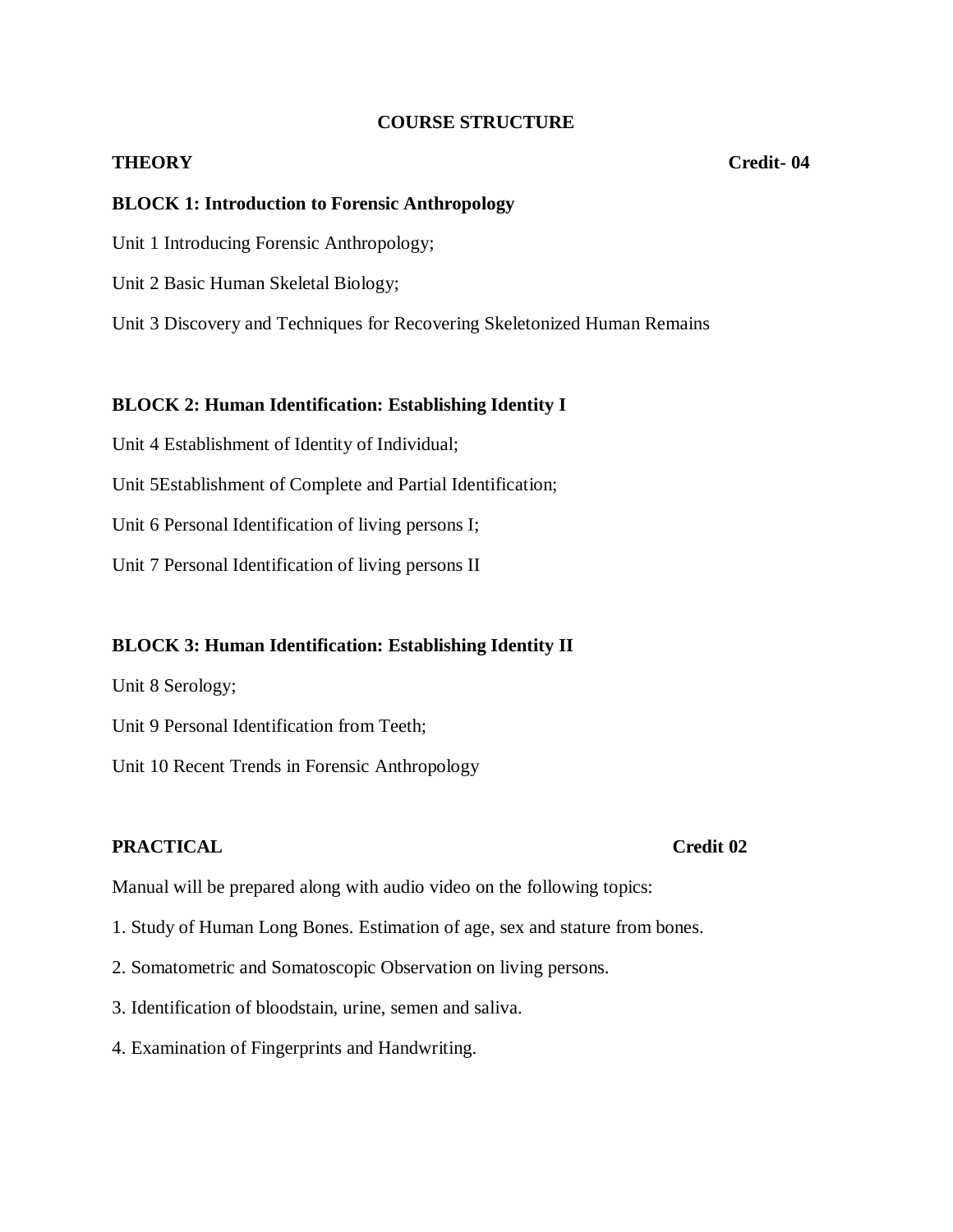No practical sessions would be organised. Audio-Video would facilitate the learner in understanding the practical component of the course. Questions would be based from the practical manual in the Assignment and Term End Examinations.

# **SEMESTER VI CORE COURSE**

# **BANC 114 ANTHROPOLOGY OF INDIA**

During the colonial era anthropology ascribed to the study of cultures that was seen as 'exotic' and the emphasis was to know such cultures for the administrative purposes. India became a hub for such studies during the colonial era. However, anthropology of India today attributes to the study of Indian society and culture by Indian anthropologists with the perspectives of the 'self' rather than the 'other'. The main objective of the course is to understand Indian society, culture and civilisation. It also elaborately discusses about Indian social system, social change in India, tribal problems and constitutional provisions and safeguards, and various anthropological concepts of Indian population, which help the learner to develop a comprehensive knowledge of Indian anthropology.

**Course details:** This course consists of both theory and practical component. In theory (four credits) the course has been divided into four blocks: structural basis of Indian society; Indian society, culture and civilization; problems of development and change; contributions of Indian anthropologists. In the practical component the learners will be provided with a manual. Evaluation process will include marking of assignments and term end examination.

## **Learning Outcome**

After successful completion of this course the learner should be able to:

- $\triangleright$  examine the rise of anthropology in India.
- $\triangleright$  analyze key concepts about Indian society, culture and civilization developed by anthropologists and sociologists.
- $\triangleright$  explain structural basis of Indian Society and also learn about the difficulties of differentiating between tribe and caste in India.
- $\triangleright$  evaluate the problems of tribal development and change
- $\triangleright$  analyze and apply the contributions of anthropologists to understand the Indian society and culture.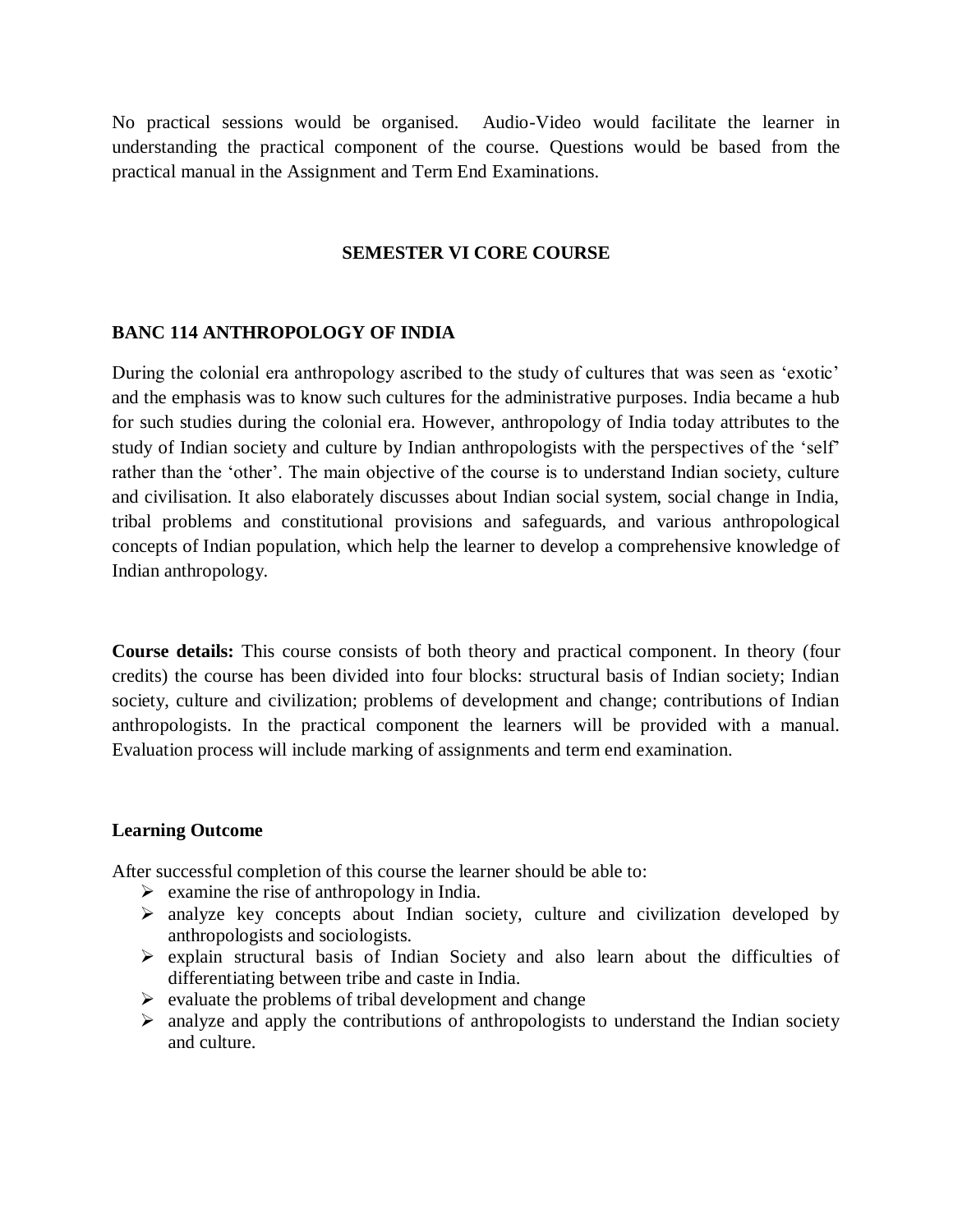## **COURSE STRUCTURE**

## **THEORY Credit-4**

## **Block I: Structural Basis of Indian Society**

Unit I: Understanding Indian Society Unit 2: Diversity of Indian Population Unit 3: Structure and Nature of Indian Social System Unit 4: Basic Concepts to Understand Indian Society

## **Block II: Indian Society, Culture and Civilization**

Unit1: Characteristics of Indian Village Unit2: Tribal Ethnography Unit3: Dalits of India Unit4: Gender and Society in India Unit 5: Urban Spaces in India

## **Block III: Problems of Development and Change**

Unit1: Tribal Problems Unit3: Development Projects, Response and Consequences Unit3: Constitutional Provisions and Safeguards for Indian Population

## **Block IV: Contributions of Indian Anthropologists**

Unit 1: Ethnic Distinctiveness among Indian Population Unit2: Dynamics of Culture Change Unit3: Contributions of Pioneering Anthropologists

## **PRACTICAL** Credit-2

## **Manual will be provided for the practical.**

No practical sessions would be organised. Audio-Video would facilitate the learner in understanding the practical component of the course. Questions would be based from the practical manual in the Assignment and Term End Examinations.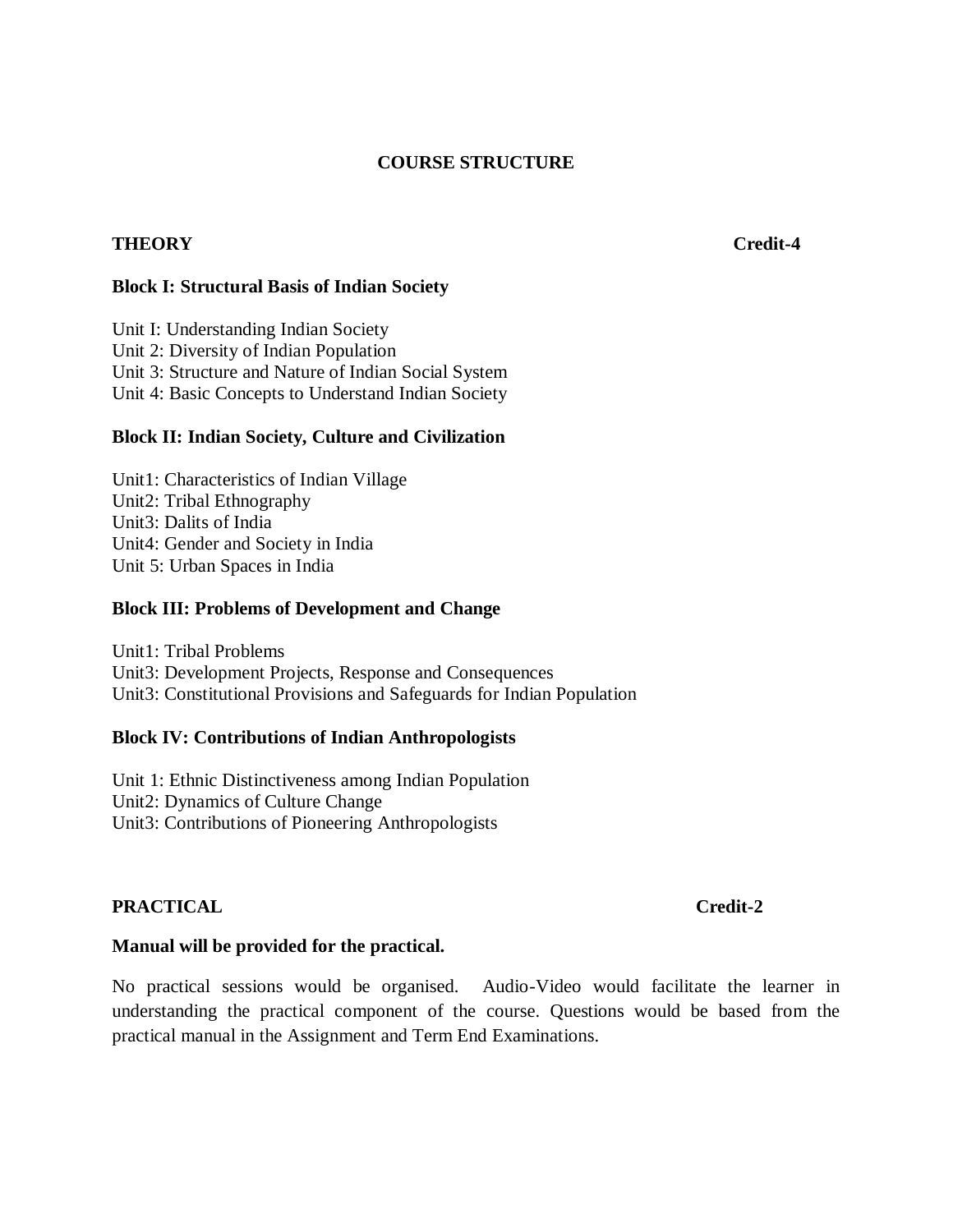### **SEMESTER VI OPTIONAL COURSE (Any Two):**

### **BANE144 VISUAL ANTHROPOLOGY**

The Visual Anthropology bachelor's course introduces the learner to understand the importance of visuals in anthropology. The focus of the course is the interpretation of culture through the medium of visuals like, ethnographic images, films, old and new media etc. with special emphasis on photography and film.

**Course details:** The course other than acquainting the learner with visual anthropology's history, intends to familiarise one with the validity of this medium in ethnographic investigation and the assessment of society and culture. In all this, the course will also cover areas which deal with representation of visual medium by anthropologists as the creator or producer and the reader as the receiver and interpreter of various visual symbols and metaphors. The application of visual anthropology is vital for the learner to know and utilise its basics and nuances in the real and virtual world. Hence a discussion on the how different forms of media ranging from mass media to social media and their connections to concerns like ethics, tourism, advertising, market, gender, politics, etc., are also a part of this course. Arts and aesthetics as viewed from the context of visuals and what cultures consider as "art" along with interpretation of images, objects and persons and their relationships are central aspects that the course examines. Finally keeping the main agenda of the course in mind, the course at the end offers a description on the essentials of ethnographic photography and film, including associated theories, critical thoughts, ethical concerns and processes of creation with examples from famous visual anthropological works.

**Course requirement:** Course requirement: Learners enrolled in the CBCS B.Sc. /B.A Programme either in Anthropology or Sociology may opt for this course in the sixth semester. This course requires a learner to have a keen interest in investigating human society through the medium of photography, films, images, objects, symbols etc. seen or experienced in various cultural contexts.

### **Learning Outcome**

After reading this course the learners should be able to:

 $\triangleright$  identify visual anthropology as an important part of anthropology;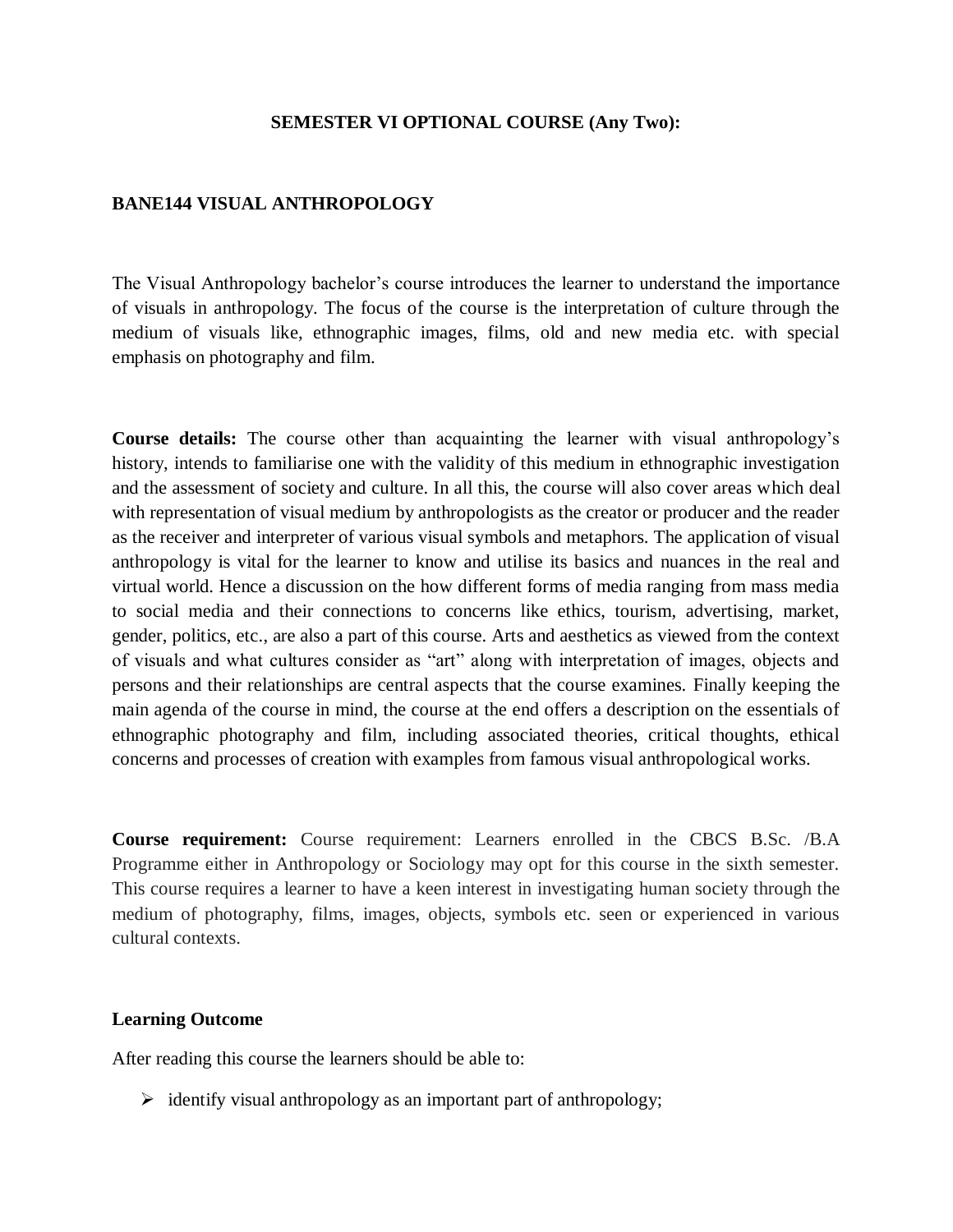- $\triangleright$  explain the different ways of using visuals to study society and culture;
- $\triangleright$  examine a means of mixed medium to authenticate visuals in studying anthropology; and
- $\triangleright$  apply the utility of this course to enhance skills to practice visual anthropology

# **COURSE STRUCTURE**

# **THEORY Credit-4**

# **BLOCK I: INTRODUCTION TO VISUAL ANTHROPOLOGY**

Unit 1: What is visual anthropology?

Unit 2: History of visual anthropology

Unit 3: Situating visual anthropology

# **BLOCK II: THEORY AND REPRESENTATION**

Unit 4: Anthropology and images: A theoretical analysis

- Unit 5: Representation: Politics and Aesthetics
- Unit 6: Visual anthropology and its applications
- Unit 7: Anthropology of Arts and Aesthetics

## **BLOCK III: ETHNOGRAPHIC PHOTOGRAPHY AND FILMS**

- Unit 8: Essentials of Ethnographic Photography
- Unit 9: Ethnographic Photography
- Unit 10: Ethnographic Film
- Unit 11: Deciphering of an ethnographic film: Case Study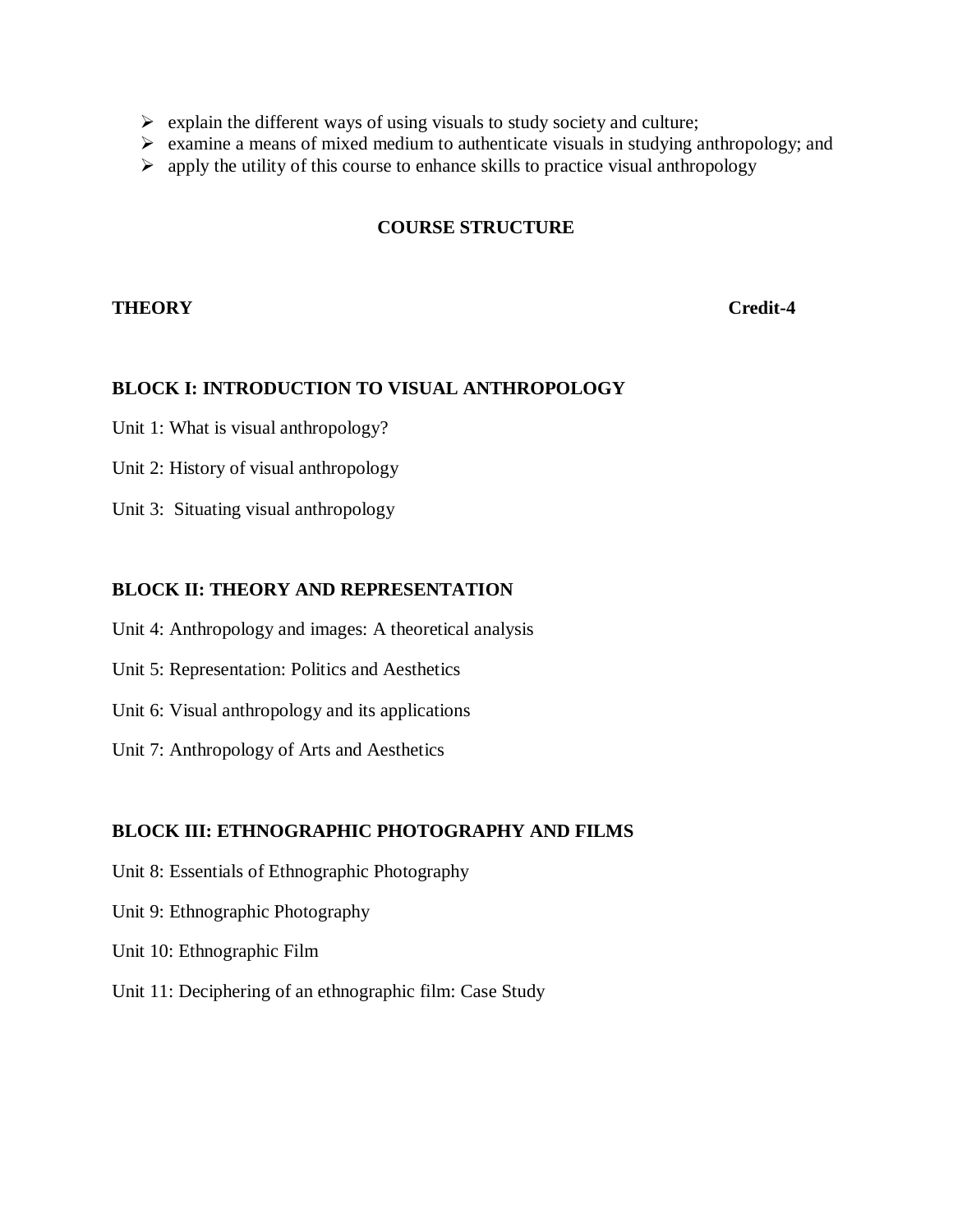A manual would be provided for an understanding wing with the help of anthropological research tools:

- 1. An anthropological depiction of any event through use of images
- 2. An anthropological depiction of any event through use or creation of a film
- 3. Use of already available images, objects or films (from books, social media, places of display) to analytically provide an anthropological interpretation

No practical sessions would be organised. Audio-Video would facilitate the learner in understanding the practical component of the course. Questions would be based from the practical manual in the Assignment and Term End Examinations.

## **SEMESTER VI OPTIONAL COURSE**

## **DISCIPLINE SPECIFIC ELECTIVE**

## **BANE 154 DISSERTATION**

Anthropology as a field science will provide the learners opting for this course with an opportunity to conduct systematic field study of human subjects to generate new information, verify the existing knowledge and reach a new understanding. The learners would be able to practically implement the research methods, tools and techniques in the field situation. This course would be based on fieldwork.

Learners opting for dissertation as elective discipline course in  $6<sup>th</sup>$  Semester will have to be attached with one supervisor or guide or mentor from the study centre. In consultation with the supervisor or guide or mentor the learner would first prepare a synopsis which would be evaluated by the Course Coordinator and once the title of the study and synopsis is approved the learner would undertake the field study.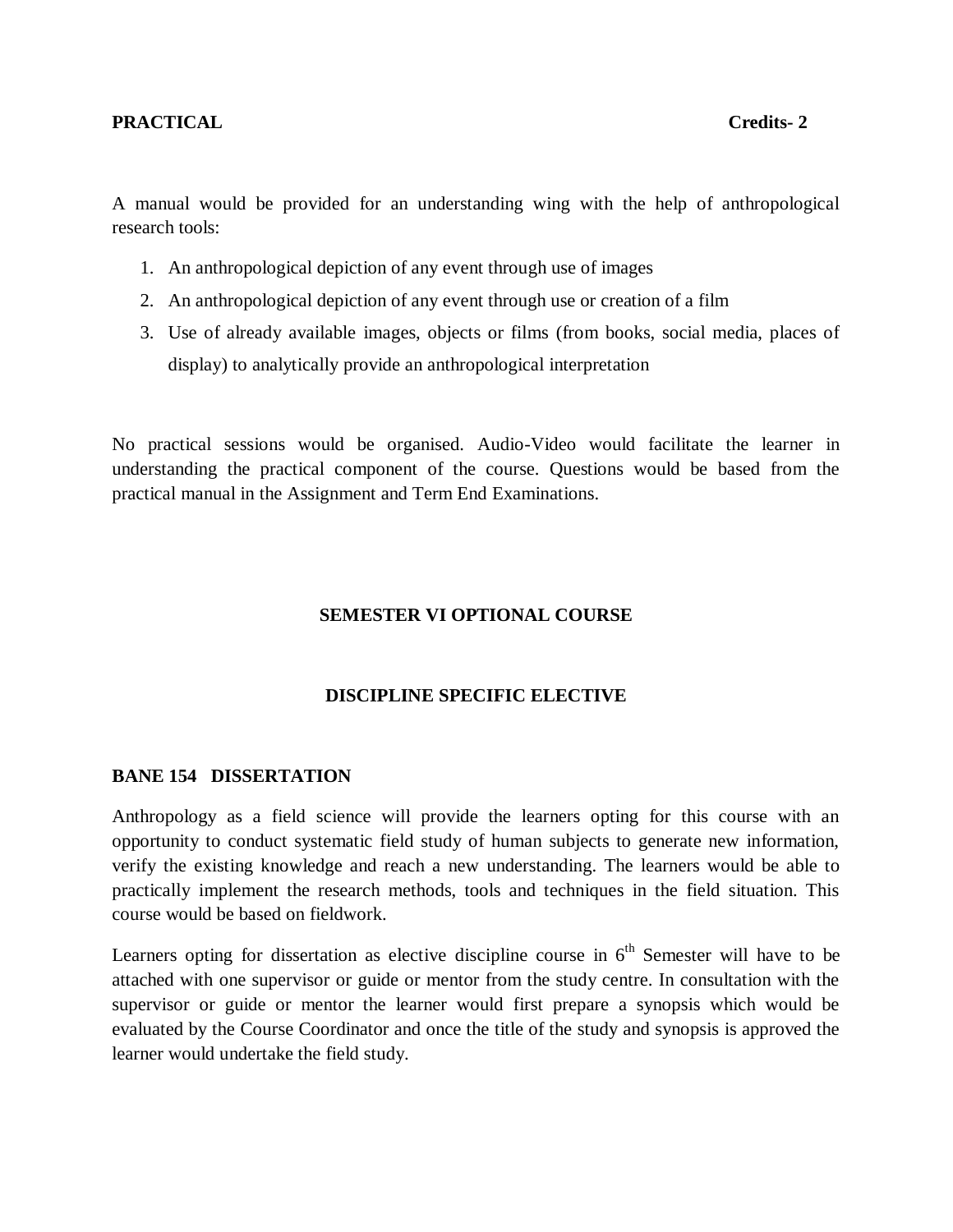A learner can opt to work for a topic related to either social/cultural or biological/physical anthropology.

A manual would be prepared to assist the students to undertake the fieldwork, data analysis, report writing and presentation of the dissertation.

## **Learning Outcome**

After completing the course that involves going to the field, you should be able to:

- i. discuss the nuances of fieldwork;
- ii. identify the different tools and techniques used in anthropological fieldwork;
- iii. delineate how fieldwork is conducted in anthropology; and
- iv. analyse and interpret field data.

# **SEMESTER VI OPTIONAL COURSE**

# **DISCIPLINE SPECIFIC ELECTIVE**

## **READING ETHNOGRAPHIES (BSOE 144) Credits- 6**

This course encourages the student to read ethnographic texts in their entirety. It provides the students the fundamental understanding of ethnography and its varied usages through the colonial, classical, global and Indian ethnographies. It has simultaneously provided ethnographic cases to highlight the socio-cultural, political, economic, feminist, conflict and urban dimensions of ethnographic writings citing examples from India and abroad. The last section of this course delineates ethnographic practices and styles, by basing it on the debates in doing ethnography by highlighting the scientific, feminist, interpretative and ethical dimension of ethnography.

## **SYLLABUS**

## **Block 1 Themes in Ethnographies**

- Unit 1 Understanding Ethnography
- Unit 2 Colonial Ethnography
- Unit 3 Classical Ethnography
- Unit 4 Indian Ethnography